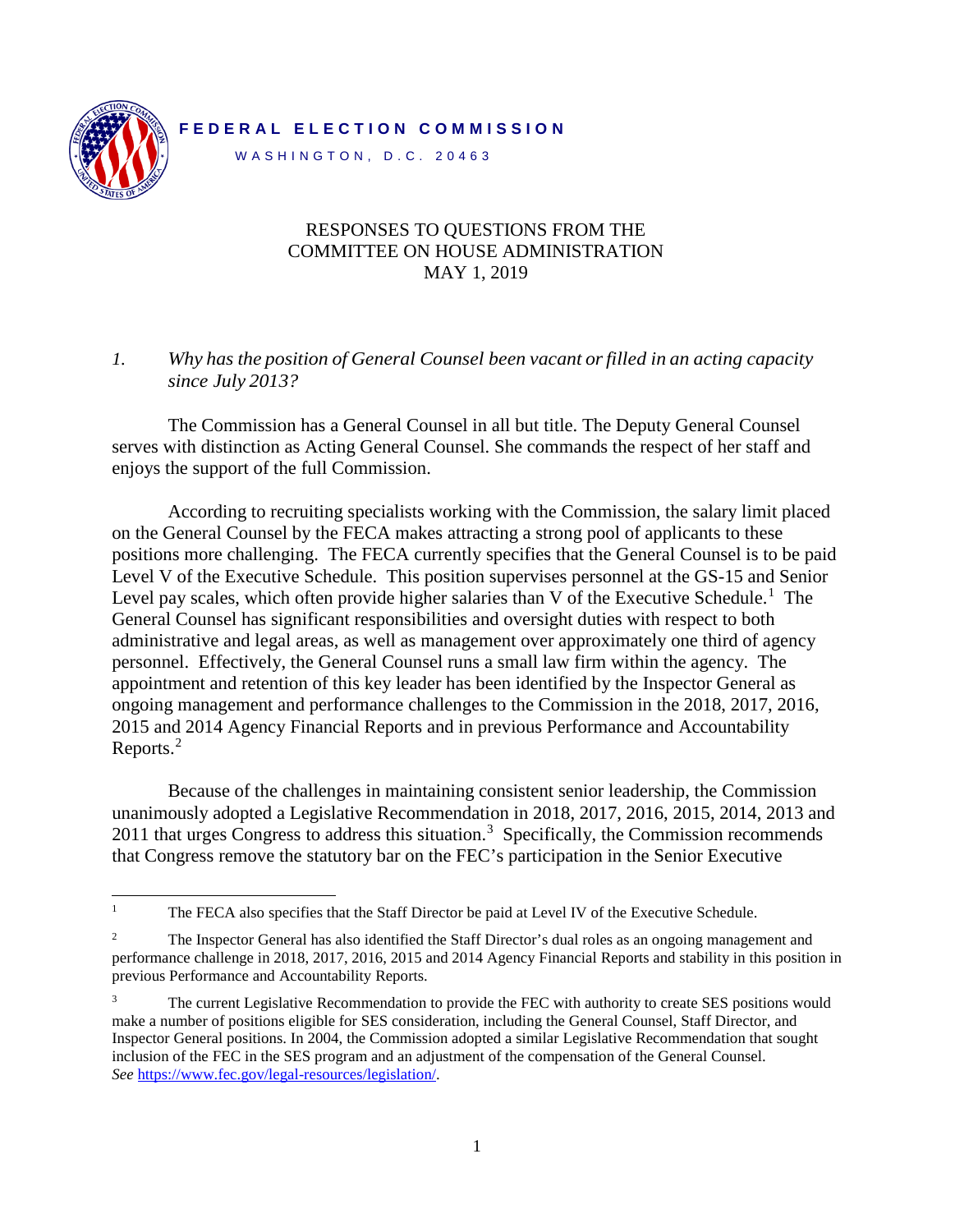Service (SES) Program and remove the statutory references to the Executive Schedule in FECA with respect to the General Counsel, so that the General Counsel would be compensated under the same schedule as the Commission's other senior managers. This revision would remedy the current situation where the Commission's top managers are compensated at a lower rate than many of their direct reports, and would ensure that the Commission can retain highly qualified individuals to serve in those positions as well as enable it to remain competitive in the marketplace for Federal executives when filing the current vacancy or when further vacancies arise.

While the Commission awaits a legislative solution to this situation, it has adopted an interim solution. The General Counsel's position is currently filled on an acting basis by a Deputy General Counsel. This has permitted the Commission to maintain needed stability in this key leadership position. Moreover, the Commission has been able to continue to receive the services of a leader who was selected for this position after substantial experience working in positions of significant responsibility for the FEC. The current Acting General Counsel has served the Commission in this capacity since September 2016 after having served the Commission as Deputy General Counsel since November 2012. Were the Commission to appoint the current Acting General Counsel as the Commission's General Counsel, it would entail an over \$20,000 pay cut.

For the reasons stated above, at this time, the Commission is not actively pursuing a permanent appointment for General Counsel. However, the Commission asks that Congress adopt our Legislative Recommendation so that the FEC would be in a position to hire a permanent General Counsel at a salary level commensurate with the job's responsibilities and required qualifications.

### *2. What challenges hastheCommission faced in hiring a General Counsel?*

Please see the response to question 1 above.

## *3. What is the status of hiring a permanent General Counsel, and when do you expect to decide on a hire?*

Please see the response to question 1 above.

### *4. Why has the position of Inspector General been vacant since March 2017?*

In 2017, the Commission's former Inspector General, Lynne McFarland, departed the agency after twenty-seven years in the position. Upon her departure, the Deputy Inspector General oversaw the work of the office and provided continuity of operations while the Inspector General position was vacant. During 2018, the Commission made a concerted effort to select and appoint a new Inspector General, and a candidate was selected to fill the Inspector General position in fall of 2018. In December 2018, the candidate accepted the firm job offer, but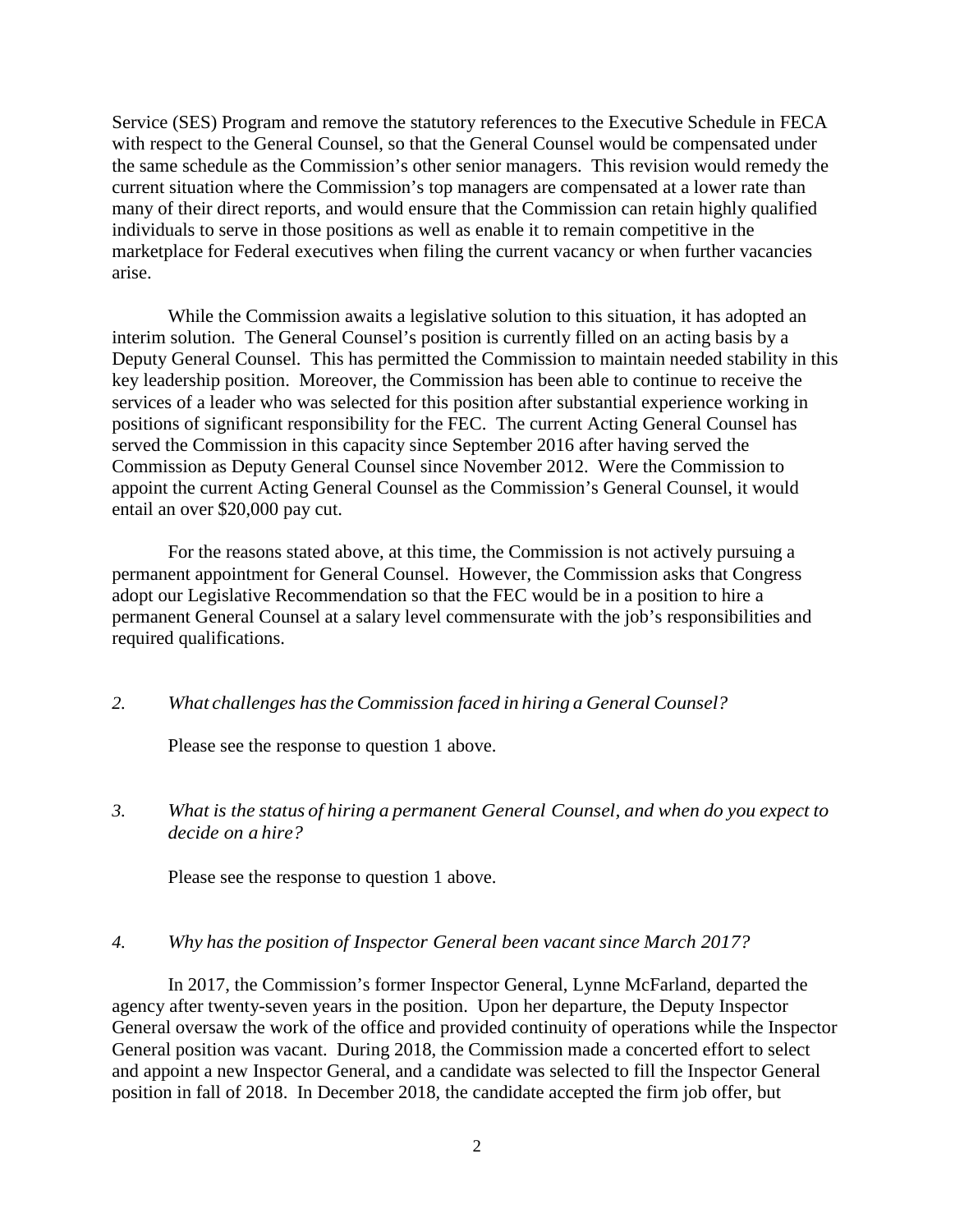subsequently withdrew from consideration in March 2019. Upon this candidate's withdrawal, the Commission reconsidered the remaining applicants on the selection certificate. The Commission ultimately decided not to make a selection from this pool of candidates, and recently posted a new vacancy announcement for the IG position.

## *5. How has the lack of an Inspector General affected theCommission, including the simultaneous vacancy of a Deputy Inspector General?*

The Office of the Inspector General (OIG) has reported to the Commission that the absence of an Inspector General (IG), an Acting Inspector General (Acting IG), or Deputy Inspector General (DIG) is limiting OIG's ability to carry out its functions under the IG Act. Some examples provided by the OIG are as follows:

- **FY 2019 Financial Statement Audit** It may be difficult to complete the FEC's mandatory annual financial Statement audit as mandated by the Accountability Tax Dollar Act of 2002. The absence of an IG, Acting IG, or DIG prevents approval of the audit and proper contracting procedures to hire an independent accounting firm. In light of this situation, FEC staff, working with current OIG staff, have begun the procurement process for obtaining the services of an independent accounting firm so that an Acting IG will be in a position to select a firm promptly.
- **DATA Act Audit** The mandatory DATA Act audit requires an IG, Acting IG, or DIG to approve the necessary audit workpapers.
- **Open Audits** The OIG cannot fully complete or open new audits or reviews planned and reported in our FY 2019 workplan without an IG, Acting IG, or DIG to approve audit plans, workpapers, or final reports. The OIG has continued to work on existing audits to the extent possible. Therefore, no audits closed this reporting period.
- **Investigating Criminal and Administrative Allegations** The OIG has continued to open hotline and investigations as allegations are forwarded to the office and as required by the Inspector General Act. However, due to the absence of an IG, Acting IG, or DIG, the office has limited its scope regarding document requests and has not issued subpoenas and other documents that require an IG, Acting IG, or DIG signature. As a result some leads and information submitted to the OIG have become dormant. However, the OIG has continued to work on investigations to the extent possible.
- **Finalizing Investigative Reports** The OIG has not released any final Reports of Investigations (ROI) because the reports require an IG, Acting IG, or DIG signature. Therefore, no investigative reports were closed this reporting period.

## *6. What is the status of hiring a permanent Inspector General, and when do you expect to decide on a hire?*

On April 15, 2019, the Commission posted a new vacancy announcement for the Inspector General position. The application period for this vacancy announcement runs until May 6, 2019. The Commission anticipates the hiring process—from the time the vacancy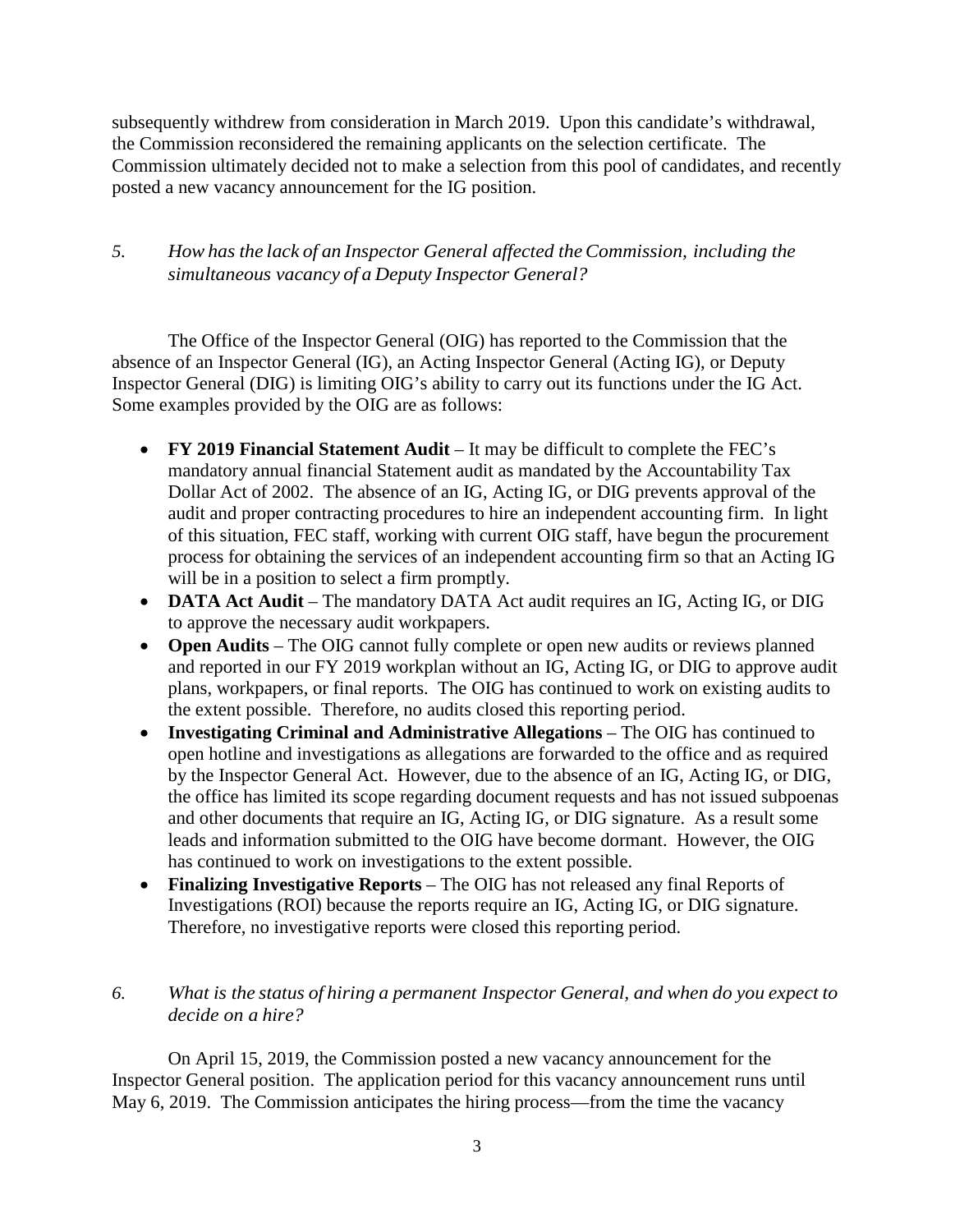announcement closes until the date a permanent Inspector General is selected—will take approximately three to four months. The Commission is working with the Council of Inspectors General for Integrity and Efficiency (CIGIE) to identify a candidate from another Federal agency to serve as the FEC's Acting IG while the Commission completes the hiring process for a permanent IG. CIGIE recently announced this Acting IG opportunity to its members, and the Commission has received applications from several interested candidates. The Commission expects to have an Acting IG in place before the end of May.

## *7. What is the status of hiring a permanent Deputy Inspector General?*

The Commission has decided that the Deputy Inspector General position should not be filled until an Inspector General is in place on a permanent or acting basis. Staff have prepared hiring documents that will be available to an Inspector General should that person elect to fill this vacancy.

*8. What other positions are filled by individuals in an acting capacity?*

In addition to the General Counsel, the following 12 positions are currently filled on an acting basis:

- Associate General Counsel for Enforcement;
- Associate General Counsel for Policy;
- Director of Human Resources;
- Deputy Associate General Counsel for Enforcement;
- Four Assistant General Counsels (Litigation, Policy, Enforcement and Admin Law);
- Reports Analysis Division Supervisory Training & Program Manager;
- Supervisory IT Specialist Database Manager;
- Accountant: and
- Executive Secretary to the General Counsel.

The Commission has posted vacancy announcements to fill four of these acting positions on a permanent basis. The Commission will post an additional vacancy announcement by early May.

The appointment of one acting position has a ripple effect on other positions within the agency. For example, because the Deputy Associate General Counsel for Enforcement has been filled in an acting capacity by an Assistant General Counsel for Enforcement, the Assistant General Counsel for Enforcement has now been filled in an acting capacity by an Enforcement Attorney. The appointment of staff into acting positions can be an opportunity for staff to develop new skills and demonstrate that they are ready for increased responsibilities.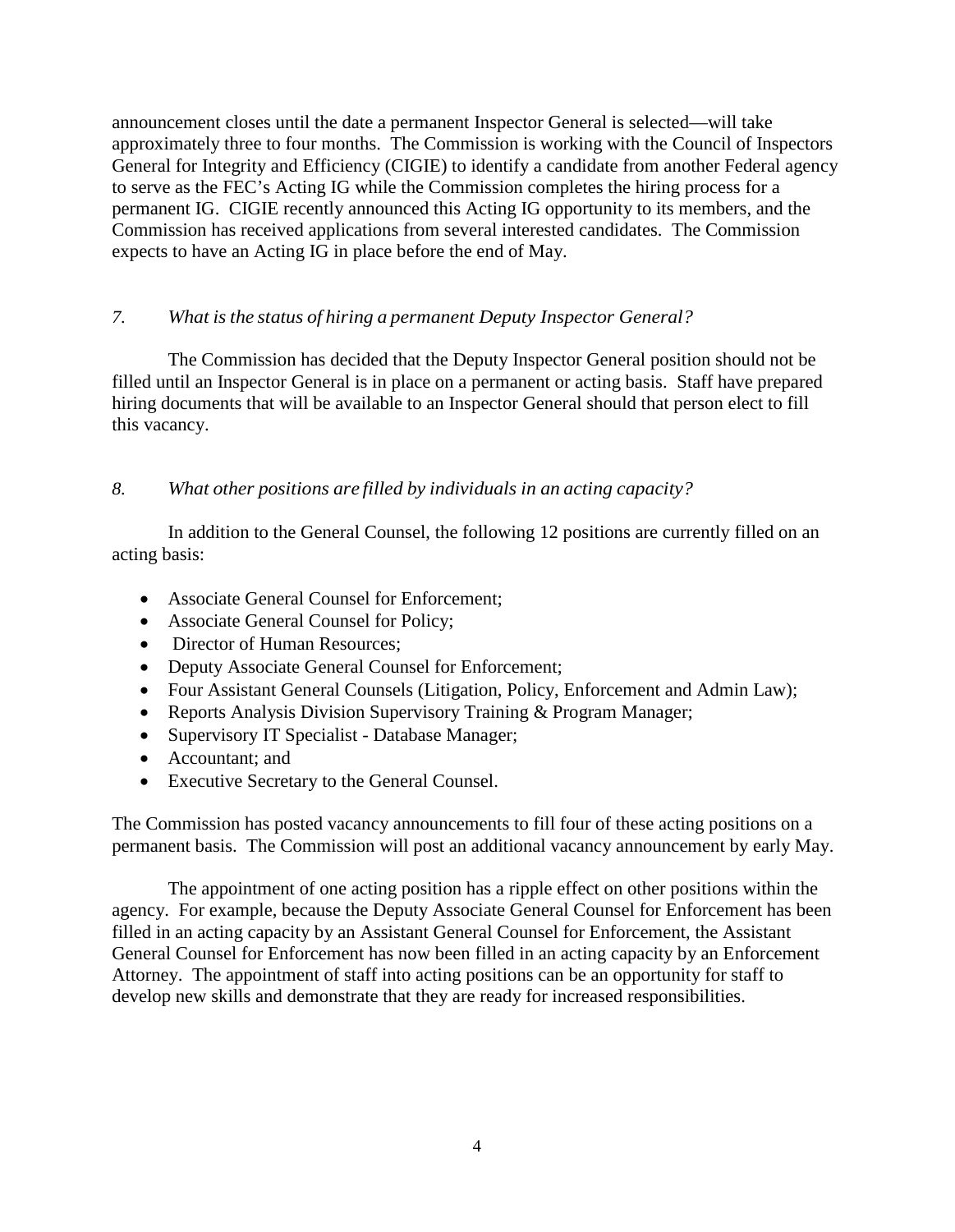#### *9. What committees exist at the Commission, and what is each committee's purpose?*

The Commission has instituted up to five committees: Finance, Regulations, Press, Personnel and Litigation Committees. The Chair and Vice Chair of the Commission appoint the members of committees after consultation with their colleagues about serving on committees. The Commission's committee structure is one mechanism that allows Commissioners on both sides of the aisle to work together in small groups to address various issues. Formal meetings are held as needed. However, a lack of formal meetings, agendas, and minutes does not necessarily indicate that Commissioners are not meeting to discuss Finance, Regulations, Press, Personnel, or Litigation matters in informal settings.

### Finance Committee

The Finance Committee is composed of the Vice Chair, a member from the other political party, and the Chair as an ex-officio member. Traditionally, the Vice Chair serves as chair of this committee. The Finance Committee facilitates the decision-making process for planning purposes and presentation of budget issues for full Commission consideration.

Specific budget matters discussed and reviewed by the Finance Committee include:

1. A summary of the budget requests submitted by the offices/divisions for deciding the funding level that FEC should seek from the Office of Management and Budget (OMB).

2. The budget submission to OMB, generally due in early September.

3. OMB's passback decision on funding level and deciding whether to appeal. If FEC decides to appeal, the Finance Committee receives and approves the written appeal to OMB.

4. The Congressional budget request, generally due in early February.

5. The Management Plan.

6. Proposed reallocations of funds between offices.

7. The status of funds for the current fiscal year.

The Committee meets as needed to discuss these issues. Items 2 - 6 are subject to approval of the full Commission.

Since 2012, the Finance Committee has held at least the following number of formal meetings:

| 2012: | 6 |
|-------|---|
| 2013: | 2 |
| 2014: | 6 |
| 2015: | 1 |
| 2016: | 4 |
|       |   |
| 2017: | 6 |
| 2018: | 3 |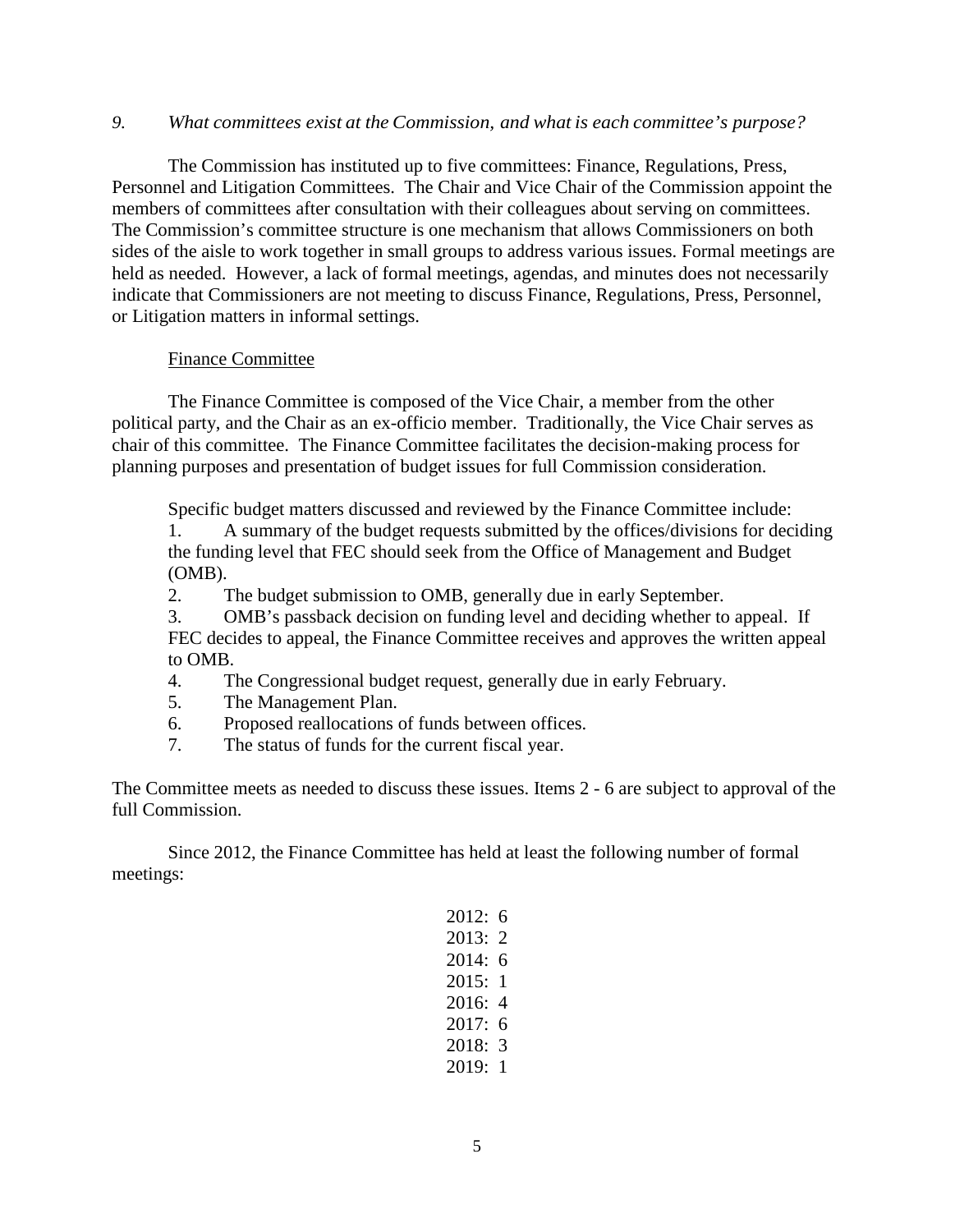Agendas were located and provided for 20 of the above identified Finance Committee meetings held since 2012. The Finance Committee does not keep minutes of its meetings.

#### Regulations Committee

The Regulations Committee is a working group that focuses on Commission rulemakings. It consists of two Commissioners, with no more than one member from the same party. Its meetings are usually attended by staff members of the other Commissioners as well as relevant staff from the Office of General Counsel and the Office of the Staff Director.

The Regulations Committee works closely with the General Counsel and the managers of the Policy Division and can be a venue for prioritizing rulemakings and making policy decisions on draft rules and rulemaking documents. Typically, the Office of General Counsel's (OGC's) Policy Division drafts and sends to the Regulations Committee and all Commissioners recommended rulemaking priorities and documents such as Notices of Proposed Rulemaking (NPRMs), final rules, and Explanations and Justifications (E&Js) for final rules. The Committee meets as needed to discuss these issues. In some rulemakings, Commissioners and their staffs may discuss draft rulemaking documents directly with OGC staff. In others, the Commissioners on the Regulations Committee will meet with their colleagues to get feedback on rulemaking documents, which they then convey to OGC-Policy.

Since 2012, the Regulations Committee held at least the following number of formal meetings:

> $2012:2$ 2013: 1 2014: 2 2015: 1 2016: 0 2017: 0 2018: 2 2019: 1

Agendas were located and provided for six of the Regulations Committee meetings identified above. The Regulations Committee does not keep minutes of its meetings.

#### Other Committees

The Personnel Committee consists of two members, with no more than one member from the same party. It works with the Office of Human Resources to coordinate Commission involvement in the interviewing and selection of candidates for positions that report directly to the Commission, and, on occasion, other positions. The Personnel Committee meets informally as necessary. Typically, hiring approvals are handled by Committee members via email and inperson follow-up conversations as necessary.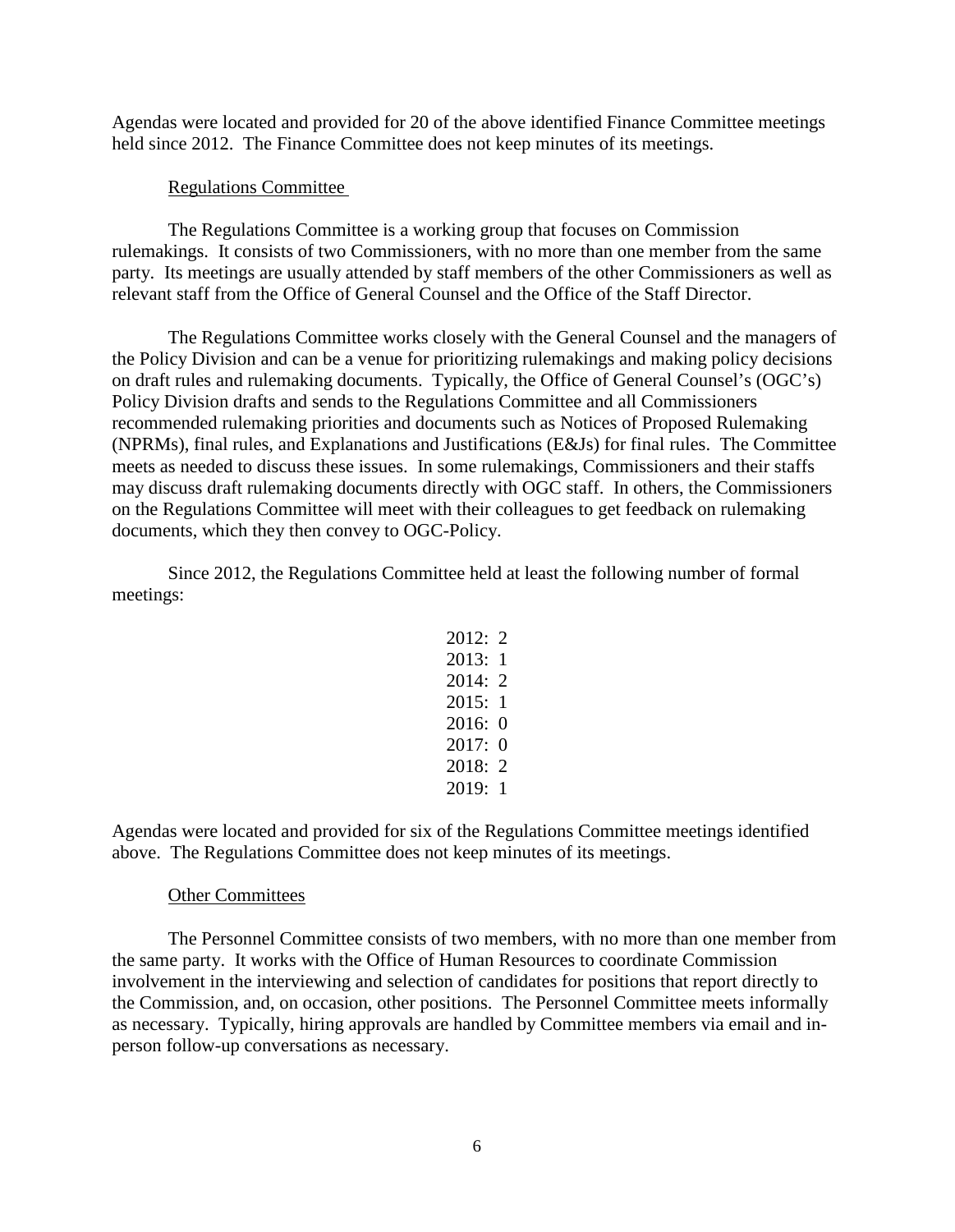The Press Committee consists of two members, one from each party, who review all agency press releases, including Weekly Digests, prior to publication and approve all official statements to the press made on behalf of the Commission. Formal meetings are not needed for this committee to carry out its duties.

When formed, the Litigation Committee has been composed of two members of the Commission, with no more than one member from the same party. It provided oversight and guidance to the Litigation Division, particularly when novel challenges to Commission actions were filed and in-depth discussions regarding defense strategy would be beneficial. Regular meetings are not needed for this committee to carry out its duties. The full Commission receives written and oral monthly status reports from the Litigation Division, and events in litigation often happen too fast to lend themselves to regularly scheduled meetings. While some major decisions in litigation—such as the initiation of an enforcement action or the decision to appeal—require a formal vote of the full Commission, less consequential issues handled by OGC's Litigation Division can sometimes be resolved through staff discussions with a Litigation Committee. No formal meetings have taken place since 2012.

# *10. For each committee listed in Question 9, how many times has it met each year since 2012? Please provide a copy of any agendas and minutes from these committee meetings.*

Please see the response to question 9 above.

## *11. How have the two Commissioner vacancies affected theCommission?*

As background to the answer, FECA requires four affirmative votes in order to take most actions in enforcement matters, litigation matters, rulemakings, advisory opinions, and matters arising under the public financing program for presidential elections.<sup>[4](#page-6-0)</sup> Moreover, Commission Directive 10 extends the four-vote requirement to all motions "exercising a power and duty under the Act" that do not already require four votes by statute, and also imposes a four-member quorum requirement for any meeting of the Commission.[5](#page-6-1)

The largest challenge posed by the two vacancies is that all actions by the Commission must now have the unanimous support of all sitting Commissioners, a situation not directly contemplated by FECA. Another challenge posed by the vacancies is primarily logistical. Under Directive 10, all four sitting Members of the Commission must be present, either physically or by telephone, in order for the Commission to meet. Moreover, if a Commissioner is recused from a matter, that matter cannot go forward until the reason for the recusal is removed or one of the other vacant seats is filled.

<span id="page-6-0"></span> <sup>4</sup> FECA, §§ 306(c) & 309, *codified at* 52 U.S.C. §§ 30106(c) & 30109.

<span id="page-6-1"></span><sup>5</sup> *See* [https://www.fec.gov/resources/cms-content/documents/directive\\_10.pdf.](https://www.fec.gov/resources/cms-content/documents/directive_10.pdf)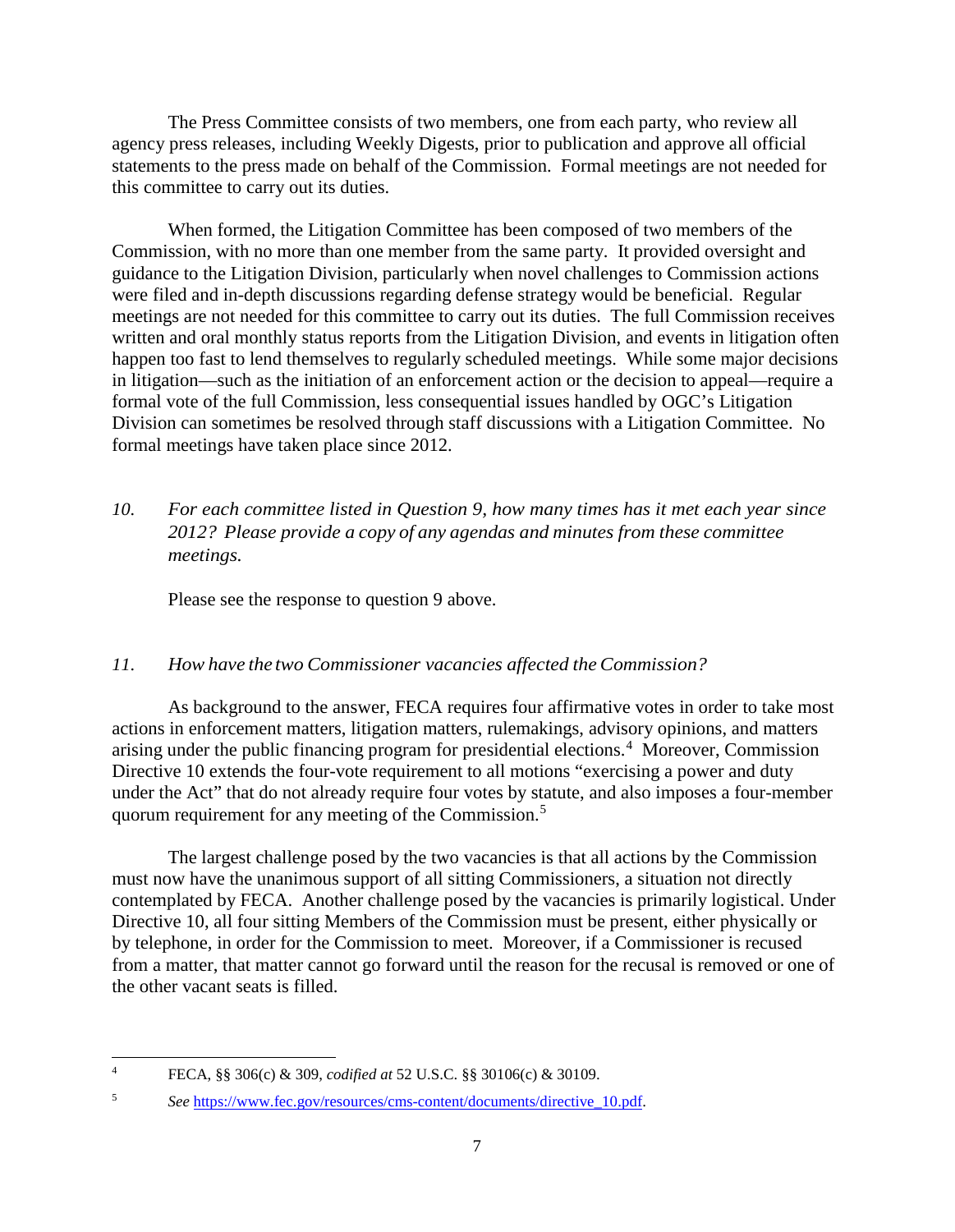In practice, however, with the exception of certain litigation matters, the issue of two vacancies has had minimal practical impact on Commission business, as the Commission continues to either unanimously agree or split.

*12. According to the Inspector General Statement on the Federal Election Commission's Management and Performance Challenges (2018), the Inspector General contracted with a consultant company to conduct a study to determine the root causes of low employee morale at the agency. The Inspector General wrote that it "believe[s] that an action plan from top level management to address all the root causes of low employee morale is still critical." Has the Commission established an "action plan?" If so, please describe it. If the Commission has not created an action plan, why not?*

The Commission understands that the success of its programs depends upon the skills and commitment of its staff. On July 26, 2016, the FEC's OIG released a Morale Study that identified causes of low employee morale at the agency, including poor communication, a perceived lack of effectiveness by management and a perceived lack of diversity among managers.<sup>[6](#page-7-0)</sup> Following the release of the Morale Study, Commissioners met with staff members one-on-one and in small groups to hear their concerns. The FEC Staff Director expanded his open door policy to actively invite staff members to meet one-on-one to discuss their suggestions for process improvements, improvements to work-life balance issues and innovations. While we recognize there are multiple factors that contribute to agency morale, and there are no simple solutions, the Commission has outlined a plan based in part on the results of these discussions to continue to foster a workplace that is positive and productive, where everyone feels valued. The primary elements of this plan are outlined below and were published in the FEC's FY 2018 Agency Financial Report.

Notably, the FEC has already seen successes in improving morale. In the 2018 FEVS results, the FEC achieved an eight percentage point gain in employee satisfaction.<sup>[7](#page-7-1)</sup> The FEC had the second largest gain of all small agencies with more than 100 employees. Additionally, the FEC went from having less than half of its employees responding in the survey in FY17 to 61% responding to the FEVS survey during FY 2018, fifteen percentage points above the government-wide average. Out of 71 items in the survey, 64 had positive gains when compared to FY17 results. Of particular note is that these gains came in the midst of significant changes at the FEC, primarily the move to a new location. The agency's improvement earned it the Most Improved Small Federal Agency award from the Partnership for Pubic Service, Best Places to Work in 2018.

<span id="page-7-0"></span> <sup>6</sup> The Morale Study is available on the Commission's website at https://www.fec.gov/resources/cmscontent/documents/RootCausesofLowEmployeeMoraleStudy-FinalReport-OIG-15-06.pdf.

<span id="page-7-1"></span><sup>7</sup> *See* [https://www.govexec.com/management/2018/10/agencies-biggest-gains-and-losses-employee](https://www.govexec.com/management/2018/10/agencies-biggest-gains-and-losses-employee-happiness/152417/?oref=govexec_today_pm_nl)[happiness/152417/?oref=govexec\\_today\\_pm\\_nl](https://www.govexec.com/management/2018/10/agencies-biggest-gains-and-losses-employee-happiness/152417/?oref=govexec_today_pm_nl).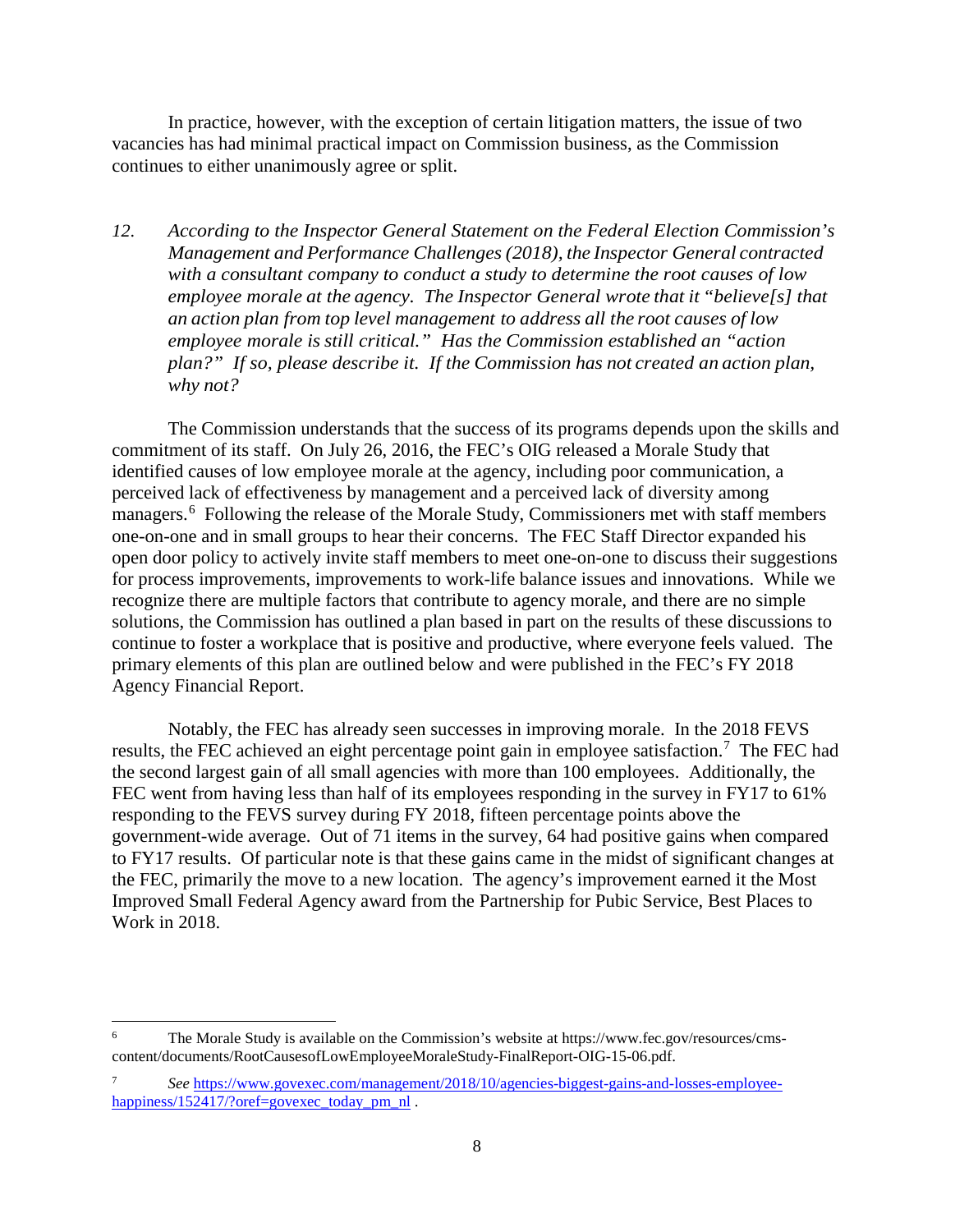## **Employee Morale Plan for FYs 2018 and 2019 from the FY 2018 Agency Financial Report**

**Management Performance Plans.** The following items were included in all managers' performance plans for the 2017-18 review year, as well as the 2018-19 review year:

- Engage in efforts to improve morale and foster a culture of trust within the manager's area of responsibility, including implementing recommendations from the Morale Study.
- Engage in efforts to improve as a manager, including training, participation in a 360 Review, and development and implementation of a Leadership Development Plan.
- Provide training opportunities (both formal and informal) for all staff.
- Meet with each employee at least one time during the performance year in addition to the six-month and annual reviews to get the employee's input on how things are going and ideas for improvement.

**Involving Staff in Preparation for the FEC's Office Space Move.** In the spring of 2018, the FEC moved its entire workforce to new office space. Throughout the entire FEC move process, management was committed to engaging staff and keeping staff informed. Bargaining Unit members served on the Lease Renewal Advisory Team (LRAT) and on each of its subcommittees. Management also regularly updated an internal communications portal, "FEC Move," on the agency's intranet page that provided LRAT meeting minutes, photos of construction progress, and news about the move. Management has continued to solicit feedback from staff about the new office space and remains responsive to employee concerns.

**Management Training**. The agency has implemented several training programs targeted to areas where improved performance by managers and supervisors can boost employee morale. Trainings have been held on topics such as diversity and inclusion, conflict resolution, general management skills, and individual leadership training. The Commission also partnered with OPM to deliver on-site supervisory training to managers in the fall of 2018. Moreover, the Commission has included the phased implementation of a supervisory training plan as FY 2018 and 2019 performance measures in its Annual Performance Report.

Since September 2016, over half of agency managers have undertaken 360 Reviews conducted by OPM and developed leadership plans to develop strengths and improve. Importantly, language has been added to all managers' performance plans requiring that the managers demonstrate a commitment to improving morale and documenting steps taken within his or her area of responsibility.

**Staff Professional Development.** Divisions throughout the agency continue to give staff opportunities for professional growth. These opportunities include:

- OGC detail program with the US Attorney's Office in the District of Columbia, which provides staff attorneys the opportunity to prosecute general misdemeanor cases and develop their investigative and litigation skills;
- OGC staff opportunities to serve details within different divisions in the Office, as well as on details to Commissioner's offices;
- OCIO staff partnering one-on-one with staff from the General Services Administration's 18F to learn new information technology skills;
- RAD staff on detail to other agency divisions;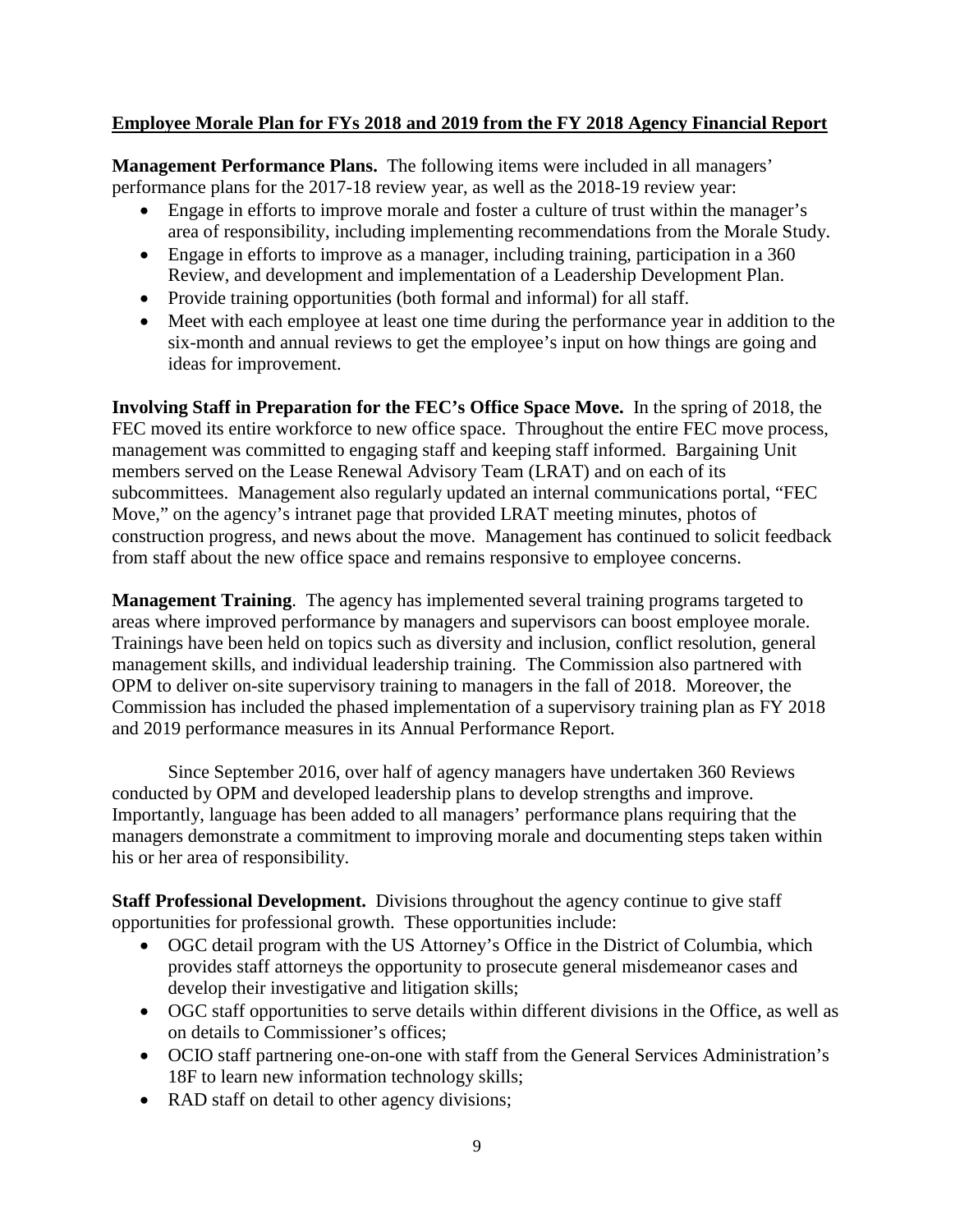- Information Division conducted training sessions for agency staff that participate in outreach efforts to learn how to maximize webinar participation;
- RAD conducted branch-wide professional development months focused on skills training and one-on-one coaching sessions available to all staff;
- Brown-bag lunches and informational sessions where staff can learn about what other divisions do and ask questions of senior staff and Commissioners; and
- Expanded opportunities for eligible FEC staff to compete for detail positions and temporary promotions within the agency.

**Diversity in Hiring and Promotion**. Agency managers have undertaken a substantial effort to expand the diversity of the pool of applicants that apply for FEC positions. Every year OGC attends multiple internship fairs hosted by local law schools reaches out to other law schools in the country in its ongoing efforts to create diverse internship classes. For example, OGC has also reached out to Black Law Students Associations from around the country and continues to reach out to Howard Law School about opportunities with its externship program. Agency managers continue to ensure that hiring panels are diverse and inclusive, ensuring that multiple viewpoints are present.

**Communication**. Management has undertaken efforts to communicate more clearly and consistently across the agency as well as within divisions. Each division has been encouraged to hold regular division meetings, and senior leaders routinely attend those meetings to answer questions on any topic, as schedules have allowed. We have also attempted to be more proactive in getting information out. Some divisions are holding brown bag lunch and learn programs and are undertaking other, informal activities to give staff and managers a chance to interact. Most importantly, management continues to encourage an open door policy for employees to come with any questions or concerns at any time.

Management understands that improving morale is not a one-off, "check the box" project. Our efforts on this front will continue.

*13. How is the Commission addressing the root causes of low employee morale?*

Please see the response to question 12 above.

*14. According to the Inspector General Statement on the Federal Election Commission's Management and Performance Challenges (2018), "the senior leadership roles of the Staff Director and Chief Information Officer (CIO) are filled by the same individual. As both senior leader positions are critical to the agency, we strongly believe these two positionsshould have separate full-time personnelsolely dedicated to each position." Do you agree with the Inspector General?*

Yes. All of the Commissioners agree that the Commission should have separate individuals filling the senior leadership roles of Staff Director and CIO. As is true of the General Counsel position (see response to question 1 above), the salary limit placed on the Staff Director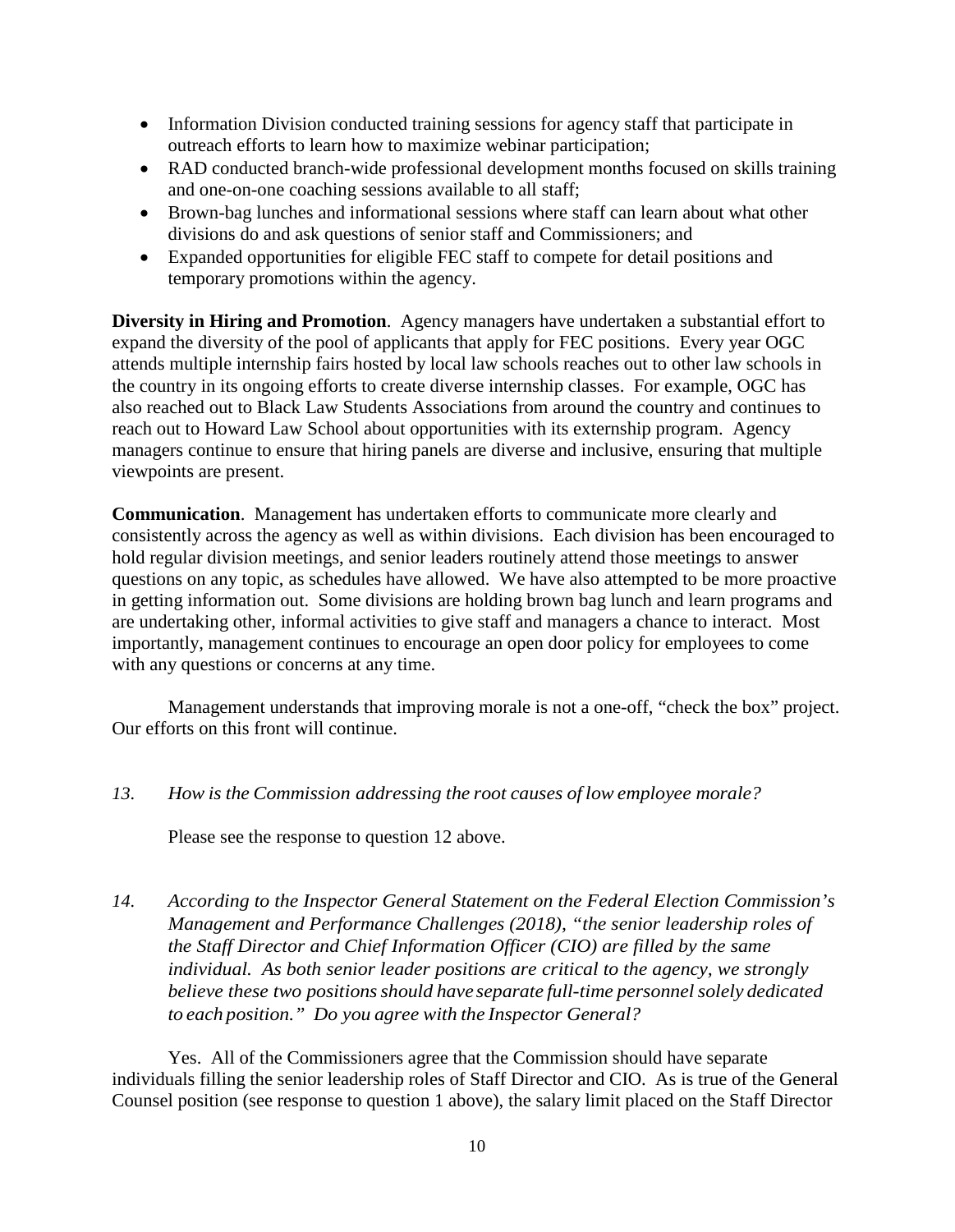by the FECA (Level IV of the Executive Schedule) means that the Staff Director supervises personnel whose positions, on the GS-15 and Senior Level pay scales, often provide higher salaries than the statutory salary for the Staff Director. The Commission has long recommended that Congress de-link the Staff Director's salary from the Executive Schedule.

When the Commission promoted our CIO to Staff Director, we allowed him to continue to serve as CIO and be compensated at that level rather than absorb a substantial pay cut in order to accept the promotion. This has allowed the Commission to maintain consistency in its most senior staff leadership.

*15. According to the Office of Inspector General's most recent Semiannual Report to Congress (November 2018), a total of 7 Office of Inspector General Audits and Inspections had 50 recommendationsthat stillrequired Commission follow-up as of August 2018. Thisincludes 23 recommendationsthat have been 7 years outstanding (2010 Follow-up Audit of Privacy and Data Protection); 1 recommendation that is 6 years· outstanding (2010 Follow-up Audit of Procurement and Contract Management); 7 recommendationsthat are 5 years outstanding (Inspection of the FEC's Disaster Recovery Plan and Continuity of Operations Plans); 3 recommendationsthat are 4 years outstanding (Audit of the FEC's Office of Human Resources); 4 other recommendations that are 4 years outstanding (Inspection of FEC's Compliance with FMFIA/OMB A- 123); 9 recommendations that are 2 years outstanding (Audit of the FEC Telework Programs); and 3 recommendations that are 9 months outstanding (Required Review Under the DATA Act). Why are these recommendationsstill outstanding? Please provide the Committee with a status update on each of these recommendations.*

For each of the seven audits and inspections listed above, please find attached Corrective Action Plans by the Commission's Staff Managers that provide a status update on each of the outstanding recommendations, and in some instances, on closed recommendations. These updates explain the key facts and circumstances related to each recommendation, including those related to why it remains outstanding.<sup>[8](#page-10-0)</sup>

*16. Please provide a summary of any improvements that the Commission has made to its IT systems since Chinese hackers crashed them during the 2013 government shutdown. What isthe Commission doing to address and anticipate future problems?*

Once the FEC resumed operations following the 2013 shutdown, the agency took a series of tactical steps to mitigate vulnerabilities and also launched a strategic approach to enhancing the FEC's cyber security posture. Thanks to these efforts and the assignment of additional Office

<span id="page-10-0"></span>Three of the outstanding recommendations from the 2010 Follow-up Audit of Privacy and Data Protection that are referenced in the OIG Semiannual Report are not addressed in the November 2018 corrective action plan because they were resolved prior to that date. Additionally, two findings in the Audit of the FEC's Telework Programs and one finding in the Inspection of FEC's Compliance with FMFIA/OMB A-123 have been resolved.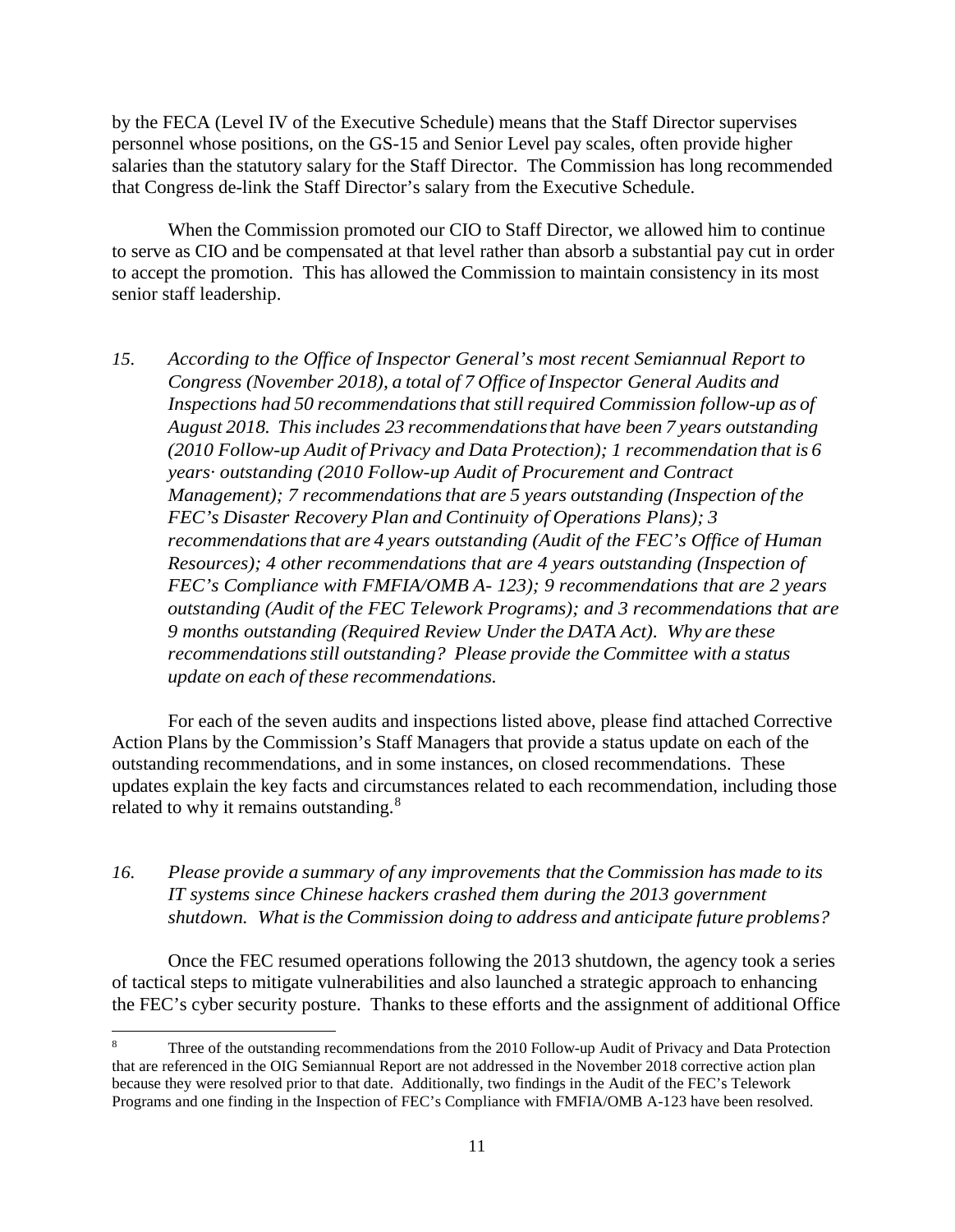of Chief Information Officer (OCIO) personnel as essential employees to remain in service during future Federal government shutdowns, FEC staff have been able to monitor and mitigate vulnerabilities continuously. In fact, during the recent partial government shutdown that shuttered the FEC during FY 2019, no information security incidents were identified.

#### **Tactical Steps to Improve Cybersecurity Following the 2013 Shutdown**

Following the 2013 government shutdown, the FEC developed enhanced security zones across the FEC's existing website infrastructure. The FEC also implemented systems and tools to better protect and monitor the agency's website and systems. For example, the FEC implemented a Trusted Internet Connection (TIC), which reduced and consolidated external access points, managed the security requirements for FEC networks and Internet services and Security Operations Centers, and established compliance with OMB's TIC initiative.

The agency implemented a suite of cyber security tools that detect and stop malicious activity on our systems and equipment in real time and help the agency's network administrators better understand cyber threats by producing forensic details of attempted attacks. These tools also aid in detecting and stopping Advanced Persistent Threats, including those initiated via phishing emails.

The Commission also added an additional staff position in the Information Security Office to better manage these security systems and tools.

### **New Strategic Approach to Protecting Security and Privacy**

The Commission has taken strategic steps to implement a platform of security and privacy. FEC recognizes that perfect security is not feasible; it is a continuing process of detecting risks, process improvements and hardening defenses. For that reason, the benchmark of the FEC's approach to cybersecurity is practicability and continuous improvement. Our cybersecurity strategy outlines an approach of securing our infrastructure and preventing intrusions through a holistic cybersecurity program led by the Chief Information Security Officer.

#### **1. Adopt National Institute of Standards and Technology Cyber Security Framework**

The first pillar of the FEC's overarching strategy to protect security and privacy is to adopt the National Institute of Standards and Technology (NIST) Cyber Security Framework (CSF). The FEC is exempted from the Paperwork Reduction Act's requirement that Federal agencies to adhere to the NIST standards for information technology security. In FY 2014 the agency contracted with an IT security consultant to perform a comprehensive review of implementing further NIST guidelines at the FEC. During FY 2015, the Commission voted to adopt the NIST *Risk Management Framework* and NIST IT security control "best practices." Adoption of the NIST CSF was included as a strategic objective in the agency's IT Strategic Plan, FY 2017-2021. The FEC's cyber security strategy, which encompasses the NIST CSF and industry best practices, outlines an approach of securing our infrastructure and preventing intrusions through a holistic cybersecurity program.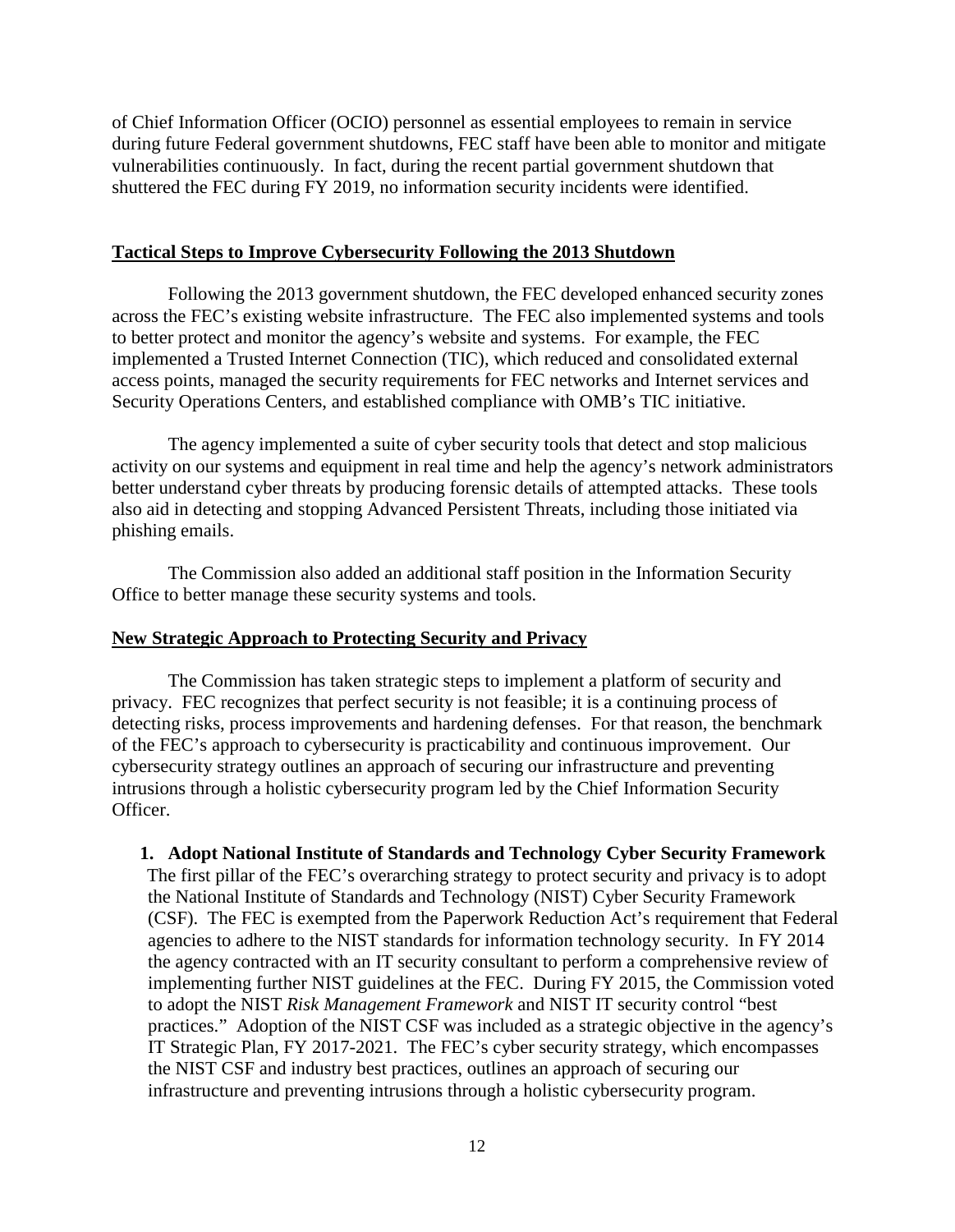## **2. Implement a Robust Security Architecture**

The second pillar of our strategy is to implement a robust security architecture. In partnership with the Department of Homeland Security (DHS), Massachusetts Institute of Technology and the Pacific Northwest National Laboratory, the OCIO has collaborated with FEC stakeholders and technical experts to identify, protect, detect and respond to the impact of known and unknown threats, continuously assessing security controls and addressing the remaining residual risks. The FEC has also entered into an inter-agency agreement with DHS to participate in the Federal Continuous Diagnostics and Mitigation program. By partnering with DHS, the FEC is able to leverage that agency's cybersecurity resources, which would be cost prohibitive for an agency of the FEC's size to procure independently.

Following NIST guidelines and the Commission's own prioritization and resources, the first wave of projects undertaken to enhance to FEC's security architecture focused on the "protect" function to hinder threat actors from gaining access to FEC IT assets and data. The initial project included strengthening the FEC's perimeter defenses using Software Defined Perimeter and protecting users from inadvertently infecting their systems by using a robust end-point solution. The FEC has additionally implemented tools and services that:

- Detect and/or identify malicious behavior activities.
- Continuously log the entire FEC network flow, which allows OCIO staff to track and identify egress and ingress traffic.
- Identify critical, high and medium vulnerabilities to update/patch for mitigating FEC computer systems.
- Implemented email controls to filter and deliver only trusted emails.

## **3. Adopt Cloud First Initiative**

The third pillar of our strategy is to adopt a cloud first initiative for security, accessibility and recoverability. Hosting systems and data in a cloud environment allows the FEC to utilize our cloud service providers' significant resources that are dedicated to maintaining the highest level of security. In addition, by utilizing the cloud service providers' robust disaster recovery solutions, the FEC eliminates the need to maintain physical disaster recovery sites, which are costly to maintain and secure. The FEC has already completed the migration of its largest database, the campaign finance database, and its website to a cloud environment. The FEC's new website, launched in May 2017, uses FedRAMP Authorized cloud services, which provides a standardized approach to security assessment, authorization, and continuous monitoring for cloud products and services.

## **4. Build a Cybersecurity Culture**

The fourth pillar of this strategy is to build a cybersecurity culture. For this comprehensive cybersecurity strategy to be successful, the OCIO will partner with Federal agencies and industry leaders to leverage best practices for our IT workforce. The first line of defense in maintaining the protection and integrity of the agency's network is the ongoing education of employees about their role in identifying and preventing malicious activities. The Commission's main target will be recruiting and training talent with cybersecurity expertise. In April 2019, the FEC entered into a partnership with the Partnership for Public Service to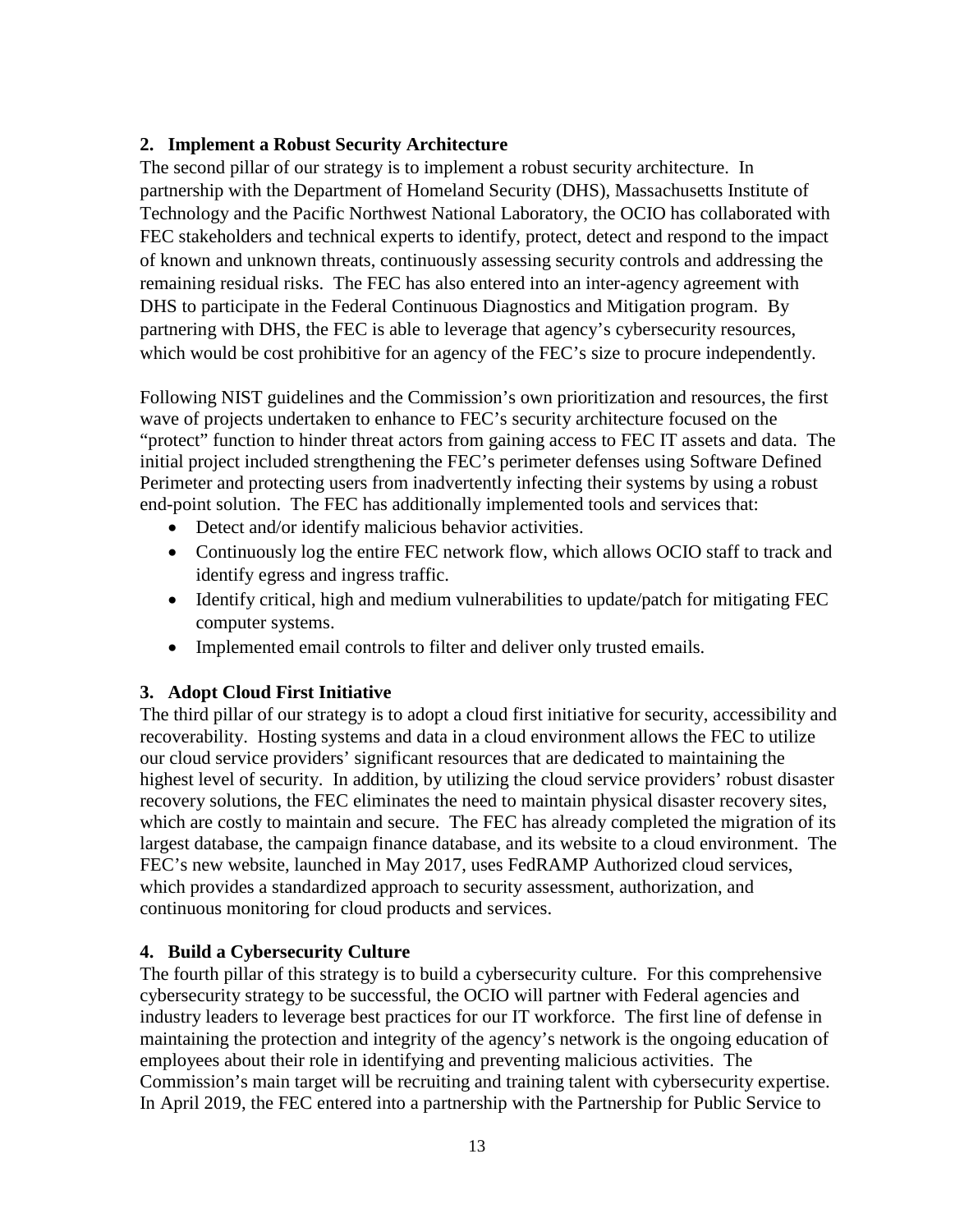participate in the Cybersecurity Talent Initiative. This selective, cross-sector program, which provides loan forgiveness to top bachelors and masters graduates around the United States in exchange for at least two-years' service at a Federal agency, addresses the immediate cybersecurity talent deficiency faced by Federal government agencies by attracting serviceminded individuals to government who might not otherwise have applied.

In partnership with DHS and cybersecurity partners, we continue to evaluate emerging threat vectors and focus on efforts to enhance both our defenses and our mitigation strategies as we deal with potential intrusion attempts on a regular basis.

- *17. In the Chair's opening remarks at the February 7, 2019 open meeting, the Chair noted that the Commission has "hundreds of cases on our enforcement docket, 326 to be precise, over 50 already imperiled by a looming statute of limitations."*
	- *a. How many cases are on the enforcement docket as of the date of this letter?*

As of May 1, 2019, OGC-Enforcement's docket includes 289 cases.

#### *b. How many cases are imperiled by a looming statute of limitations?*

Of the 289 cases on the enforcement docket, 45 cases have at least some activity that is beyond the statute of limitations or will be before May 1, 2020. Please note that cases might also include later activity that will remain within the statute of limitations and that some cases are subjects of tolling agreements.

#### *c. How does the Commission plan to address the hundreds of cases?*

The Commission plans to address the current caseload through both increased productivity and the continued implementation of certain systemic reforms. Thus far in the current year, the Commission has held meetings in Executive Session approximately two times a month (almost every other week), and has considered, on average, 27.5 enforcement cases per agenda . Frequently, Executive Session meetings continue on Thursdays after the conclusion of Public Sessions. As noted below, the Commission intends to pursue a more aggressive meeting schedule for the remainder of the year.

The Commission prioritizes for immediate consideration in Executive Session any matters imperiled by an impending statute of limitations, as well as matters that allege violations of the foreign national prohibition, as discussed in response to question 41. Similarly, the OGC Enforcement Division also prioritizes for assignment and review any such matters.

The Commission also receives detailed quarterly status reports from the Enforcement Division that show the progress made on case files. The reports include data on OGC's timeliness for activating cases and processing them through the various stages of the enforcement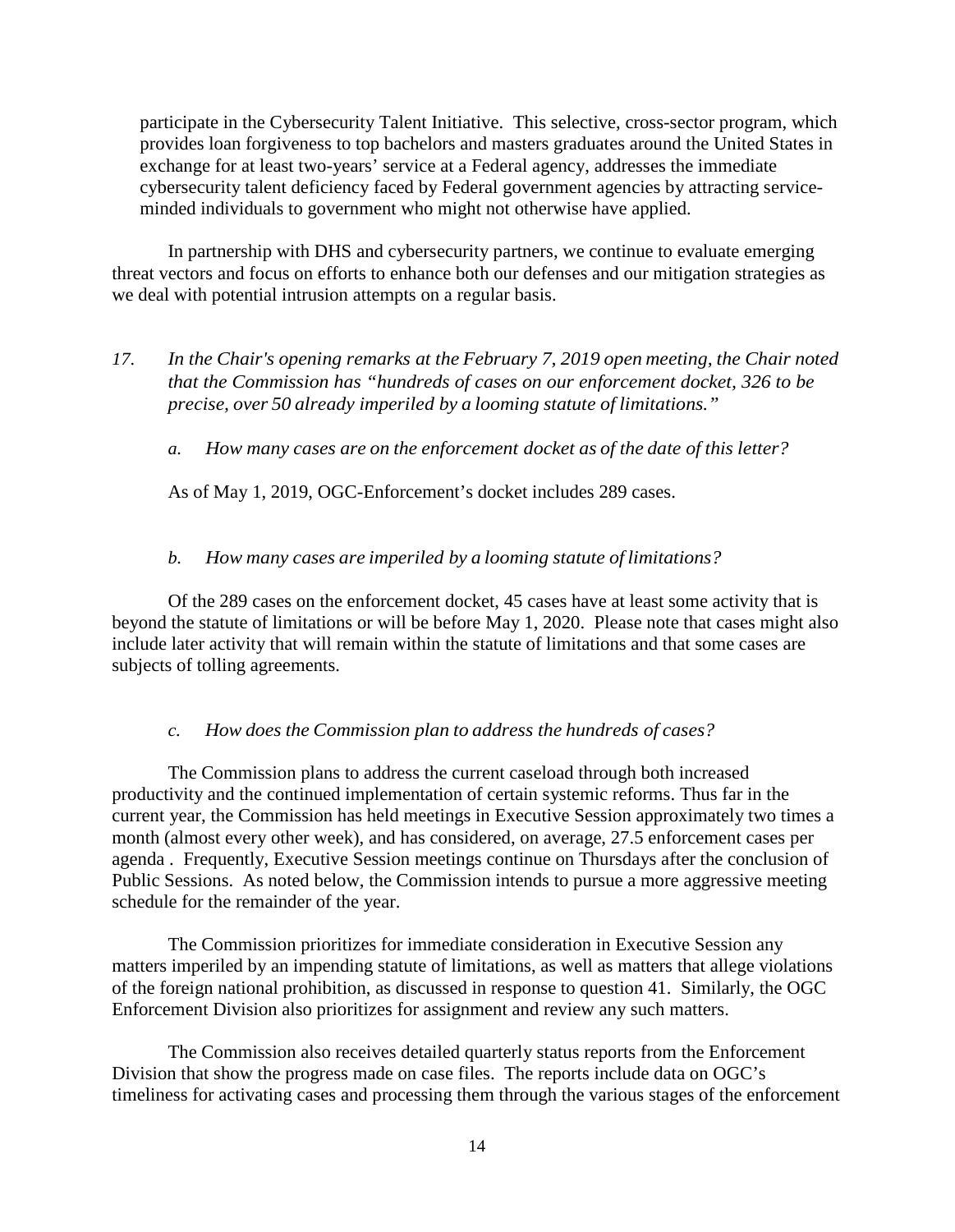process. The reports also highlight matters that are imperiled by the statute of limitations. These status reports are automatically calendared on Executive Session agendas where commissioners can ask questions on specific matters or on overall efficiency and management issues.

In December 2018, the Commission revised two procedures that have improved efficiency: (1) the Reports Analysis Division Review and Referral Procedures, and (2) the Enforcement Priority System's rating system (used by OGC to prioritize and activate MURs). These changes will allow more low-priority matters to be handled through Alternative Dispute Resolution, educational programs, or streamlined Enforcement Priority System Dismissals. Shifting these matters away from the Enforcement Division's "active" docket will allow for more Enforcement Division resources to be devoted to complex, high-priority Matters Under Review. Additionally, in order to increase the efficiency of the EPS Dismissal process, the Commission also in December 2018 instructed the Enforcement Division to exclusively use "short-form" reports (two to three page summaries) in the EPS Dismissal process rather than more expansive analyses.<sup>[9](#page-14-0)</sup>

## *d. How often does the Commission plan to meet for the remainder of 2019 in Executive Session to dispose of these cases?*

Historically, the Commission has met in Executive Session on Tuesdays, sometimes with a continuation on Thursdays after the conclusion of the Public Session. The Commission is committed to adopting a more aggressive schedule for the rest of the year to address the cases on the enforcement docket. The Commission has already scheduled meetings on the following dates:

May 7, 9, 21 and 23 June 4, 6, 18 and 20.

At its next Public Session on May 9, 2019 the Commission intends to supplement its schedule to reflect its commitment to adopt a more aggressive schedule for the rest of the year. The Commission will provide the schedule for the full calendar year to the Committee immediately thereafter.

### *18. How many Matters Under Review are considered in a typicalExecutive Session?*

Reviewing the agendas for Executive Sessions from January 1, 2015 through April 9-11, 2019, the Commission considers an average of approximately 18 enforcement cases per Executive Session. This average includes several categories of enforcement cases are placed on Executive Session agendas, including Matters Under Review, RAD Referrals, Audit Referrals, and Pre-MURs, as discussed in more detail in response to question 25.[10](#page-14-1) This average does not

<span id="page-14-0"></span><sup>&</sup>lt;sup>9</sup> For additional information about the Enforcement Priority System, see the response to question 19 below.

<span id="page-14-1"></span><sup>&</sup>lt;sup>10</sup> For purposes of calculating the average number of cases considered in an Executive Session, each enforcement matter on the agenda was counted separately regardless of whether it was presented collectively in one General Counsel Report. For example, if a single First General Counsel's report placed on the agenda collectively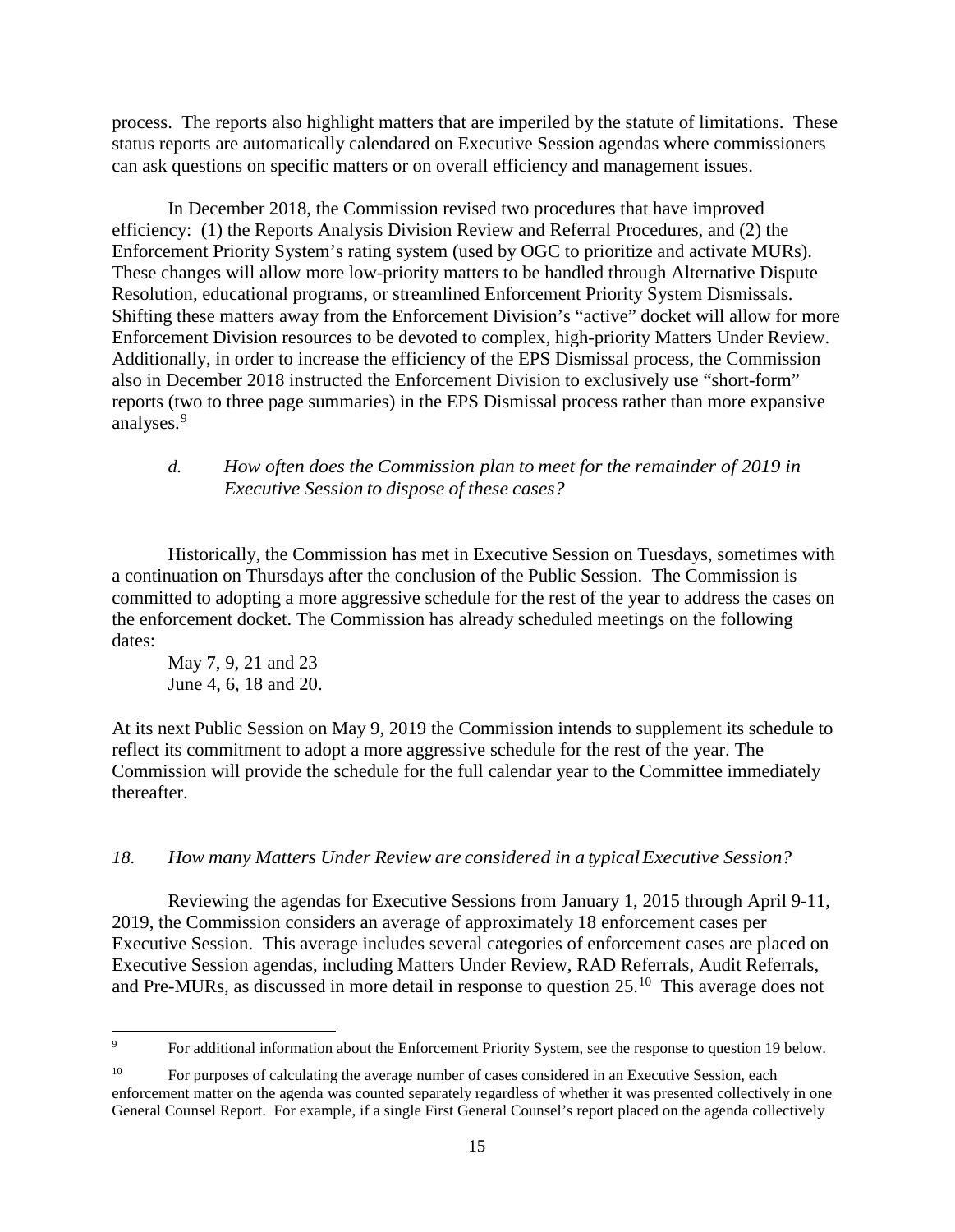include matters that were designated on the agenda as held over at the request of the Commissioner, nor does it include matters that were designated on the agenda as calendared for status inquiries.

*19. According to the "Status of Enforcement—Fiscal Year 2018" memorandum from the Office of General Counsel, there was a caseload of 317 cases, including 113 "inactive" cases and 204 "active" cases. What distinguishes an "inactive" case from an "active" case?*

Any complaint, referral, or *sua sponte* submission received by the Commission is initially designated as "inactive." A case is "activated" when the Associate General Counsel for Enforcement assigns it to an OGC Enforcement Division attorney.

This assignment happens after OGC completes the intake process handled by OGC Enforcement Division's Complaints Examination and Legal Administration team. In brief, this process involves notification of the respondents; receipt of responses from the respondents; and evaluation of the complaint and response using objective criteria approved by the Commission under its Enforcement Priority System (EPS). Respondents have 15 days to respond to a complaint pursuant to FECA; however, a respondent may request an extension of up to 30 days.<sup>11</sup> Matters are activated within an average of 50 days of the date OGC receives the last response.

Some matters are disposed of without ever being "activated;" these cases are either transferred to the Alternative Dispute Resolution Office or, if the EPS rating indicates the matter does not warrant the further use of Commission resources, OGC generally uses a streamlined EPS dismissal process to recommend the Commission dismiss the matter.

<u>.</u>

analyzed complaints in two Matters Under Review and one RAD Referral, that report represented three cases on the agenda.

<span id="page-15-0"></span><sup>11</sup> FECA, § 309(a), *codified at* 52 U.S.C. § 30109(a).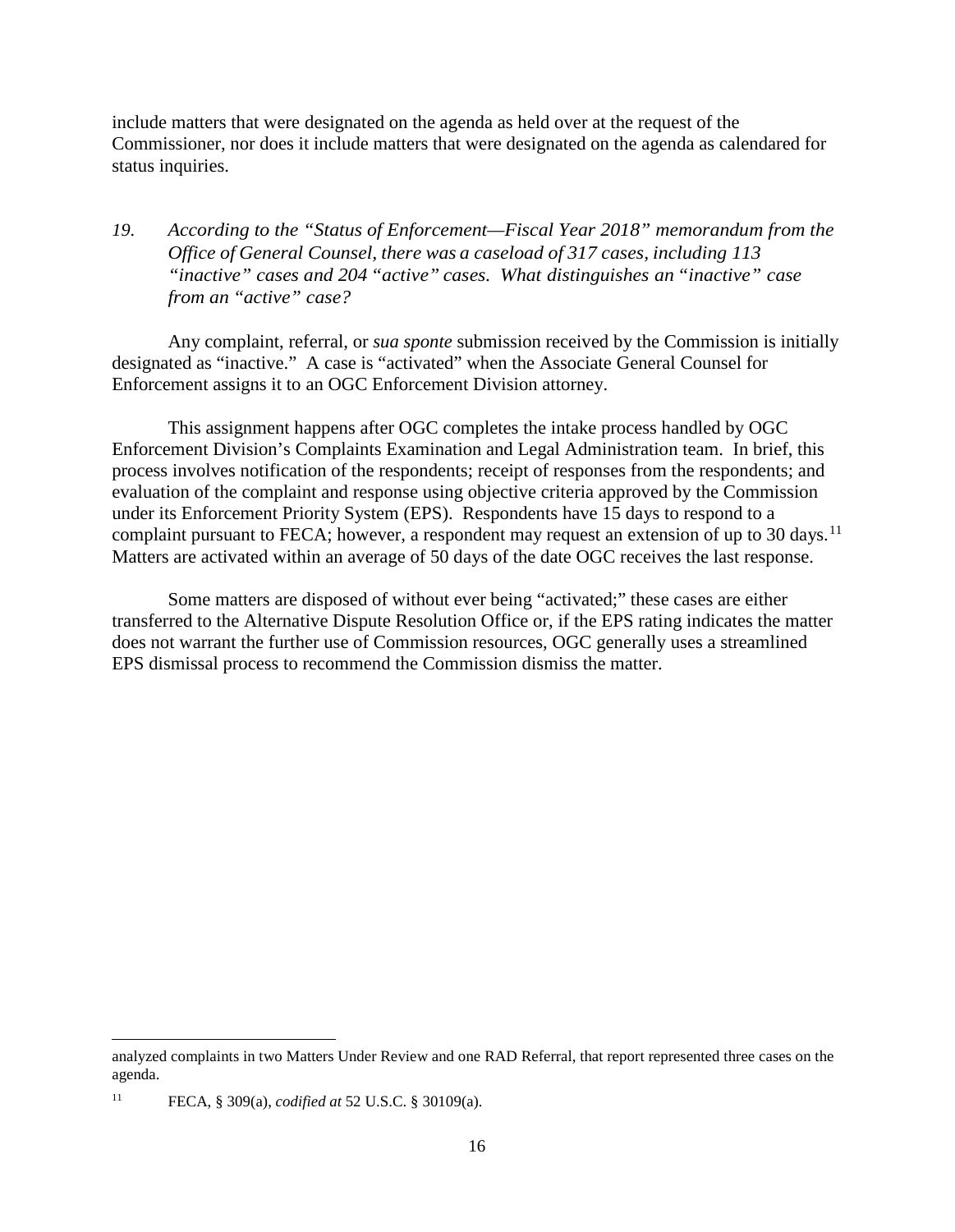*20. According to the "Status of Enforcement- Fiscal Year 2018" memorandum from the Office of General Counsel to the Commission, of First General Counsel's Reports Pending with the Commission, numerous cases—including one dating back to 2012—have been pending for years and have been "held over" on multiple dates.* 

| Receipt  | <b>Assigned</b> | Circ.    | # of<br>Days<br>Receipt<br>to Circ. | $#$ Days<br><b>Assigned</b><br>to Circ. | # of Days<br><b>Receipt to</b><br>Close of<br>Quarter | # of Days<br>Circ. to<br>Close of<br>Quarter | <b>Held Over Dates</b>                                                                                                      |
|----------|-----------------|----------|-------------------------------------|-----------------------------------------|-------------------------------------------------------|----------------------------------------------|-----------------------------------------------------------------------------------------------------------------------------|
| 06/20/12 | 10/09/12        | 03/10/14 | 628                                 | $\overline{517}$                        | 2293                                                  | 1665                                         | $02/10/15$ ; $03/09/15$ ;<br>$03/17/15$ ; $04/21/15$ ;<br>08/11/15; 09/15/15;<br>11/17/15; 12/10/15;<br>08/15/17; 09/12/17; |
| 02/11/14 | 07/02/14        | 10/28/14 | 259                                 | 118                                     | 1692                                                  | 1433                                         | 04/12/16; 04/26/16;<br>$01/24/17$ ; $01/25/17$ ;<br>09/06/18                                                                |
| 02/21/14 | 07/02/14        | 10/28/14 | $\overline{249}$                    | 118                                     | 1682                                                  | 1433                                         | $04/12/16$ ; $04/26/16$ ;<br>01/24/17; 01/25/17;<br>09/06/18                                                                |
| 03/27/14 | 07/02/14        | 10/28/14 | 215                                 | 118                                     | 1648                                                  | 1433                                         | 04/12/16; 04/26/16;<br>$01/24/17$ ; $01/25/17$ ;<br>09/06/18                                                                |
| 05/21/14 | 10/07/14        | 02/04/15 | 259                                 | $\overline{120}$                        | 1593                                                  | 1334                                         | 06/28/16; 01/24/17                                                                                                          |
| 03/31/15 | 06/29/15        | 05/12/17 | 773                                 | 683                                     | 1279                                                  | 506                                          | $11/7/17$ ; $11/8/17$ ;<br>11/14/17; 11/16/17;<br>$9/25/18$ ; $10/9/18$ ;<br>10/11/18                                       |
| 12/04/14 | 06/04/15        | 11/13/15 | 344                                 | 162                                     | 1396                                                  | 1052                                         | 11/15/16; 12/06/16;<br>12/08/16; 01/24/17;<br>$01/25/17$ ; $05/22/18$ ;<br>07/07/18                                         |
| 05/06/16 | 09/01/16        | 01/09/17 | $\sqrt{248}$                        | $\overline{130}$                        | $\overline{877}$                                      | 629                                          | 06/06/17; 12/12/17                                                                                                          |
| 03/31/15 | 04/01/16        | 02/08/17 | 680                                 | 313                                     | 1279                                                  | 599                                          | $9/25/17$ ; $10/11/18$ ;<br>$9/25/18$ ; $10/9/18$ ;<br>$10/11/18$ ;                                                         |
| 02/23/15 | 06/24/15        | 03/06/17 | 742                                 | 621                                     | 1315                                                  | $\overline{573}$                             | 10/11/17; 10/<br>12/17;10/24/17;<br>10/26/17;11/7/17;<br>11/8/17,11/14/17;<br>11/16/179/25/18:<br>10/9/18; 10/11/18         |

*Why are some enforcement cases held over—sometimes for years—without resolution?*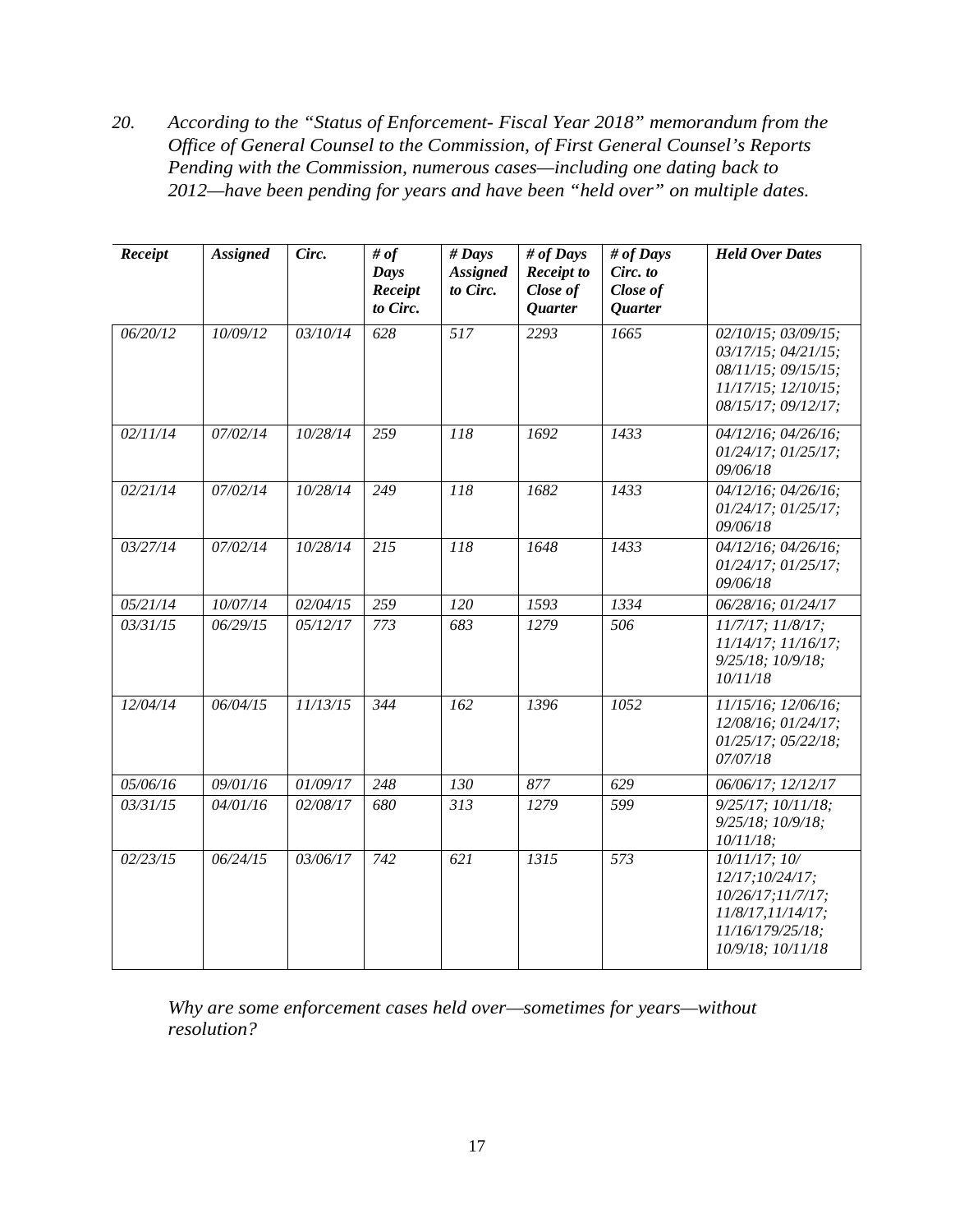A matter is considered held over when the Chair places it on the agenda for a Commission meeting, but at least one Commissioner requests that it not be considered—or if considered, that it not be voted on—at that meeting.

Commissioners are not required to give reasons for requests to hold matters over. However, reasons provided in the past have included the following:

- —Commissioners have held matters over pending completion of General Counsel's Reports in, or Commission consideration of, other matters that involve common respondents or common legal issues.
- —Commissioners have held matters over pending resolution of the same or a related legal issue in pending litigation.
- —Due to the press of other business, Commissioners have held matters over because they are not prepared to proceed on the matters at the meeting for which it has been calendared.
- —Commissioners have held matters over to permit more time to consider points made in Commission discussion of the matter before voting.
- —Commissioners have held matters over to permit more time for negotiations regarding the text of the Commission's Factual and Legal Analysis in the matter in an attempt to achieve consensus and avoid closing the matter due to disagreement.

Some Commissioners do not agree that holding over matters for lengthy periods of time is warranted.

- *21. From January 1, 2012 to the present, how many enforcement actions were initiated as a result of:*
	- *a. Complaint-generated matters?*
	- *b. Internally-generatedmatters?*
	- *c. External referrals?*
	- *d.* Sua sponte *submissions?*

| Year  | Complaints | Internal  | External  | Sua    | Total |
|-------|------------|-----------|-----------|--------|-------|
|       |            | Referrals | Referrals | Sponte |       |
| 2012  | 167        | 85        |           | 23     | 276   |
| 2013  | 35         | 30        | 2         | 12     | 79    |
| 2014  | 135        | 29        | 0         | 13     | 177   |
| 2015  | 68         | 35        |           | 7      | 111   |
| 2016  | 190        | 14        | 0         | 12     | 216   |
| 2017  | 78         | 46        | 0         | 5      | 129   |
| 2018  | 223        | 31        | 3         | 11     | 268   |
| 2019* | 31         | 0         |           | 3      | 35    |

\* Data covers January 1 to March 31, 2019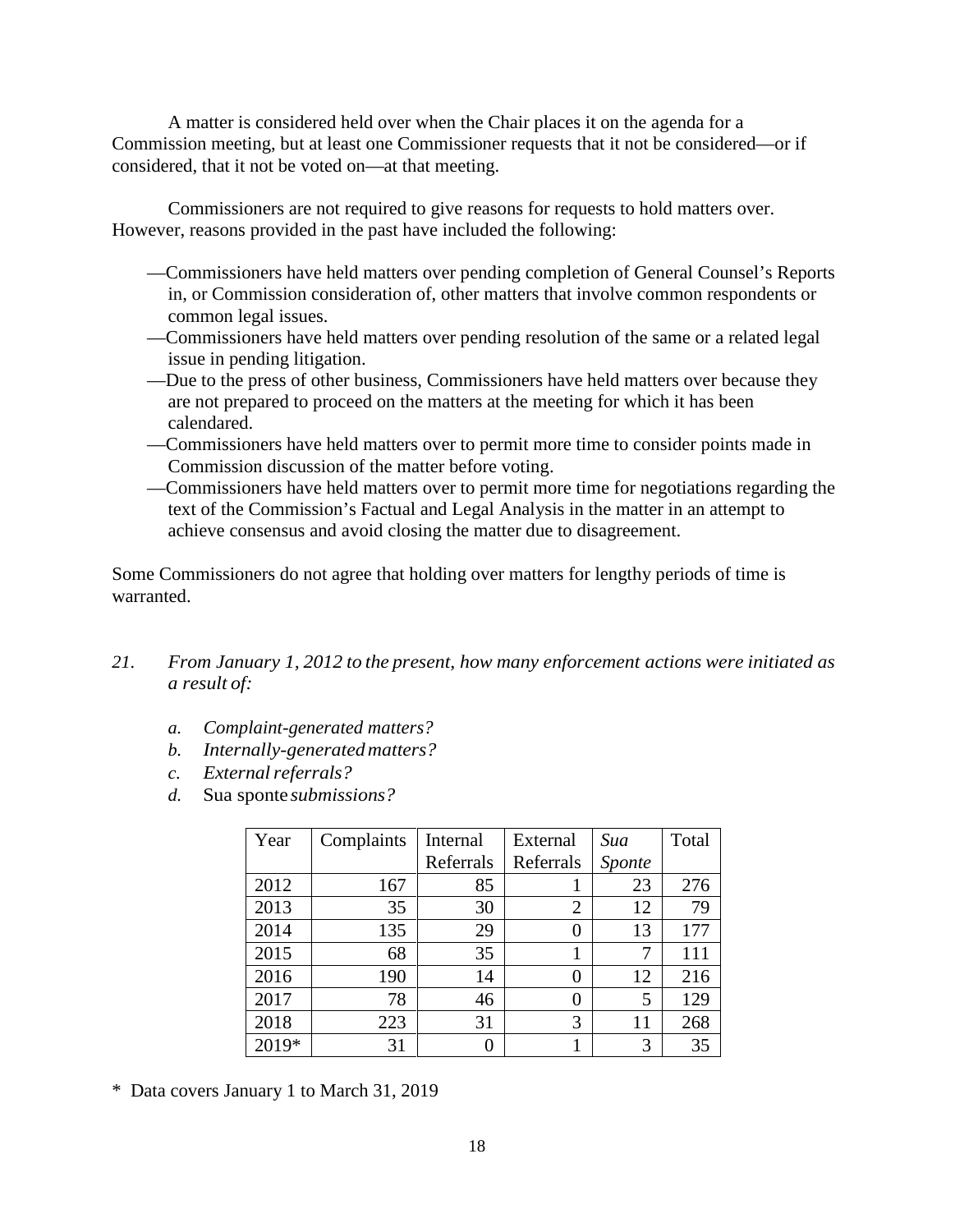*22. How many enforcement cases, organized by election cycle, are still unresolved and not yet closed?*

| <b>Election Cycle</b> | <b>Active</b> | <b>Inactive</b> | <b>Total</b> |
|-----------------------|---------------|-----------------|--------------|
| 2012                  |               |                 |              |
| 2014                  |               |                 |              |
| 2016                  |               |                 |              |
| 2018                  |               |                 |              |
| 2020                  |               |                 |              |

\* Data is current as of May 1, 2019.<sup>[12](#page-18-0)</sup>

## *23. How many Administrative Fines cases hasthe Commission closed since January 1, 2012?*

Between January 1, 2012 and April 1, 2019, the Commission closed 796 Administrative Fines cases.

## *24. Does the Commission plan to expand the AdministrativeFines Program to cover other reporting violations, as authorized by Public Law 113-72?*

Since at least 2014, the issue of whether to expand the Administrative Fines Program to cover other reporting violations has been considered by the Commission.

The Commission published a Notice of Availability on March 30, 2015 in which it sought public comment on a petition for rulemaking asking the Commission to open a rulemaking to expand the Administrative Fines Program.

Following Regulations Committee meetings, formal and informal discussions, and after reviewing the comments received on the petition, the Commission has not decided whether to open a rulemaking on the issue of expanding the Administrative Fines Program.

## *25. How many Matters Under Review hasthe Commission closed since January 1, 2012?*

Matters Under Review are a type of administrative enforcement matter handled by the Commission's Office of General Counsel pursuant to section 309 of FECA.<sup>[13](#page-18-1)</sup> External complaints filed with the Commission are designated Matters Under Review (MURs) and

<span id="page-18-0"></span><sup>&</sup>lt;sup>12</sup> As to the MURs that reflect 2014-2016 election cycle activity, almost all of those matters have tolling agreements or contain alleged continuing violations.

<span id="page-18-1"></span><sup>13</sup> FECA, § 309, *codified at* 52 U.S.C. § 30109.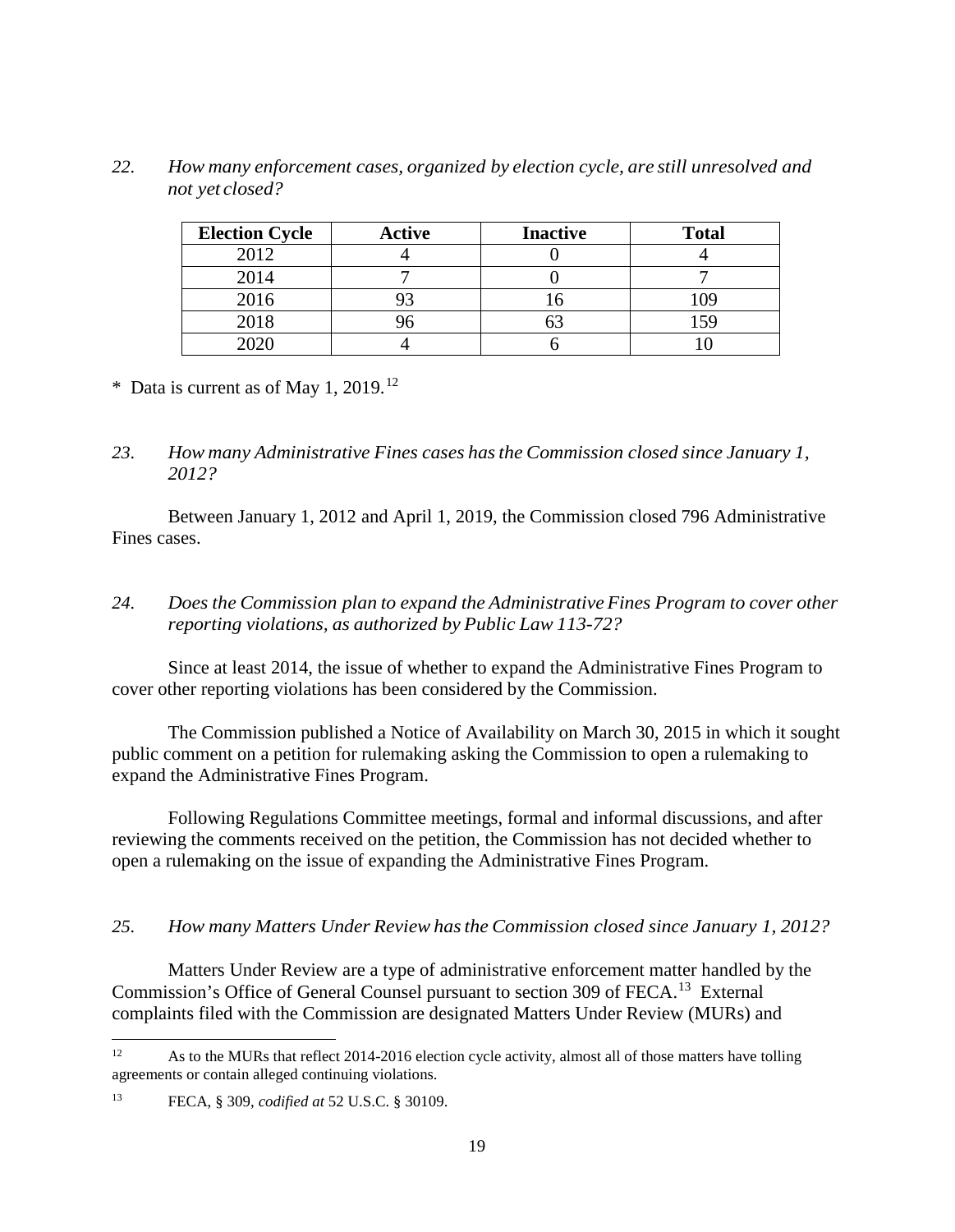assigned a MUR number upon receipt. MURs may be designated by the Commission itself; for instance, if the Commission determines to sever an allegation or a respondent from an existing MUR and pursue a case separately, it will open a new MUR, sever the portions of the case from the existing MUR, and transfer them to the new MUR.

There are also preliminary types of enforcement matters, identified in response to question 21(b)-(d), that may also become MURs and are assigned MUR numbers if the Commission determines to "open a MUR" and pursue the matter. These case types are RAD referrals, Audit Referrals, and Pre-MURs (*sua sponte* submissions or external referrals), and other internally-generated matters.

Consistent with the foregoing, between January 1, 2012 and April 1, 2019 the Commission closed 839 Matters Under Review through the ordinary enforcement process described in section 309 of FECA. It also closed an additional 32 Matters Under Review on OGC's docket by referring them to ADRO for resolution.

### *26. How many and what percentage of the Matters Under Review in Question 25 were resolved exclusively on a tally vote?*

Of the 839 Matters Under Review identified in question 25, 308 MURs (or 36.7%) were resolved exclusively on tally. Some cases are resolved on tally after they are scheduled for an Executive Session.

*27. For purposes of this question, assume a "deadlocked vote" is an equally divided vote of the Commission or any other vote that lacks four affirmative votes. Of Matters Under Review considered in Executive Session since January 1, 2012 and that are now closed, how many and what percentage of the MURs included at least one deadlocked vote of the Commission during Executive Session? Please provide, categorized by year since 2012, the count and percentages. Please also provide the MUR number for each MUR that included at least one deadlocked vote.*

Using a Commission vote database maintained by the Commission's Secretary, an Enforcement Division case management database, and the Enforcement Query System on the FEC's website, all MURs (as defined in response to question 25 above) that were considered by the Commission in Executive Session after January 1, 2012 and that were closed as of April 1, 2019 were examined. 531 such MURs were identified. 269 of these MURs, or 50.6%, had at least one vote after January 1, 2012, with no position receiving the support of four or more Commissioners, which the Commission has typically called a "split vote." Split votes are most often 3-3 or 2-2, and can also be any other combination that lacks four or more votes in the affirmative or negative.

The Commission does not consider some of the votes that the question considers to be "deadlocked" to be split votes. FECA requires four Commissioners' votes for certain decisions, without regard to how many Commissioners are currently serving. Consequently, the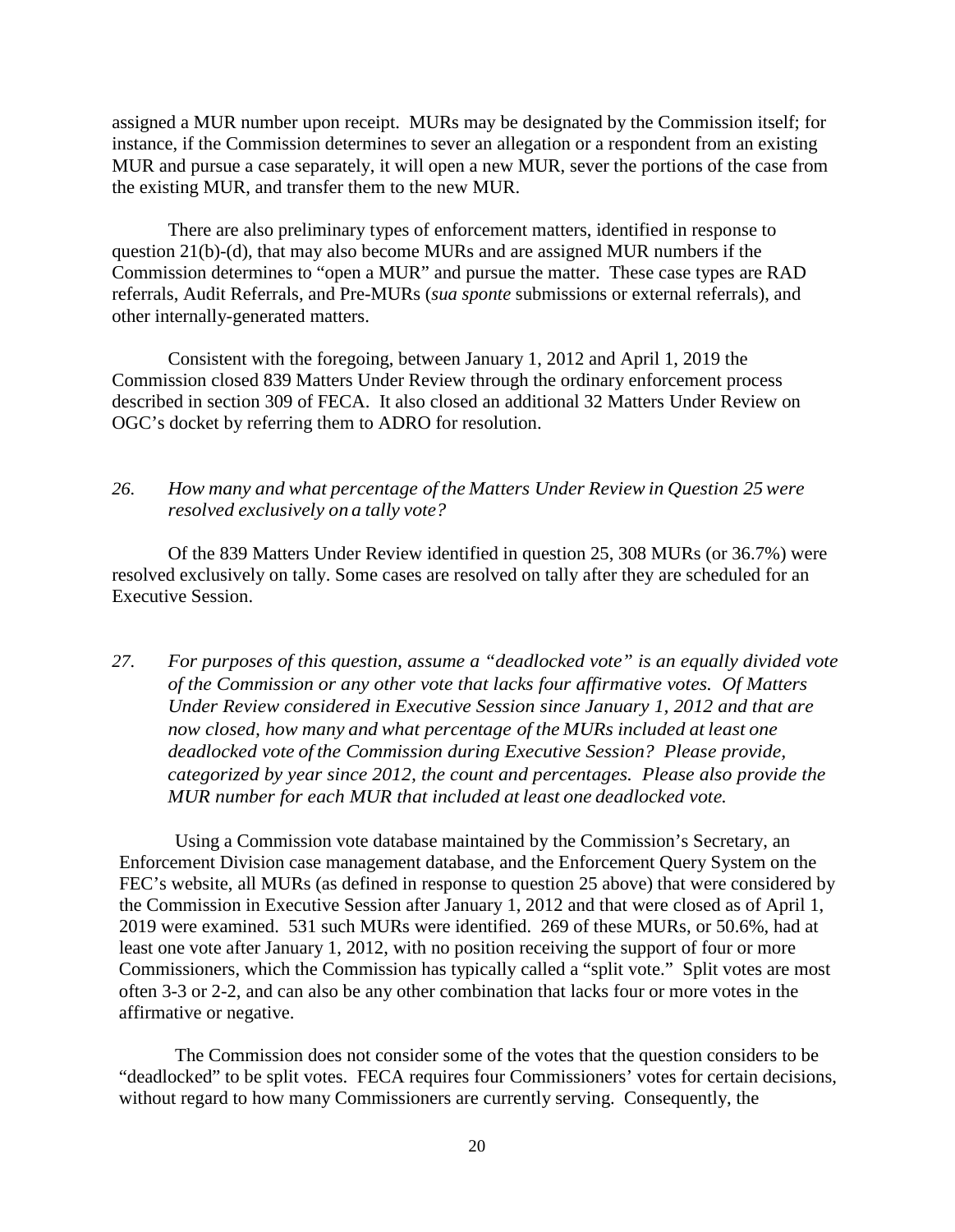Commission views any position supported by four or more Commissioners as a Commission decision, and not as a "deadlocked" vote.<sup>[14](#page-20-0)</sup> The question seeks information about cases where there were not four *affirmative* votes. In one such case, for example, an initial motion to dismiss the case as a matter of prosecutorial discretion was defeated by a vote 1-5, and the case then proceeded through multiple unanimous votes through reason-to-believe and probablecause-to-believe findings, and was resolved by a conciliation agreement with admissions and a substantial civil penalty.<sup>[15](#page-20-1)</sup> The initial vote of 1-5 lacks four affirmative votes and is therefore responsive to this question. The Commission, however, would not consider this case an example of a "deadlocked" case. As a result of conferring with House Administration Committee staff, FEC staff agreed to compile the data related to cases with votes like this and present it separately in footnotes in response to questions 27 and 28.[16](#page-20-2)

<span id="page-20-0"></span><sup>&</sup>lt;sup>14</sup> Congressional Research Service did not consider four or more negative votes to be a deadlocked vote in its work in 2009 or 2015. *See* CRS, "The Federal Election Commission: Enforcement Process and Selected Issues for Congress," R44319, at 10 n.44 (Dec. 22, 2015) and CRS, "Deadlocked Votes Among Members of the Federal Election Commission (FEC): Overview and Potential Considerations for Congress," R40779, at 5 & 10-11 (Oct. 6, 2009).

<span id="page-20-1"></span><sup>15</sup> *See* MUR 6394 (Pingree for Congress) https://www.fec.gov/data/legal/matter-under-review/6394/.

<span id="page-20-2"></span><sup>&</sup>lt;sup>16</sup> If additional cases with votes that lack four affirmative votes after January 1, 2012, are also considered responsive to question 27, an additional 12 MURs would be responsive, for a total of 281 or 52.9 %.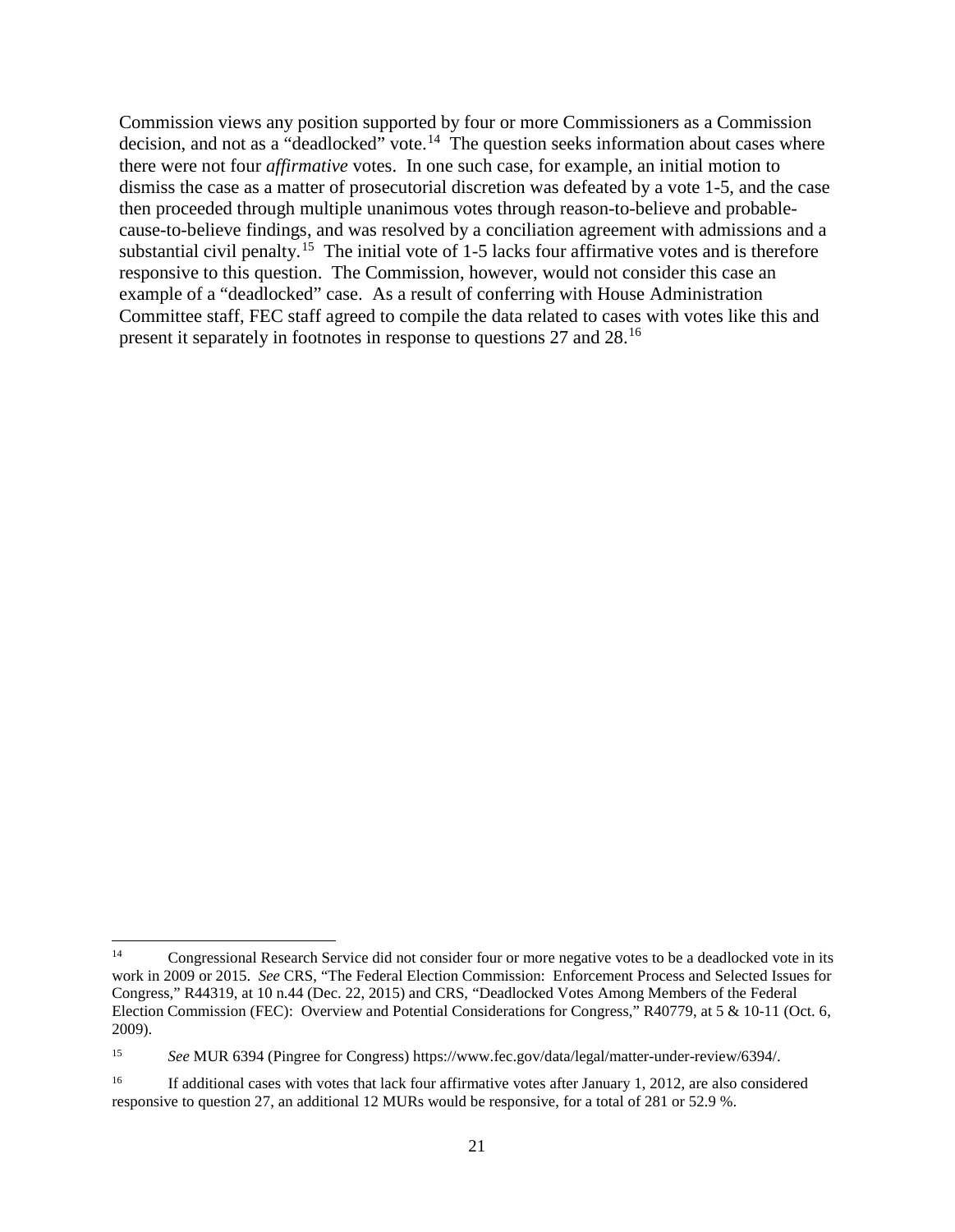The following chart breaks down this data by calendar year. Some MURs are subject to one vote in one Executive Session, while others can be considered in multiple Executive Sessions that might fall in different years. The data below include each MUR considered by the Commission in Executive Session in each of the calendar years, so some MURs appear more than once.

| Calendar               | <b>Closed MURs with At</b>     | <b>Closed MURs</b>       | <b>Percentage (At Least</b> |
|------------------------|--------------------------------|--------------------------|-----------------------------|
| Year                   | <b>Least One Split Vote</b>    | <b>Considered in</b>     | <b>One Split/Closed</b>     |
|                        | <b>Considered in Executive</b> | <b>Executive Session</b> | <b>MURs in Exec.)</b>       |
|                        | <b>Session</b>                 |                          |                             |
| 2012                   | 27                             | 61                       | 44.3 %                      |
| $2013^{17}$            | 41                             | 93                       | 44.1 %                      |
| $2014^{18}$            | 23                             | 61                       | 44.3 %                      |
| $201\overline{5^{19}}$ | 53                             | 91                       | 58.2 %                      |
| $2016^{20}$            | 49                             | 75                       | 65.3 %                      |
| $201\overline{7^{21}}$ | 39                             | 72                       | 54.2 %                      |
| 2018                   | 51                             | 86                       | 59.3 %                      |
| $1/1 - 3/31/$          |                                |                          |                             |
| 2019                   | 16                             | 20                       | 80.0%                       |
| Total for              |                                |                          |                             |
| Entire                 | 269                            | 531                      | 50.6 %                      |
| Period                 |                                |                          |                             |

Additional comments on this question by commissioners are attached. (*See* Attachments A and B.)

*28. For purposes of this question, assume a "deadlocked vote" is an equally divided vote of the Commission or any other vote that lacks four affirmative votes. Of Matters Under Review considered in Executive Session since January 1, 2012 and that are now closed, how many and what percentage of the MURs deadlocked on all votes taken during Executive Session, other than a vote to close the file and send the appropriate letter(s)? Please provide, categorized by year since 2012, the count and percentages. Please also provide the MUR numbers and MUR subject of the cases* 

<span id="page-21-0"></span><sup>&</sup>lt;sup>17</sup> If votes lacking four affirmative votes were included, 2013's Closed MURs with At Least One Deadlock Vote Considered in Executive Session would increase by one to 42, and the percentage would increase to 45.2 %.

<span id="page-21-1"></span><sup>&</sup>lt;sup>18</sup> If votes lacking four affirmative votes were included, 2014's Closed MURs with At Least One Deadlock Vote Considered in Executive Session would increase by two to 25, and the percentage would increase to 41.0%.

<span id="page-21-2"></span><sup>&</sup>lt;sup>19</sup> If votes lacking four affirmative votes were included, 2015's Closed MURs with At Least One Deadlock Vote Considered in Executive Session would increase by seven to 60, and the percentage would increase to 65.9 %.

<span id="page-21-3"></span><sup>&</sup>lt;sup>20</sup> If votes lacking four affirmative votes were included, 2016's Closed MURs with At Least One Deadlock Vote Considered in Executive Session would increase by three to 52, and the percentage would increase to 69.3 %.

<span id="page-21-4"></span><sup>&</sup>lt;sup>21</sup> If votes lacking four affirmative votes were included, 2017's Closed MURs with At Least One Deadlock Vote Considered in Executive Session would increase by four to 43, and the percentage would increase to 59.7%.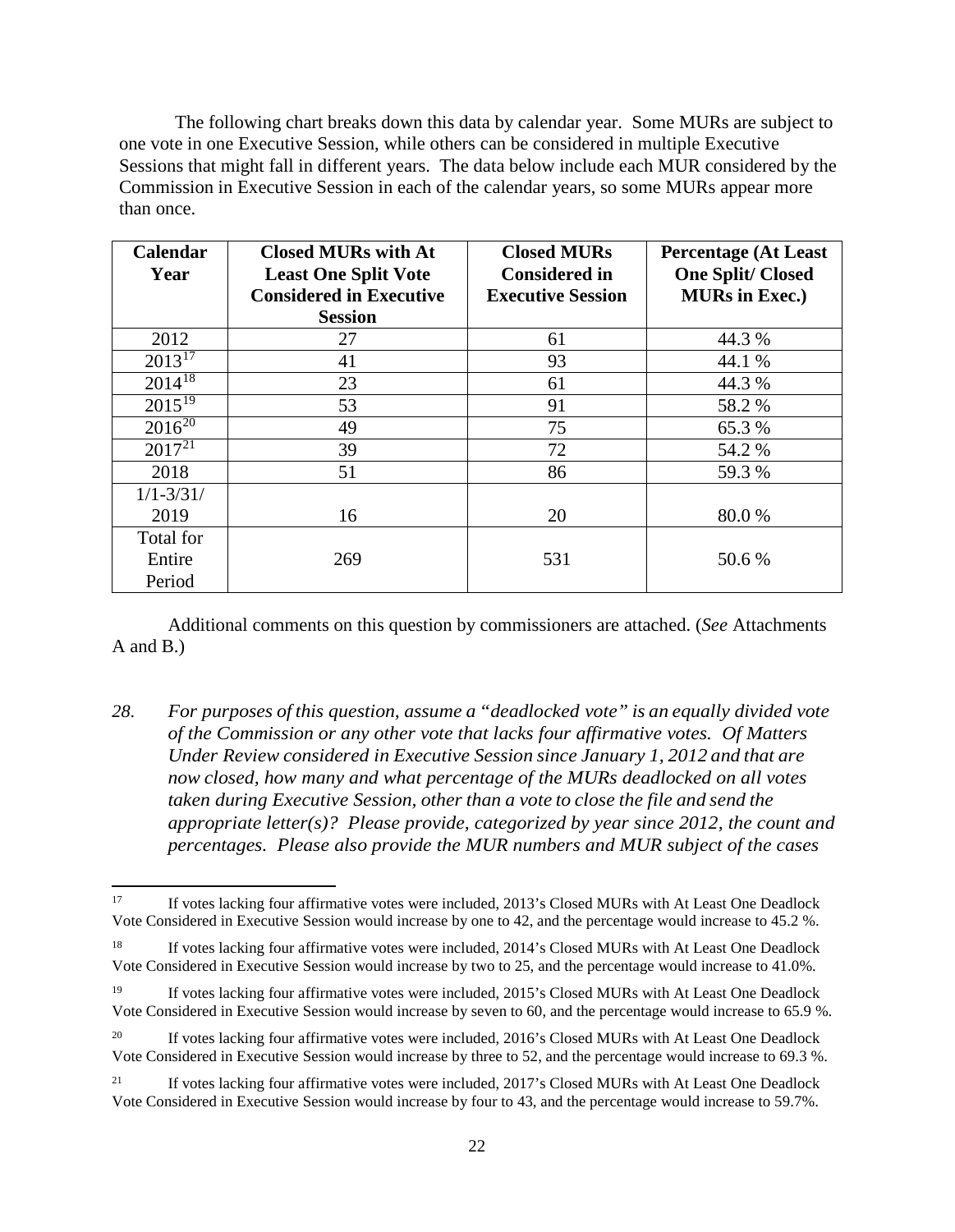*that deadlocked on all votes taken in Executive Session (other than a vote to close the file and send the appropriate letter(s)).*

Of the 531 MURs that were considered by the Commission in Executive Session after January 1, 2012 and that were closed as of April 1, 2019, 84 of these MURs or 15.8% had split votes (as defined in response to question 27) on all votes taken during the executive session other than a vote to close the file. $^{22}$ 

| <b>Calendar</b><br>Year       | <b>Closed MURs with</b><br><b>All Split Votes</b><br><b>Considered in</b><br><b>Executive Session</b> | <b>Total Closed</b><br><b>MURs</b><br><b>Considered in</b><br>Executive<br><b>Session</b> | <b>Percentage</b><br>(All Split/<br><b>Closed MURs</b><br>in Exec.) |
|-------------------------------|-------------------------------------------------------------------------------------------------------|-------------------------------------------------------------------------------------------|---------------------------------------------------------------------|
| 2012                          | 2                                                                                                     | 61                                                                                        | 3.3 %                                                               |
| 2013                          | 12                                                                                                    | 93                                                                                        | 12.9 %                                                              |
| 2014                          | 6                                                                                                     | 61                                                                                        | 9.8%                                                                |
| $2015^{23}$                   | 19                                                                                                    | 91                                                                                        | 20.9 %                                                              |
| $2016^{24}$                   | 12                                                                                                    | 75                                                                                        | 16.1 %                                                              |
| 2017                          | 12                                                                                                    | 72                                                                                        | 16.7 %                                                              |
| 2018                          | 24                                                                                                    | 86                                                                                        | 27.9 %                                                              |
| $1/1 - 3/31/$                 |                                                                                                       |                                                                                           |                                                                     |
| 2019                          | 11                                                                                                    | 20                                                                                        | 55.0 %                                                              |
| Total for<br>Entire<br>Period | 84                                                                                                    | 531                                                                                       | 15.8 %                                                              |

The MURs responsive to question 28 consist of matters where the votes on all substantive issues were split votes, other than votes to close the files. These 84 "all split" MURs were also responsive to question 27, as MURs with at least one split vote.

Additional comments on this question by commissioners are attached. (*See* Attachments A and B.)

<span id="page-22-0"></span><sup>&</sup>lt;sup>22</sup> If all of the 839 MURs that have been closed from January 1, 2012, to April 1, 2019, are considered, and if additional cases with votes without four affirmative votes after January 1, 2012 are also considered, an additional 5 MURs would be responsive to question 28, for a total of 89 or 16.8%.

<span id="page-22-1"></span><sup>&</sup>lt;sup>23</sup> If votes lacking four affirmative votes were included, 2015's Closed MURs with All Deadlock Votes Considered in Executive Session would increase by three to 21, and the percentage would increase to 23.1%.

<span id="page-22-2"></span><sup>&</sup>lt;sup>24</sup> If votes lacking four affirmative votes were included, 2016's Closed MURs with All Deadlock Votes Considered in Executive Session would increase by two to 14, and the percentage would increase to 18.7%.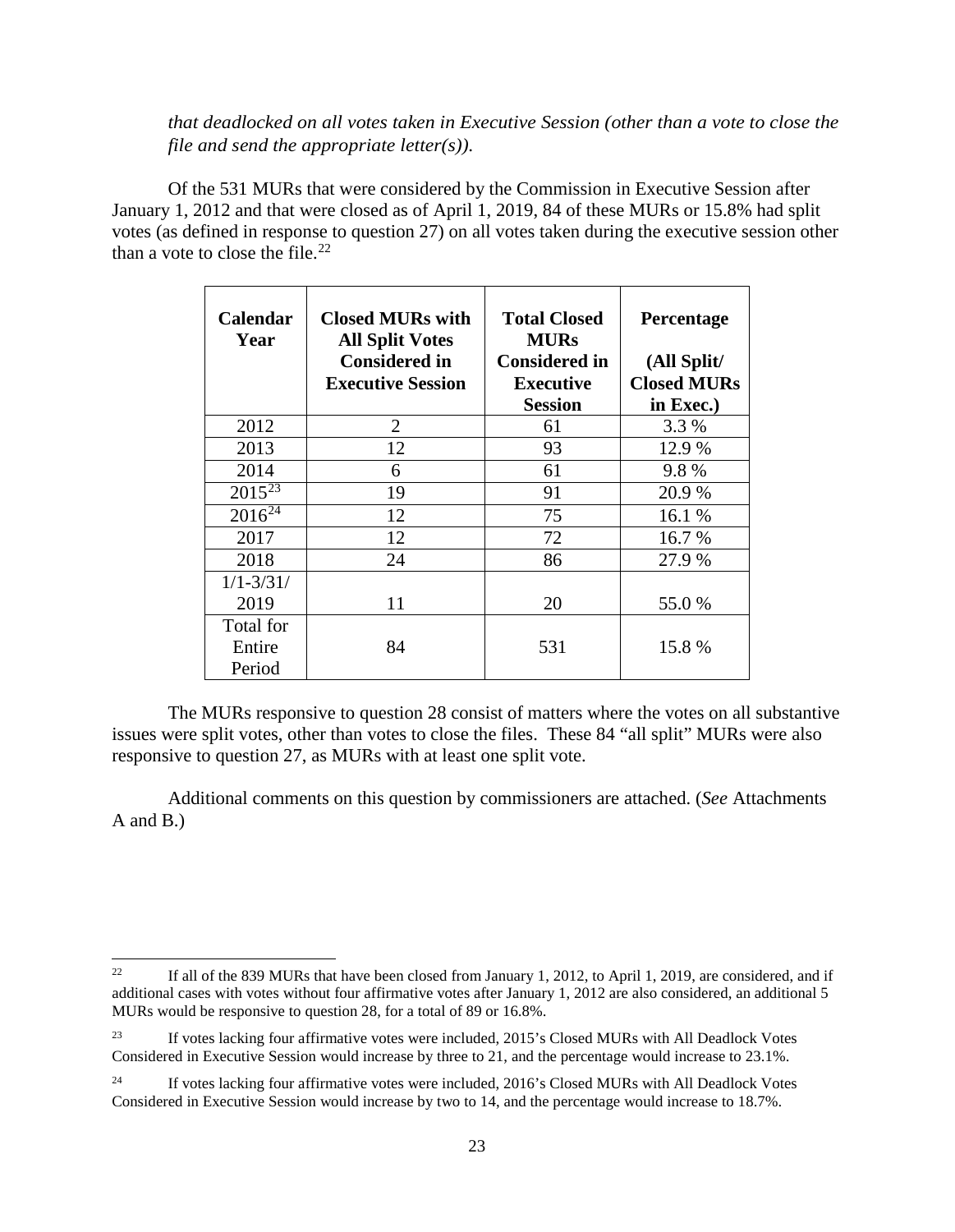*29. Once the Commission deadlocks on a recommendation from the Office of General Counsel, is it the Commission's position that the Office of General Counsel should not make the same recommendation in an analogous case?*

Under FECA's framework, the General Counsel recommends to the Commission whether or not it should find reason to believe or probable cause to believe that a respondent has committed, or is about to commit, a violation.[25](#page-23-0) In making these recommendations, the General Counsel will consider the factual and legal issues of the case. When analyzing the legal issues of a case, the General Counsel considers, *inter alia*, FECA and Commission regulations, case law, MUR precedent, and Commission Advisory Opinions.

The General Counsel has not considered Commission split votes, that is where there are neither four or more votes for or four or more against a recommendation, to be binding MUR precedent. Therefore, after a split vote, the General Counsel may make the same recommendation, either to find a violation or to find no violation, in an analogous case.<sup>26</sup> Commissioners have divided views on whether such split votes should be considered binding MUR precedent.

Consistent with the explanation given in our answers to questions 27 and 28, the Commission generally does not consider a proposition that is rejected by four or more Commissioners to be a "deadlock vote." Thus, if the Commission rejects a recommendation by, say, a vote of 2 to 4 or 1 to 5, that will likely affect the General Counsel's recommendation in an analogous case.

## *30. Since the Supreme Court's decision in* Citizens United*, how many times has the Commission found a violation of the coordination regulations? Please provide the Matter Under Reviewnumbers.*

Since the Supreme Court's decision in *Citizens United*, the Commission has not entered into pre-probable cause conciliation or found probable cause to believe that a respondent violated the coordination regulations.

The Commission found reason to believe that respondents violated the coordination regulations in one case, but ultimately determined that the violation was not worth pursuing. In MUR 6721 (Beth Steele/Mark Long), the Commission found reason to believe that candidate Todd Long and his committee, Todd Long for Congress, coordinated automated telephone calls with Beth Steele and Women Advocating Respect in violation of 11 C.F.R. § 109.21, resulting in Long and the Committee knowingly accepting an excessive in-kind contribution in violation of FECA.<sup>[27](#page-23-2)</sup> After an investigation, the Office of General Counsel was unable to conclusively

<span id="page-23-0"></span> <sup>25</sup> FECA, § 309(a)(3), *codified at* 52 U.S.C. § 30109(a)(3); *see also* 11 C.F.R. §§ 111.7, 111.8, 111.9, 111.16.

<span id="page-23-1"></span><sup>26</sup> *See Common Cause v. FEC*, 842 F.2d 436, 449 at n.32 (D.C. Cir. 1998)(noting that a split-vote decision "is not binding legal precedent or authority in future cases").

<span id="page-23-2"></span><sup>27</sup> FECA, § 315(f), *codified at* 52 U.S.C. § 30116(f). *See* FEC Notification and Factual and Legal Analysis to Todd Long (Aug. 21, 2015), *available at* https://www.fec.gov/files/legal/murs/6721/18044454714.pdf.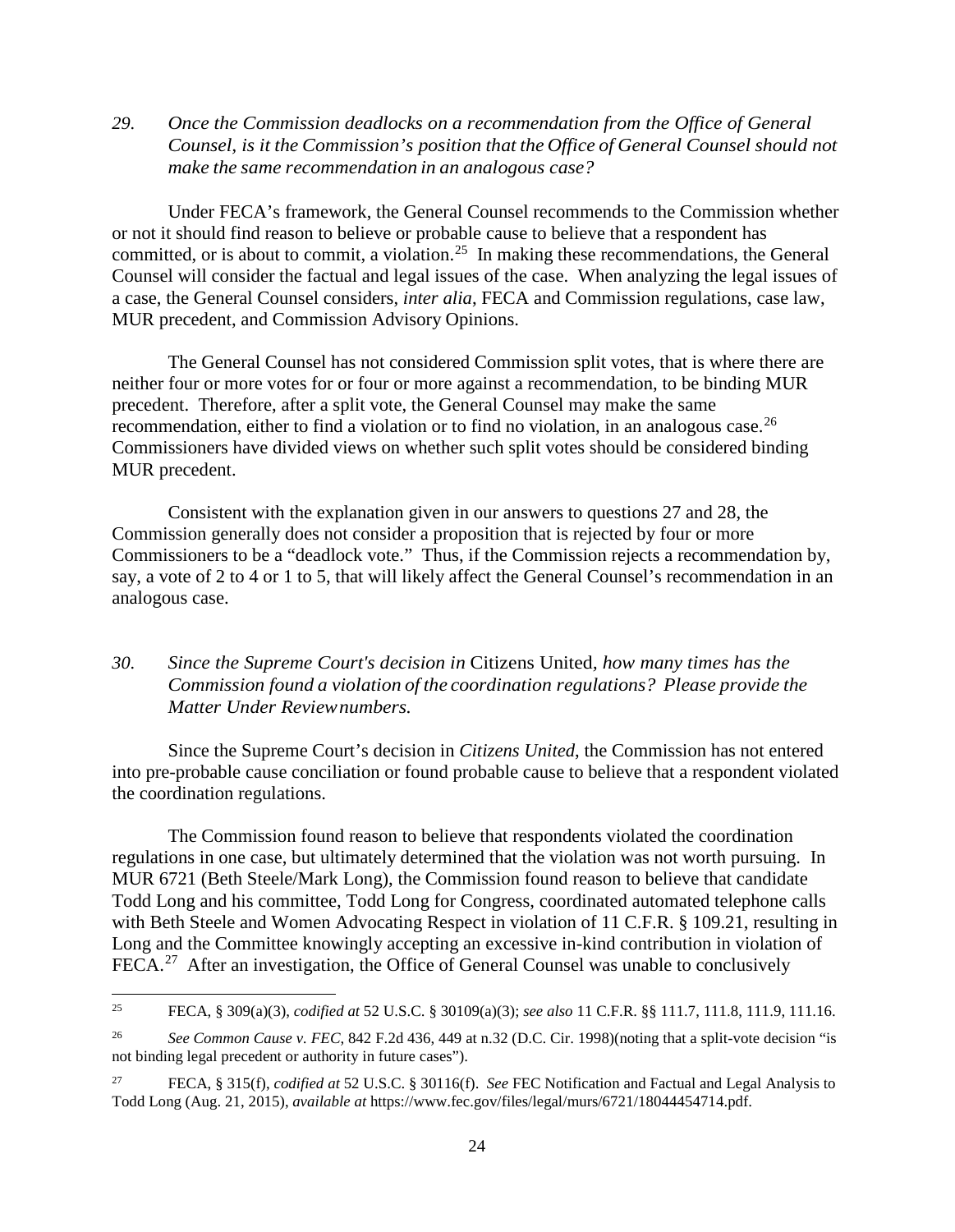determine whether the robocalls were coordinated and also determined that any amount in violation was likely no more than \$700 and therefore of a *de minimis* amount; the Office therefore recommended taking no further action. The Commission approved the recommendation and closed the file on November 26, 2018.

In addition, the Commission has found reason to believe a violation occurred in another matter which remains pending.

## *31. Since January 1, 2012, how many enforcement cases hasthe FEC pursued through litigation after attempting conciliation?*

Under 52 U.S.C. § 30109(a)(6), the Commission may, upon an affirmative vote of four of its members, institute a civil action in federal district court to remedy a violation of FECA if, among other things, the Commission was first unable to correct or prevent that violation by informal methods of conference, conciliation, and persuasion. Since January 1, 2012, the Commission has litigated all or part of six cases that it filed under section 30109(a)(6) after attempting conciliation. The Commission filed one of those cases prior to January 1, 2012, but continued to pursue the case after that date. The other five cases were filed by the Commission after January 1, 2012. Two of those cases remain active today.

- 1. *FEC v. Craig for U.S. Senate, et al.*, 12-958 (D.D.C. filed Jun. 11, 2012) (MUR 6128)
- 2. *FEC v. Kazran, et al.*, 10-1155 (M.D. Fl. filed Dec. 17, 2010) (MUR 6054)
- 3. *FEC v. O'Donnell, et al.*, 15-17 (D. Del. filed Jan. 5, 2015) (MUR 6380)
- 4. *FEC v. Johnson, et al.*, 15-439 (D. Utah filed Jun. 19, 2015) (MUR 6850) (active)
- 5. *FEC v. Lynch, et al.*, 15-81732 (S.D. Fl. filed Dec. 18, 2015) (MUR 6498)
- 6. *FEC v. Rivera*, 17-22643 (S.D. Fl. filed July 14, 2017) (MUR 6655) (active)

## *32. What is the current relationship between the FEC and the Department of Justice regarding enforcement matters? Do FEC enforcement staff have the ability to consult with Department of Justice staff where appropriate?*

FECA provides that the Commission "shall have exclusive jurisdiction with respect to the civil enforcement" of FECA and the presidential public funding provisions of Chapters 95 and 96 of Title 26. Jurisdiction for criminal enforcement of the Act and Chapter 95 and 96 of Title 26 resides in the Department of Justice (DOJ). The Commission and DOJ have concurrent jurisdiction over knowing and willful violations of the Act.<sup>[28](#page-24-0)</sup>

<span id="page-24-0"></span>

 <sup>28</sup> FECA, §§ 306(b)(1) & 309(a)(5)(C), *codified at* 52 U.S.C. §§ 30106(b)(1) & 30109(a)(5)(C).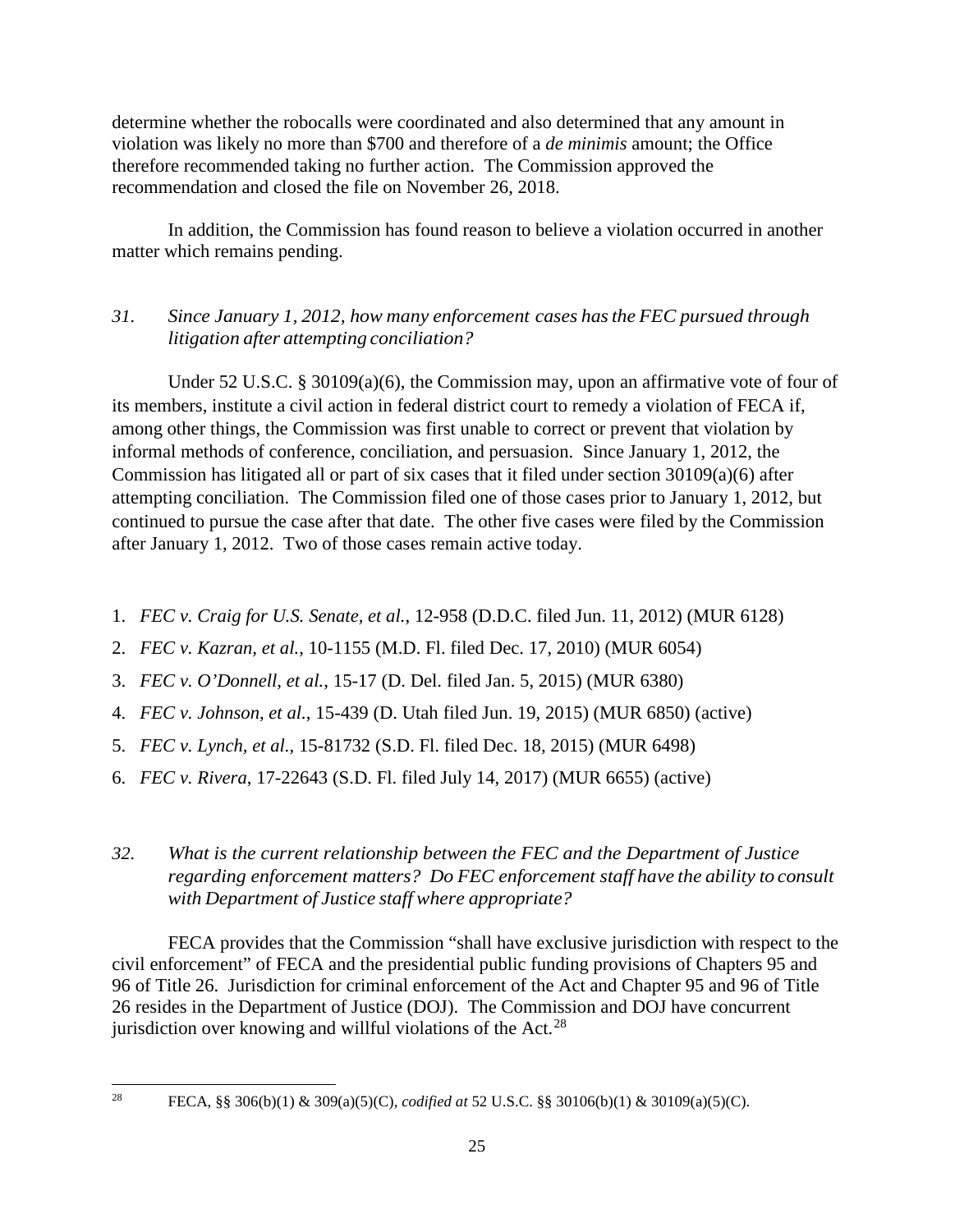In 1977, the Commission and DOJ entered into a Memorandum of Understanding (MOU) relating to their respective law enforcement jurisdiction and responsibilities.<sup>[29](#page-25-0)</sup> The MOU remains the primary guidance/procedural agreement used by the Commission to assist in collaboration and consultation efforts (including referrals) between the Commission and DOJ.

The FEC and DOJ consult in a number of ways, but most frequently through the sharing of investigative materials. For instance, upon written request and subject to Commission approval, the FEC will share with DOJ documents from its enforcement files. In turn, DOJ will (subject to Grand Jury secrecy rules and other applicable laws) provide the FEC investigative materials from parallel matters, *e.g*., FBI 302s. DOJ typically shares such information at the end of a DOJ prosecution or after DOJ determines not to prosecute a case. The initial point of contact for consultation on parallel matters between the FEC and DOJ is usually through the General Counsel or Associate General Counsel for Enforcement and DOJ's Public Integrity Section.

The Commission also routinely makes witnesses available to assist in DOJ prosecutions. Typically, the FEC witness provides testimony concerning the contents of disclosure reports filed with the Commission.

Finally, DOJ sometimes requests that the Commission hold particular Matters Under Review in abeyance pending the conclusion of a related DOJ investigation. These requests must be submitted in writing to the General Counsel or the Associate General Counsel, and the Commission votes to decide whether to grant the request based on OGC's recommendation. In deciding whether to grant the request, the Commission considers the amount of time remaining on the relevant statute of limitations, whether the Commission's investigation would benefit from accessing the DOJ file at the end of the DOJ investigation, and whether a parallel civil investigation may harm the criminal investigation by, for instance, creating conflicting witness statements. Typically such requests are granted for a set term, and then DOJ is asked to resubmit the abeyance request if it seeks continued abatement. The extension request is analyzed under the same factors as the original request.

*33. How many rulemakings has the Commission completed since January 1, 2012, excluding Civil Monetary Penalties Inflation Adjustments? Please provide a brief summary of each new rule.*

The Commission adopted Final Rules in ten rulemakings since January 1, 2012.

1. REG 2013-05 (Administrative Fines Extension): Revised regulations to extend the Administrative Fines Program through the new statutory expiration date and to delete a provision that required administrative fines to be paid by check or money order. 79 Fed. Reg. 3302 (Jan. 21, 2014).

<span id="page-25-0"></span> <sup>29</sup> *See* 43 Fed. Reg. 5441 (Feb. 8, 1978).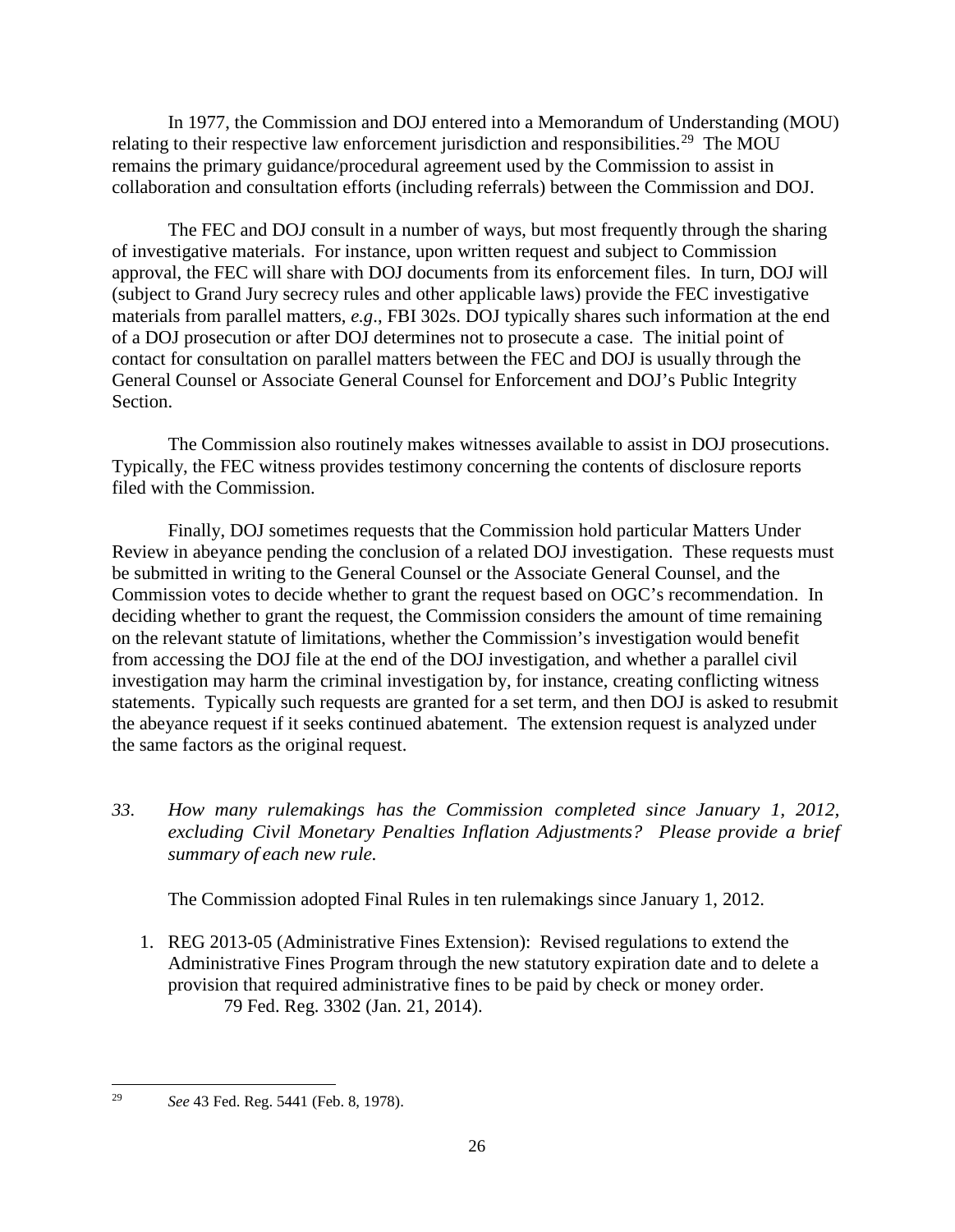- 2. REG 2013-04 (Technical Amendments to 2013 CFR): Revised various sections of the Commission's regulations to make correcting amendments. 79 Fed. Reg. 16661 (Mar. 26, 2014).
- 3. REG 2014-07 (Removal of Aggregate Contribution Limits (*McCutcheon*)): The Commission issued an Interim Final Rule followed by a Final Rule that revised the Commission's regulations to remove limits on the aggregate amounts that an individual may contribute to federal candidates and political committees in each two-year election cycle in response to the Supreme Court decision in *McCutcheon v. FEC*.

*See* Interim Final Rule, 79 Fed. Reg. 62335 (Oct. 17, 2014); Final Rule, 79 Fed. Reg. 77373 (Dec. 24, 2014).

4. REG 2010-01 Independent Expenditures and Electioneering Communications by Corporations and Labor Organizations (*Citizens United*)): Revised regulations on corporate and labor organization expenditures, independent expenditures, and electioneering communications in response to the Supreme Court's decision in *Citizens United v. FEC*.

79 Fed. Reg. 62797 (Oct. 21, 2014).

- 5. REG 2014-08 (Technical Corrections): Revised various sections of the Commission's regulations to make correcting amendments. 79 Fed. Reg. 77841 (Dec. 29, 2014).
- 6. REG 2015-06 (Technical Amendments to 2015 CFR): Revised various sections of the Commission's regulations to make correcting amendments. 81 Fed. Reg. 34861 (June 1, 2016).
- 7. REG 2016-04 (Technical Amendments to 2016 CFR): Revised various sections of the Commission's regulations to make correcting amendments. 81 Fed. Reg. 94238 (Dec. 23, 2016).
- 8. REG 2017-02 (Change of Address; Technical Amendments): Revised various sections of the Commission's regulations to reflect the change in location of the Commission's offices.

82 Fed. Reg., 60852 (Dec. 26, 2017).

9. REG 2014-02 (Reporting Multistate Independent Expenditures and Electioneering Communications): Revised regulations to address reporting of independent expenditures and electioneering communications that relate to presidential primary elections and are publicly distributed in multiple states but that do not refer to any particular state's primary election.

83 Fed. Reg. 66590 (Dec. 27, 2018).

10. REG 2018-04 (Senate Filing): Congress amended FECA to require all mandated reports, designations, and notices to be filed with the Commission. Previously, Senate candidates and certain political committees were required to file such reports, designations, and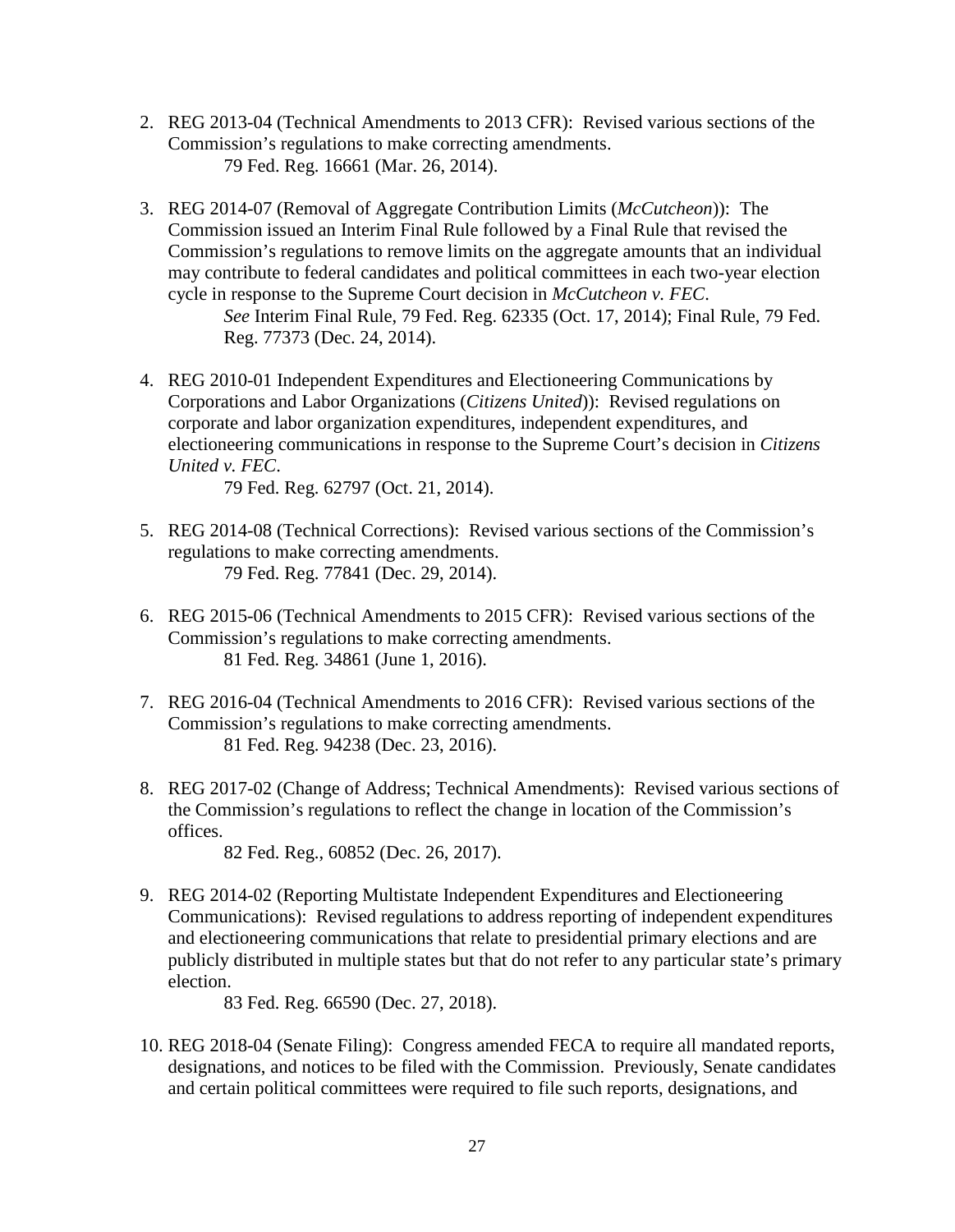notices with the Secretary of the Senate. During its Open Meeting on April 25, 2019, the Commission voted to approve an Interim Final Rule revising its regulations to implement this new statutory requirement.

The Commission published three Notices of Disposition since January 1, 2012, two of which are related, as described below.

- 1. REG 2014-05 (Definition of "Federal Office"): The Commission issued a Notice of Availability seeking comment on a petition for rulemaking submitted by National Convention PBC. The petition asked the Commission to revise its regulation defining "federal office" to include delegates to a constitutional convention. 79 Fed. Reg. 59459 (Oct. 2, 2014).
	- a. After reviewing the comments received on the petition, the Commission concluded its consideration by voting to issue a Notice of Disposition announcing its decision not to open a rulemaking. *See* Certification of Vote (available at: https://sers.fec.gov/fosers/showpdf.htm?docid=310944). 79 Fed. Reg. 75455 (Dec. 18, 2014).
- 2. REG 2014-06 (Candidate Debates): The Commission issued a Notice of Availability seeking comment on a petition for rulemaking submitted by Level the Playing Field. The petition asked the Commission to revise its regulation on candidate debates to prohibit debate staging organizations from using a minimum polling threshold as a criterion for determining who may participate in presidential and vice presidential candidate debates. 79 Fed. Reg. 68137 (Nov. 14, 2014).
	- a. After reviewing the comments received on the petition, the Commission considered whether to open a rulemaking in response to the petition. During its Open Meeting on July 16, 2015, the Commission voted on two motions. The first motion was to open a rulemaking. That motion failed to receive the required minimum four affirmative votes.<sup>30</sup> The second motion was to issue a Notice of Disposition announcing the Commission's decision not to open a rulemaking. That motion passed, so the Commission issued the Notice of Disposition. 80 Fed. Reg. 72616 (Nov. 20, 2015).
	- b. After the Commission issued its Notice of Disposition in this matter, the petitioner sued the Commission over its decision not to open a rulemaking. The United States District Court for the District of Columbia ordered the Commission to reconsider its decision. The Commission then reconsidered the matter and again decided not to open a rulemaking, voting to approve a Supplemental Notice of Disposition.<sup>31</sup> 82 Fed. Reg. 15468 (Mar. 29, 2017). Subsequently, the court

<span id="page-27-0"></span><sup>&</sup>lt;sup>30</sup> Commissioners Ravel and Weintraub voted affirmatively for the motion. Commissioners Goodman, Hunter, Petersen, and Walther dissented. *See* Certification of Vote (available at: https://sers.fec.gov/fosers/showpdf.htm?docid=341903).

<span id="page-27-1"></span><sup>&</sup>lt;sup>31</sup> Commissioners Goodman, Hunter, Petersen, and Walther voted affirmatively for the motion. Commissioners Ravel and Weintraub dissented. See Certification of Vote (available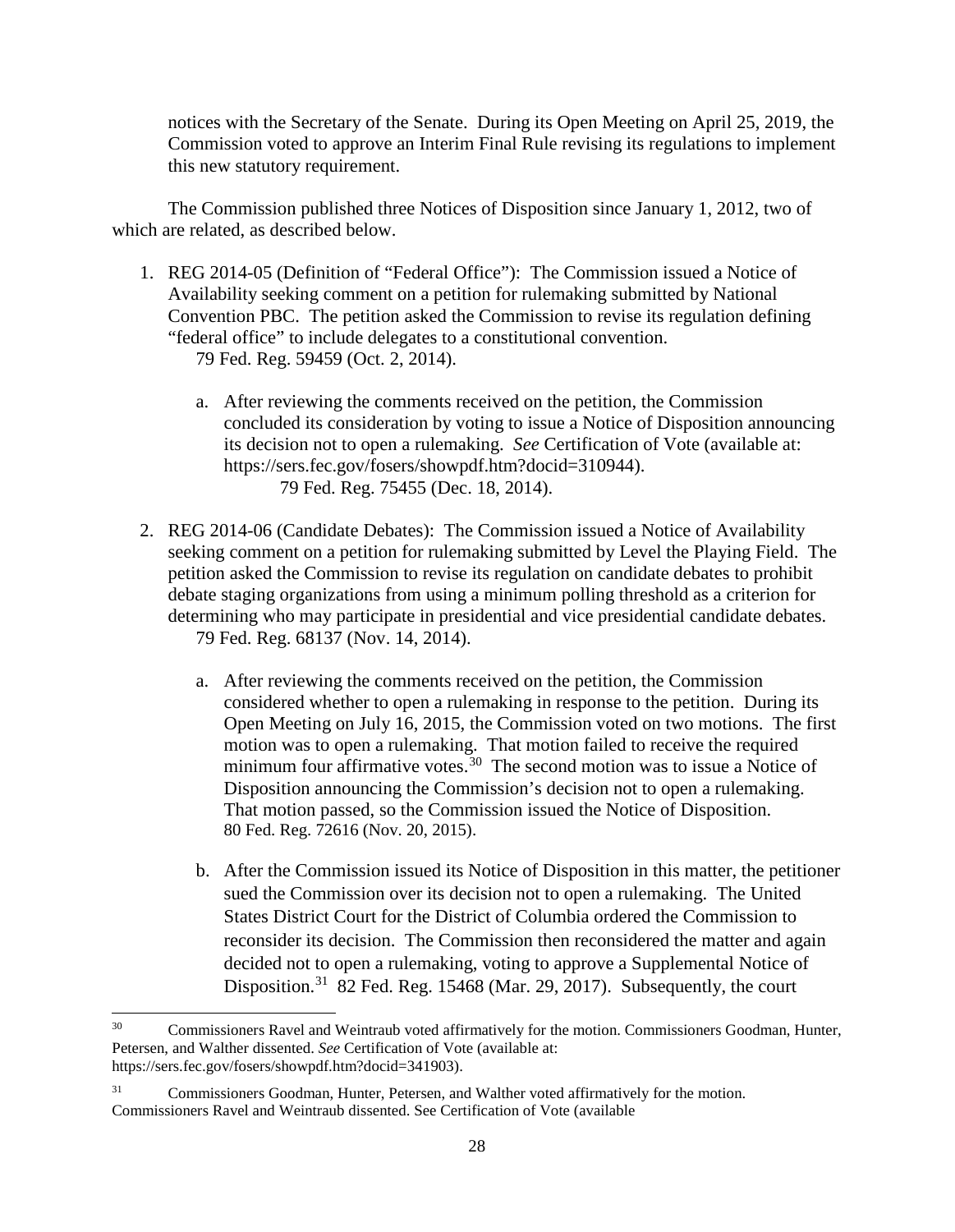reviewed the Commission's explanation of its decision not to open a rulemaking in response to the petition and upheld the Commission's decision. *See Level the Playing Field v. FEC*, Case No. 15-cv-1397 (TSC), 2019 WL 1440883, at \*19 (D.D.C. Mar. 31, 2019). On April 22, 2019, the plaintiff filed a notice of appeal to the United States Court of Appeals for the District of Columbia Circuit.

Since January 1, 2012, the Commission has issued five Interpretive Rules, Policy Statements or amendments.

1. Interpretive Rule on Reporting Ultimate Payees of Political Committee Disbursements: Clarified Commission's interpretation of the regulatory requirement that political committees report the full name and address of each person to whom they make expenditures or other disbursements aggregating more than \$200 per calendar year, or per election cycle for authorized committees, and the date, amount, and purpose of such payments.

78 Fed. Reg. 40625 (July 8, 2013).

2. Policy Statement on Program for Requesting Consideration of Legal Questions by the Commission: Revised a program providing for a means by which persons and entities may have a legal question considered by the Commission earlier in both the report review process and the audit process to provide alternative means to file a request with the Commission.

78 Fed. Reg. 63203 (Oct. 23, 2013).

a. Amendment: The Commission further revised its program for requesting its consideration of legal questions by (1) clarifying that requests for consideration be submitted to the Commission Secretary to ensure that such requests are processed in a timely manner, and (2) building five business days into the program to allow time for the informal resolution of matters.

81 Fed. Reg. 29861 (May 13, 2016).

3. Interpretive Rule on Date of Political Party Nominations of Candidates for Special Primary Elections in New York: Clarified the Commission's interpretation of its rules for determining the date of a special primary election as those rules apply to nominations conducted under New York statutes that provide for a candidate to be nominated for a special election by a vote of a state or county party committee.

78 Fed. Reg. 76032 (Dec. 16, 2013).

4. Policy Statement on Disclosure of Certain Documents in Enforcement and Other Matters: Announced a policy on placing certain documents on the public record in enforcement, administrative fines, and alternative dispute resolution cases, as well as administrative matters.

81 Fed. Reg. 50702 (Aug. 2, 2016).

<sup>&</sup>lt;u>.</u> at: https://sers.fec.gov/fosers/showpdf.htm?docid=357019).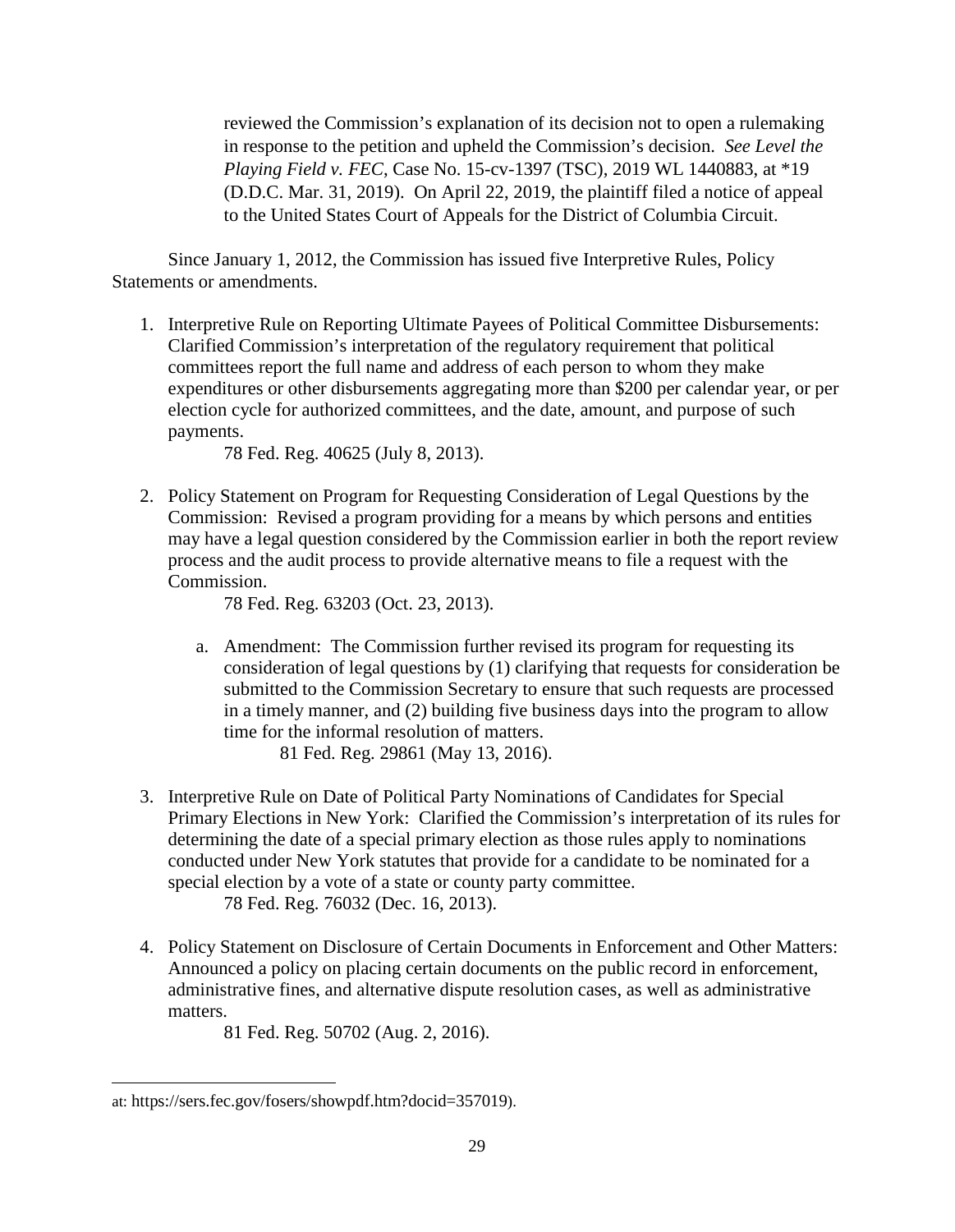*34. Please provide a brief summary, including the current status of Commission action, for each Advance Notice of Proposed Rulemaking (ANPRM) that the Commission has opened or reopened since January 1, 2012. In the summary, please provide the status of the Commission's deliberations on these matters, including but not limited to whether and when it expects to take further action on each ANPRM.*

The Commission has published three Advance Notices of Proposed Rulemaking since 2012.

1. REG 2013-01 (Technological Modernization): Sought comment on whether and how the Commission should revise its regulations to reflect technological advances, on the relevance of industry standards in processing electronic transactions to such revisions, and on the methods used by political committees and other persons to engage in electronic transactions and to keep records of such transactions.

78 Fed. Reg. 25635 (May 2, 2013).

a. After reviewing the comments received in response to the Advance Notice of Proposed Rulemaking, the Commission decided to open a rulemaking to consider revising many of its regulations.

*See* Notice of Proposed Rulemaking, 81 Fed. Reg. 76416 (Nov. 2, 2016).

2. REG 2014-01 (Earmarking, Affiliation, Joint Fundraising, Disclosure, and Other Issues (McCutcheon)): Sought comment on whether the Commission should revise its regulations on earmarking, affiliation, joint fundraising, or disclosure to prevent circumvention of contribution limits in light of the Supreme Court's decision in *McCutcheon v. FEC*, which held that the aggregate biennial limit on contributions from individuals was unconstitutional.

79 Fed. Reg. 62361 (Oct. 17, 2014).

- a. On February 11, 2015, the Commission held a hearing and heard testimony from witnesses on the issues raised in the Advance Notice of Proposed Rulemaking. *See* Hearing Transcript (available at: https://sers.fec.gov/fosers/showpdf.htm?docid=329748)
- b. After reviewing the comments and witness testimony received in response to the Advance Notice of Proposed Rulemaking, the Commission considered whether to open a rulemaking to consider revising its regulations on earmarking, affiliation, joint fundraising, or disclosure. On May 21, 2015, the Commission voted 3 to 3 on a motion to open a rulemaking in this matter. $32$

<span id="page-29-0"></span><sup>&</sup>lt;sup>32</sup> Commissioners Ravel, Walther, and Weintraub voted affirmatively for the motion. Commissioners Goodman, Hunter, and Petersen dissented. *See* Certification of Vote on Motion To Open a Rulemaking in Response to Comments and Testimony On The *McCutcheon v. FEC* ANPRM (available at: https://sers.fec.gov/fosers/showpdf.htm?docid=349376).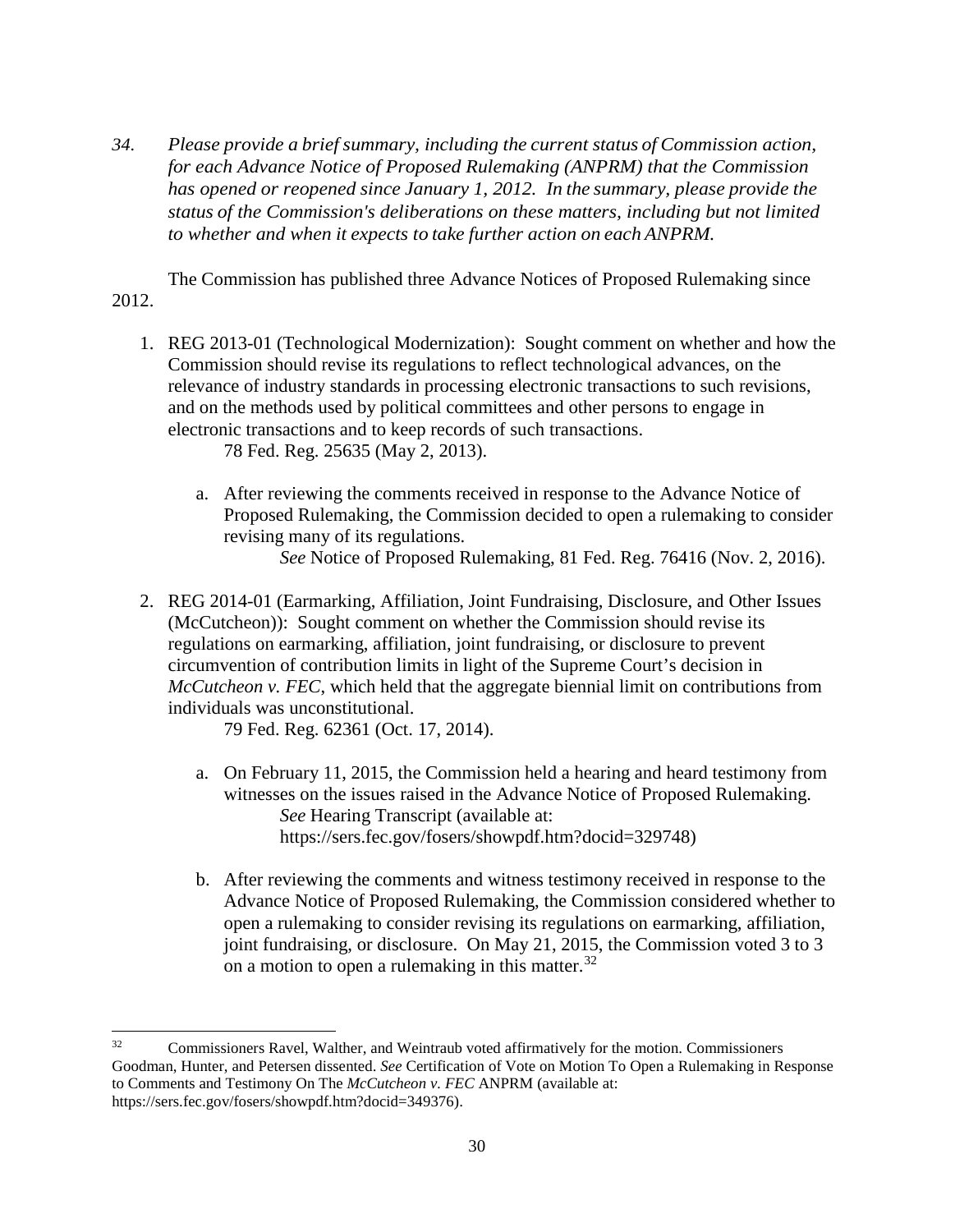- 3. REG 2011-02 (Internet Disclaimers): The Commission issued an Advance Notice of Proposed Rulemaking in October of 2011, seeking comment on whether to revise its regulation on disclaimer requirements for certain internet communications. 76 Fed. Reg. 63567 (Oct. 13, 2011).
	- a. The Commission re-opened the comment period on the Advance Notice of Proposed Rulemaking in October of 2016 and in October of 2017. *See* 81 Fed. Reg. 71647 (Oct. 18, 2016) and 82 Fed. Reg. 46937 (Oct. 10, 2017).
	- b. After considering the comments received during all three comment periods, the Commission decided to open a rulemaking to consider revising its disclaimer regulation with respect to certain internet communications. *See* Notice of Proposed Rulemaking, 83 Fed. Reg. 12864 (Mar. 26, 2018).
	- c. The Commission has considered the written comments submitted in response to the March 2018 Notice of Proposed Rulemaking and witness testimony it received in connection with its June 2018 hearing. It is not at this time clear whether there will be four affirmative votes to adopt a final rule.
- *35. Please provide a brief summary, including the current status of Commission action, for each Notice of Proposed Rulemaking (NPRM) that the Commission has opened or reopened since January 1, 2012. In the summary, please provide the status of the Commission's deliberations on these matters, including but not limited to whether and when it expects to take further action on each NPRM.*

In addition to the Notices of Proposed Rulemaking issued in the course of final rulemaking matters, detailed in the answer to question 33, the Commission has issued three Notices of Proposed Rulemaking since January 1, 2012.

- 1. REG 2012-02 (Limited Liability Partnerships): The Commission proposed a new regulation on the treatment of limited liability partnerships (LLPs). LLPs share some characteristics with corporations and some characteristics with partnerships. Under the proposed regulation, LLPs registered with the Internal Revenue Service as corporations would be treated as corporations under the Act, enabling such LLPs to establish separate segregated funds like other corporations. Similarly, LLPs not registered with the Internal Revenue Service as corporations would be treated as partnerships under the Act, which would permit such LLP's to make limited contributions to candidates. 79 Fed. Reg. 74121 (Dec. 13, 2012).
	- a. The Commission has reviewed the comments received in response to the Notice of Proposed Rulemaking, but has not decided whether to proceed with this rulemaking matter.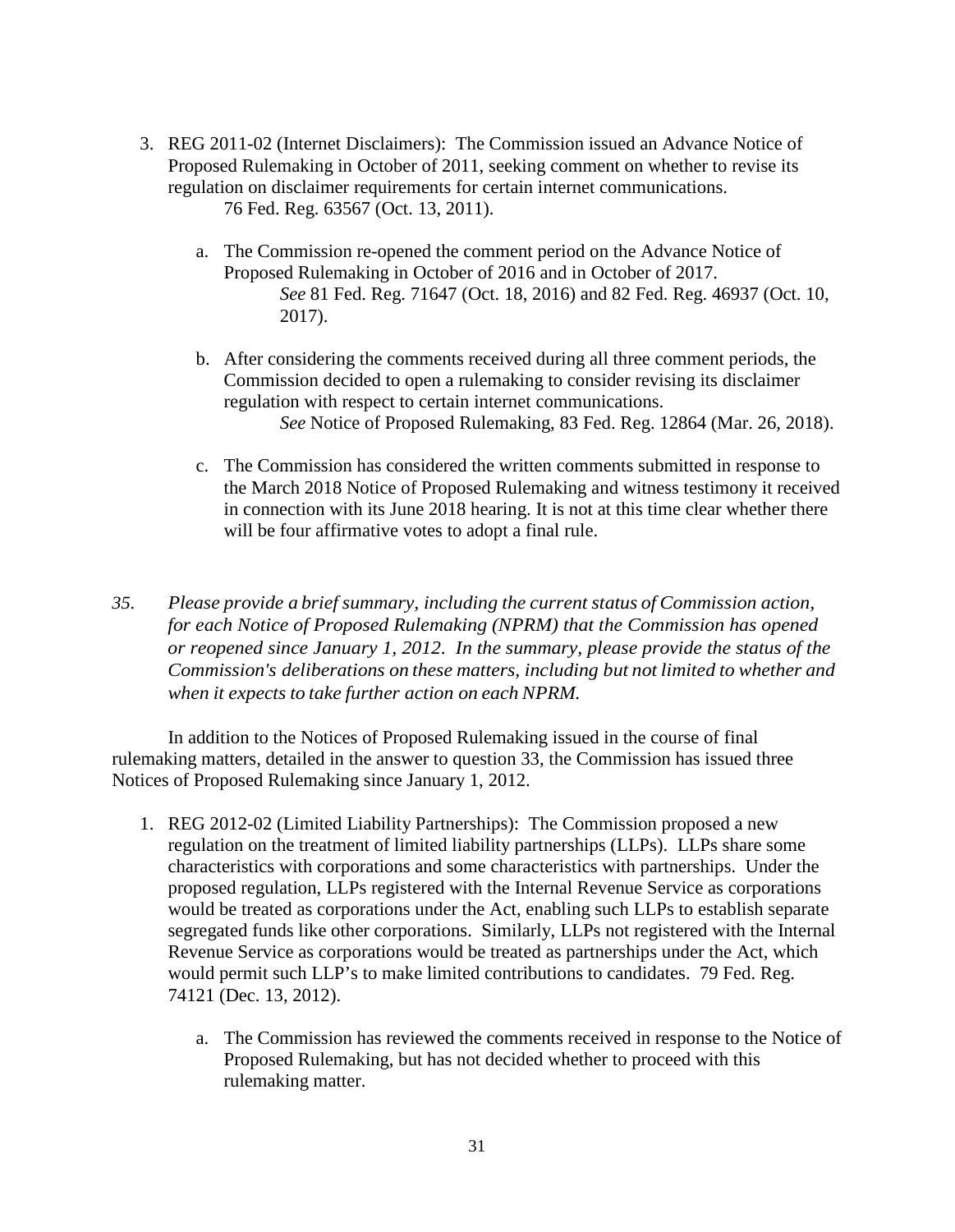- 2. REG 2013-01 (Technological Modernization): After considering the comments received in response to its Advance Notice of Proposed Rulemaking, which asked whether the Commission should revise its regulations to reflect technological advances, the Commission issued a Notice of Proposed Rulemaking proposing to revise many of its regulations. 81 Fed. Reg. 76416 (Nov. 2, 2016).
	- a. After considering the comments received in response to the Notice of Proposed Rulemaking, OGC circulated drafts of the Final Rule. The Commission is currently considering the drafted Final Rule.
- 3. REG 2011-02 (Internet Communication Disclaimers): After considering the comments received in response to its Advance Notice of Proposed Rulemaking, which asked whether the Commission should revise its disclaimer regulation with respect to certain internet communications, the Commission issued a Notice of Proposed Rulemaking proposing to revise that regulation. *See* Notice of Proposed Rulemaking, 83 Fed. Reg. 12864 (Mar. 26, 2018).
	- a. The Commission held a two-day hearing on June 27-28, 2018 on the Notice of Proposed Rulemaking and heard testimony from 18 witnesses. *See* Hearing Transcript for June 27, 2018 (available at: https://sers.fec.gov/fosers/showpdf.htm?docid=394833) and Hearing Transcript for June 28, 2018 (available at: https://sers.fec.gov/fosers/showpdf.htm?docid=394834).
	- b. The Commission has considered the written comments and witness testimony it received in response to the Notice of Proposed Rulemaking. It is not at this time clear whether there will be four affirmative votes to adopt a final rule.
- *36. Please provide a brief summary, including the current status of Commission action, of any petition forrulemaking for which the Commission approved a Notice of Availability since January 1, 2012. In the summary, please provide the status of the Commission's deliberations on these matters, including but not limited to whether and when it expects to take further action on each petition.*

The Commission has issued 14 Notices of Availability regarding petitions for rulemaking it has received since January 1, 2012.

- 1. REG 2012-01 (Electioneering Communications Reporting): The Commission sought comment on a petition for rulemaking submitted by the Center for Individual Freedom. The petition asked the Commission to revise its regulations on the reporting of electioneering communications. *See* Notice of Availability, 77 Fed. Reg. 65332 (Oct. 26, 2012).
	- a. After reviewing the comments received on the petition for rulemaking, the Commission considered whether to open a rulemaking in response to the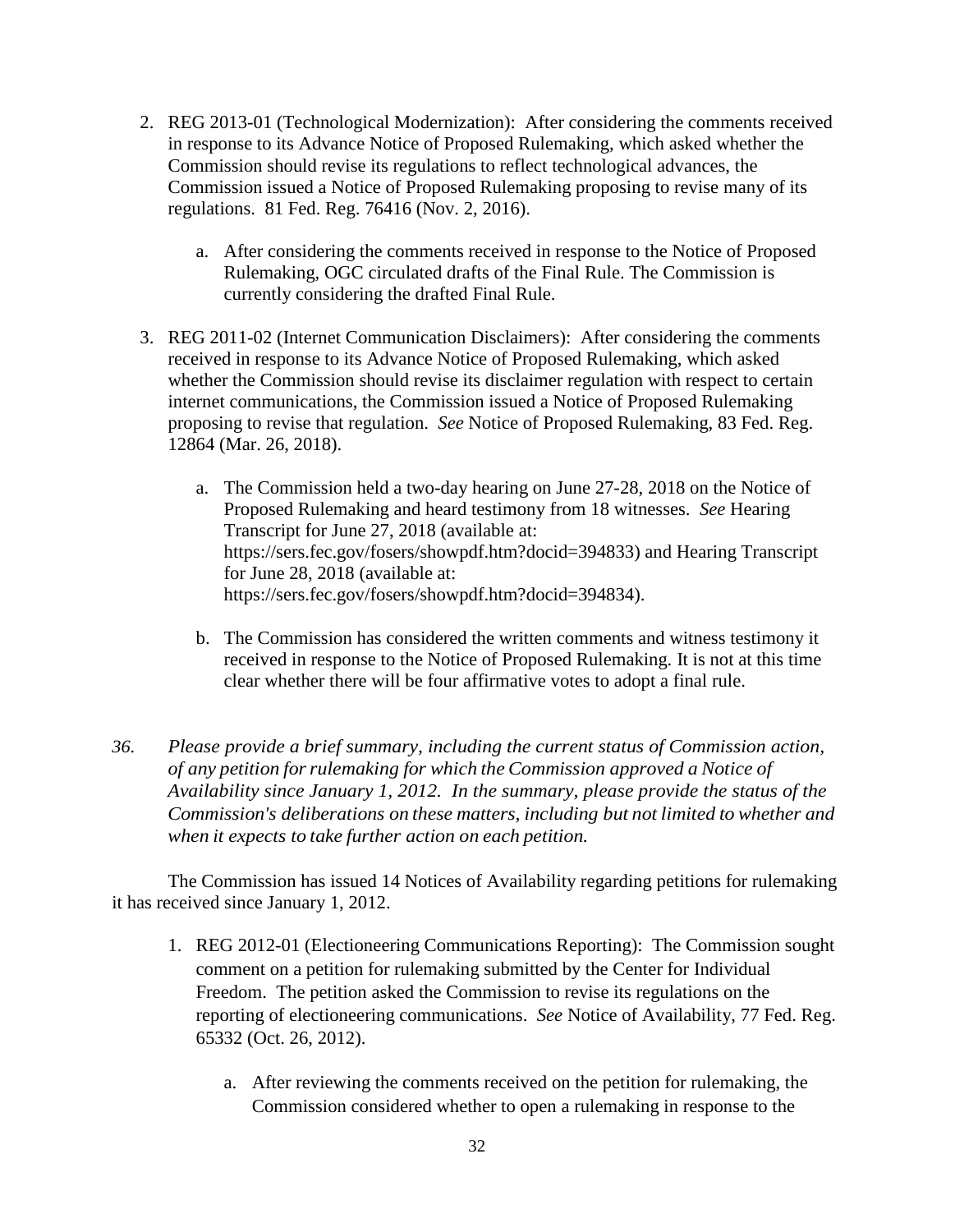petition. During its Open Meeting on March 7, 2013, the Commission voted on two motions: a motion to open a rulemaking in response to the petition and a motion to dismiss the petition. Neither motion received the required minimum affirmative vote of four Commissioners.<sup>[33](#page-32-0)</sup>

- 2. REG 2014-05 (Definition of "Federal Office"): The Commission issued a Notice of Availability seeking comment on a petition for rulemaking submitted by National Convention PBC. The petition asked the Commission to revise its regulation defining "federal office" to include delegates to a constitutional convention. 79 Fed. Reg. 59459 (October 2, 2014).
	- a. After reviewing the comments received on the petition, the Commission concluded its consideration by voting to issue a Notice of Disposition announcing its decision not to open a rulemaking.<sup>34</sup> 79 Fed. Reg. 75455 (Dec. 18, 2014).
- 3. REG 2014-06 (Candidate Debates): The Commission issued a Notice of Availability seeking comment on a petition for rulemaking submitted by Level the Playing Field. The petition asked the Commission to revise its regulation on candidate debates to prohibit debate staging organizations from using a minimum polling threshold as a criterion for determining who may participate in presidential and vice presidential candidate debates.

79 Fed. Reg. 68137 (Nov. 14, 2014).

a. After reviewing the comments received on the petition, the Commission considered whether to open a rulemaking in response to the petition. During its Open Meeting on July 16, 2015, the Commission voted on two motions. The first motion was to open a rulemaking. That motion failed to receive the required minimum four affirmative votes. The second motion was to issue a Notice of Disposition announcing the Commission's decision not to open a rulemaking. That motion passed, so the Commission issued the Notice of Disposition.<sup>35</sup>

80 Fed. Reg. 72616 (Nov. 20, 2015).

<span id="page-32-0"></span> <sup>33</sup> Commissioners Hunter, McGahn II, and Petersen voted to initiate a rulemaking. Commissioners Walther and Weintraub dissented. Then, Commissioners Walther and Weintraub voted to dismiss the petition. Commissioners Hunter, McGahn II, and Petersen dissented. *See* Certification of Vote (available at: [https://sers.fec.gov/fosers/showpdf.htm?docid=296278\)](https://sers.fec.gov/fosers/showpdf.htm?docid=296278).

<span id="page-32-1"></span><sup>34</sup> Commissioners Goodman, Hunter, Petersen, Ravel, Walther, and Weintraub voted affirmatively for the decision. *See* Certification of Vote (available at: https://sers.fec.gov/fosers/showpdf.htm?docid=310944).

<span id="page-32-2"></span><sup>35</sup> Commissioners Ravel and Weintraub voted to open a rulemaking. Commissioners Goodman, Hunter, Petersen, and Walther dissented. Then, Commissioners Goodman, Hunter, Petersen, and Walther voted to direct OGC to draft a notice of disposition. Commissioners Ravel and Weintraub dissented. *See* Certification of Vote (available at: [https://sers.fec.gov/fosers/showpdf.htm?docid=341903\)](https://sers.fec.gov/fosers/showpdf.htm?docid=341903).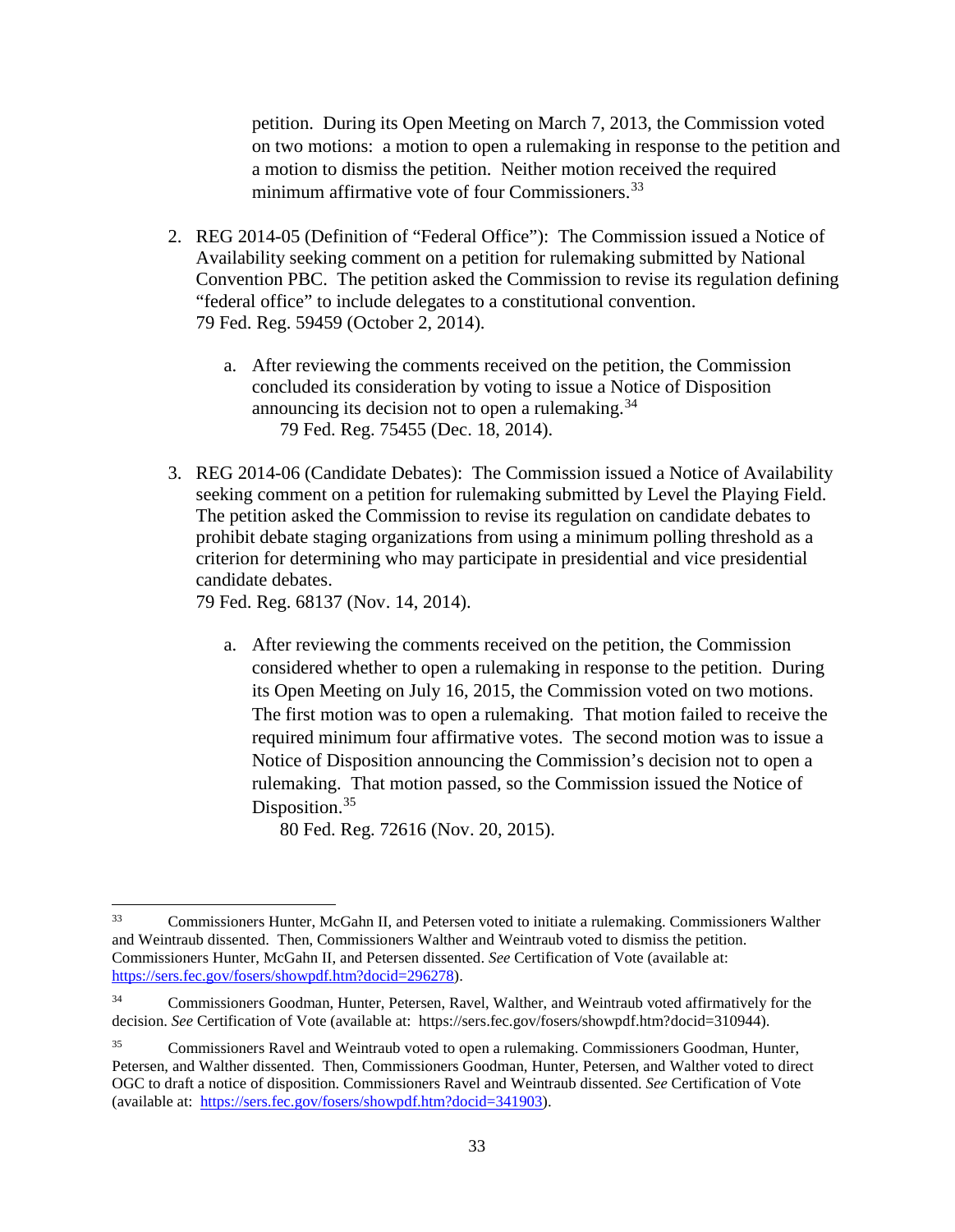- b. After the Commission issued its Notice of Disposition in this matter, the petitioner sued the Commission over its decision not to open a rulemaking. The United States District Court for the District of Columbia ordered the Commission to reconsider its decision. The Commission then reconsidered the matter and again decided not to open a rulemaking, voting to approve a Supplemental Notice of Disposition.<sup>36</sup> 82 Fed. Reg.15468 (March 29, 2017). Subsequently, the court reviewed the Commission's explanation of its decision not to open a rulemaking in response to the petition and upheld the Commission's decision. *See Level the Playing Field v. FEC*, Case No. 15-cv-1397 (TSC), 2019 WL 1440883, at \*19 (D.D.C. Mar. 31, 2019). On April 22, 2019, the plaintiff filed a notice of appeal to the United States Court of Appeals for the District of Columbia Circuit.
- 4. REG 2014-09 (Federal Contractors): The Commission sought comment on a petition for rulemaking submitted by Public Citizen. The petition asked the Commission to amend its regulations regarding federal contractors to include certain factors for determining whether entities of the same corporate family are distinct business entities for purposes of the prohibition on contributions by federal contractors. *See* Notice of Availability, 80 Fed. Reg. 16595 (Mar. 30, 2015).
	- a. After reviewing the comments received on the petition for rulemaking, the Commission considered whether to open a rulemaking in response to the petition. During its Open Meeting on November 10, 2015, the Commission voted on a motion to open a rulemaking. The motion failed to receive the required minimum affirmative vote of four Commissioners.<sup>[37](#page-33-1)</sup>
- 5. REG 2015-01 (Administrative Fines and Forms): The Commission sought comment on a petition for rulemaking submitted by seven attorneys. The petition asked the Commission to expand its Administrative Fines Program, as authorized by Congress, and to revise and update several Commission forms and their instructions. *See* Notice of Availability, 80 Fed. Reg. 16594 (Mar. 30, 2015).
	- a. After reviewing the comments received on the petition for rulemaking, the Commission has not decided whether to take any further action on the petition.

<span id="page-33-0"></span> <sup>36</sup> Commissioners Goodman, Hunter, Petersen, and Walther voted affirmatively for the motion. Commissioners Ravel and Weintraub dissented. See Certification of Vote (available at: See Certification of Vote (available at: https://sers.fec.gov/fosers/showpdf.htm?docid=357019)).

<span id="page-33-1"></span><sup>&</sup>lt;sup>37</sup> Commissioners Ravel, Walther, and Weintraub voted affirmatively for the motion. Commissioners Goodman, Hunter, and Petersen dissented. *See* Certification of Vote (available at: https://sers.fec.gov/fosers/showpdf.htm?docid=346292).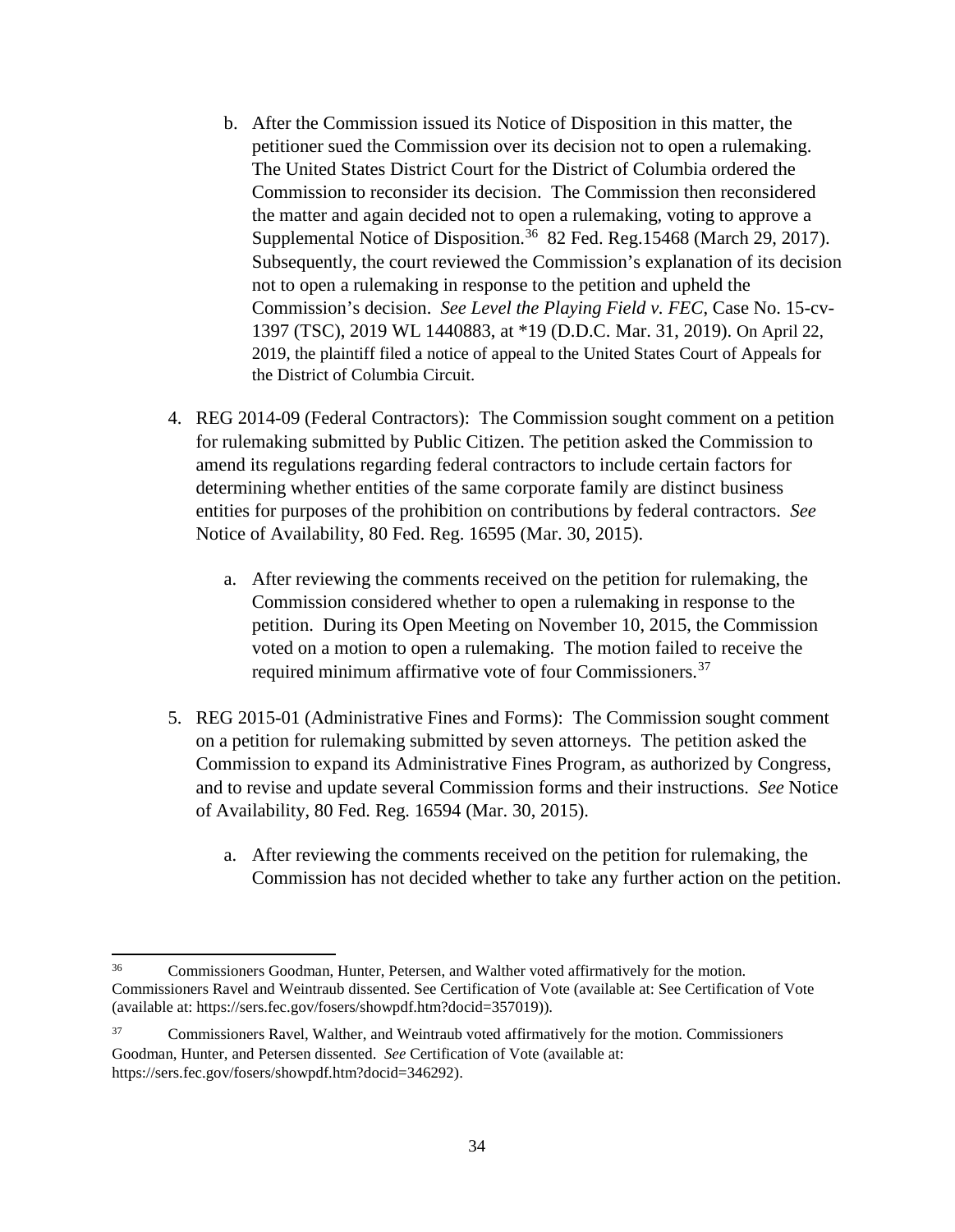- 6. REG 2015-04 (Independent Spending by Corporations, Labor Organizations, Foreign Nationals, and Certain Political Committees (Citizens United)): The Commission sought comment on two petitions for rulemaking: one submitted by Make Your Laws PAC, Inc. and Make Your Laws Advocacy, Inc., and the other submitted by Craig Holman and Public Citizen. Both petitions asked the Commission to issue new regulations and revise existing regulations concerning: (1) The disclosure of certain financing information regarding independent expenditures and electioneering communications; (2) election-related spending by foreign nationals; (3) solicitations of corporate and labor organization employees and members; and (4) the independence of expenditures made by independent-expenditure-only political committees and accounts. *See* Notice of Availability, 80 Fed. Reg. 45116 (July 29, 2015).
	- a. After reviewing the comments received on the petition for rulemaking, the Commission considered whether to open a rulemaking in response to the petition. During its Open Meeting on December 17, 2015, the Commission voted on a motion to open a rulemaking. The motion failed to receive the required minimum affirmative vote of four Commissioners.<sup>[38](#page-34-0)</sup>
- 7. REG 2015-03 (Contributions from Corporations and Other Organizations to Political Committees): The Commission sought comment on a petition for rulemaking submitted by Make Your Laws PAC, Inc. and Make Your Laws Advocacy, Inc. The petition asked the Commission to revise its regulations on the reporting of contributions to political committees from corporations and other organizations. *See* Notice of Availability, 80 Fed. Reg. 45115 (July 29, 2015).
	- a. After reviewing the comments received on the petition for rulemaking, the Commission has not decided whether to take any further action on the petition.
- 8. REG 2014-10 (Party Contribution Limits): The Commission sought comment on a petition for rulemaking submitted by the Perkins Coie LLP Political Law Group. The petition asked the Commission to adopt new regulations, and to revise its current regulations, to implement amendments to the Federal Election Campaign Act, 52 U.S.C. 30101–46 (''FECA''), made by the Consolidated and Further Continuing Appropriations Act, 2015, Pub. L. 113–235, 128 Stat. 2130, 2772 (2014). The petition also asked the Commission to adopt new regulations, and to revise its current regulations, regarding convention committees. *See* Notice of Availability, 81 Fed. Reg. 69722 (Oct. 7, 2016).

<span id="page-34-0"></span> <sup>38</sup> Commissioners Ravel, Walther, and Weintraub voted affirmatively for the motion. Commissioners Goodman, Hunter, and Petersen dissented. *See* Certification of Vote (available at: https://sers.fec.gov/fosers/showpdf.htm?docid=346628).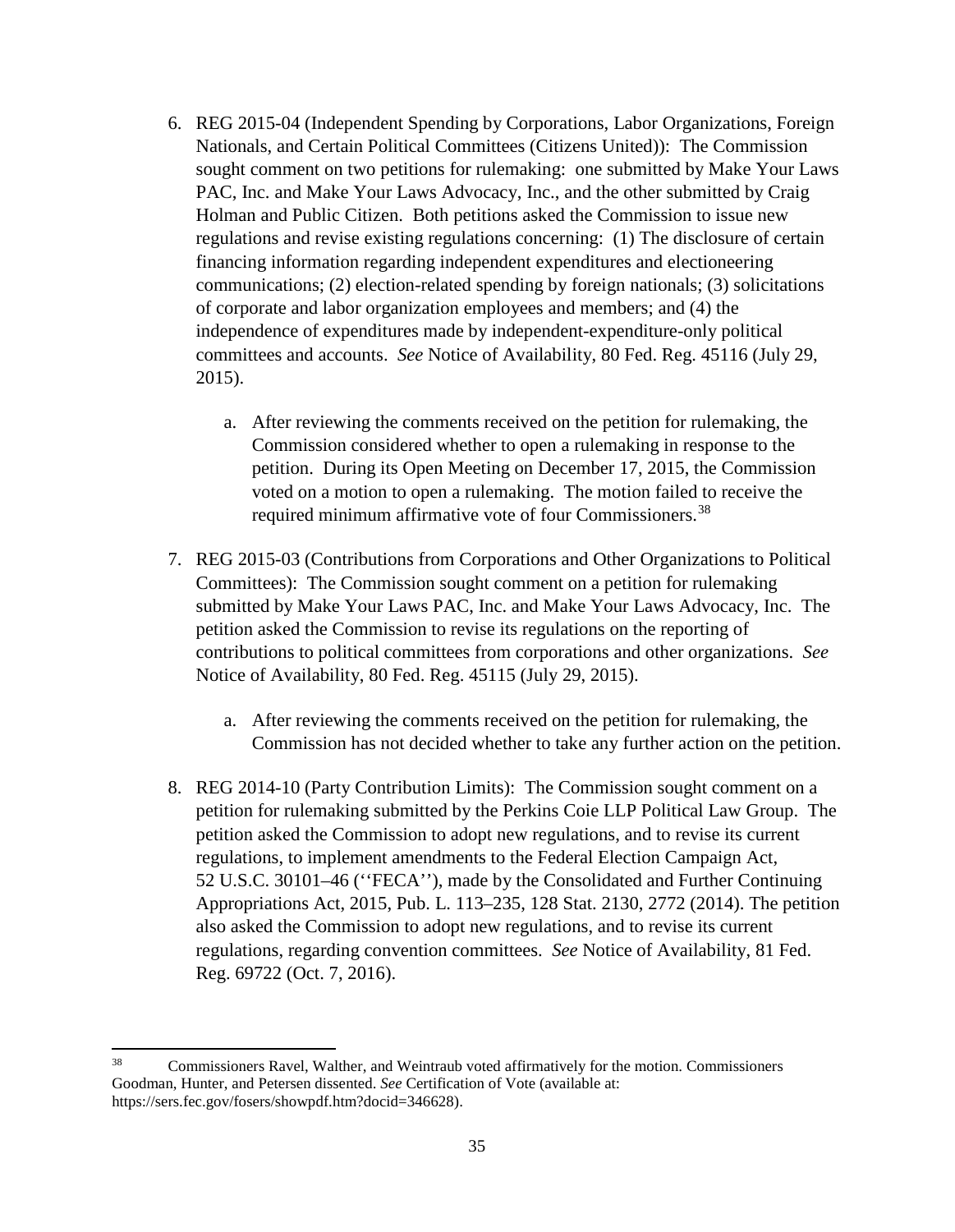- a. OGC circulated an outline of a draft NPRM to the Commission on October 23, 2015. *See* Agenda Document No. 15-54-B (available at: https://sers.fec.gov/fosers/showpdf.htm?docid=347532). The Commission considered the outline at its Open Meetings on October 29, 2015, November 10, 2015, and December 17, 2015. During its Open Meeting on December 17, 2015, the Commission voted unanimously to refer the matter to the Regulations Committee for further work. *See* Certification of Vote (available at: [https://sers.fec.gov/fosers/showpdf.htm?docid=347539\)](https://sers.fec.gov/fosers/showpdf.htm?docid=347539).
- b. After reviewing the comments received on the petition for rulemaking, OGC circulated drafts of the NPRM. The Commission is currently considering the drafted NPRM.
- 9. REG 2016-03 (Political Party Rules): The Commission sought comment on a petition for rulemaking submitted by the Minnesota Democratic-Farmer-Labor Party and its Chair, Ken Martin. The petition asked the Commission to revise several of its regulations on the use of federal funds to pay for certain activities of state, district, or local committees of a political party. *See* Notice of Availability, 81 Fed. Reg. 69721 (Oct. 7, 2016).
	- a. After reviewing the comments received on the petition for rulemaking, the Commission has not decided whether to take any further action on the petition.
- 10. REG 2018-01 (Former Candidates' Personal Use): The Commission sought comment on a petition for rulemaking submitted by the Campaign Legal Center. The petition asked the Commission to revise its regulations on the personal use of campaign funds to explicitly apply those regulations to former candidates and officeholders. *See* Notice of Availability, 83 Fed. Reg. 12283 (Mar. 21, 2018).
	- a. After reviewing the comments received on the petition for rulemaking, the Commission has not decided whether to take any further action on the petition.
- 11. REG 2018-02 (Personal Use of Leadership PAC Funds): The Commission sought comment on a petition for rulemaking received from the Campaign Legal Center, Issue One, and five former United States Representatives. The petition asked the Commission to revise one of its regulations on the personal use of campaign funds to explicitly apply that regulation to leadership PAC funds. *See* Notice of Availability, 83 Fed. Reg. 46888 (Sept. 17, 2018).
	- a. After reviewing the comments received on the petition for rulemaking, the Commission has not decided whether to take any further action on the petition.
- 12. REG 2016-01 (Procedures for Public Comment on Draft Advisory Opinions): The Commission sought comment on a petition for rulemaking submitted by Make Your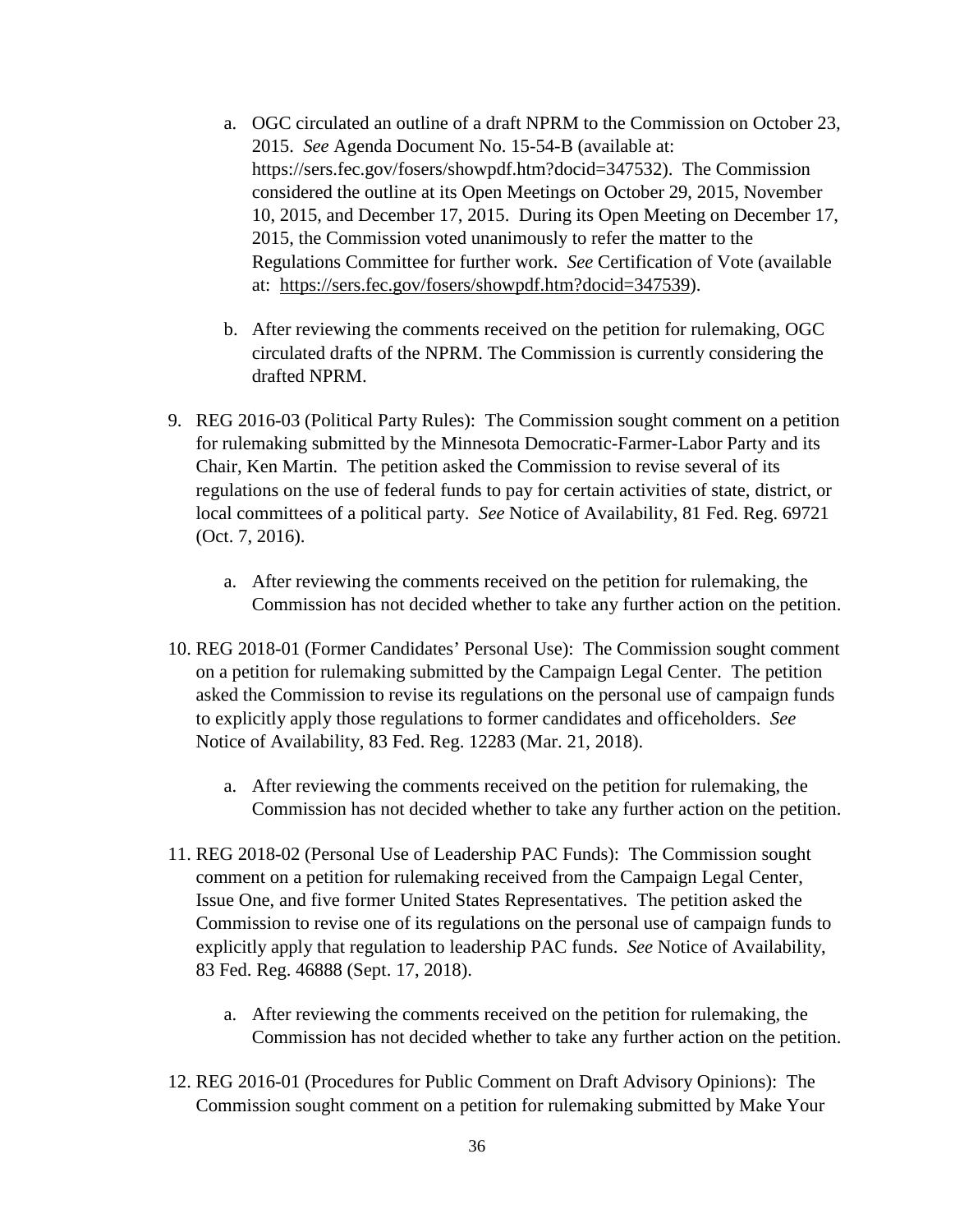Laws PAC, Inc., Make Your Laws Advocacy, Inc., Make Your Laws, Inc., and Dan Backer, Esq. The petition asked the Commission to revise its regulation on advisory opinion procedures to establish specific time periods for the submission of public comments on drafts of advisory opinions before the Commission votes on the drafts. *See* Notice of Availability, 83 Fed. Reg. 62283 (Dec. 3, 2018).

- a. After reviewing the comments received on the petition for rulemaking, the Commission has not decided whether to take any further action on the petition.
- 13. REG 2018-03 (Definition of "Contribution"): The Commission sought comment on a petition for rulemaking submitted by the Institute for Free Speech. The petition asked the Commission to revise its regulation defining ''contribution'' in light of the United States District Court for the District of Columbia's decision in *Citizens for Responsibility & Ethics in Washington v. FEC*. *See* Notice of Availability, 83 Fed. Reg. 62282 (Dec. 3, 2018).
	- a. After reviewing the comments received on the petition for rulemaking, the Commission has not decided whether to take any further action on the petition.
- 14. REG 2018-05 (Size of Letters in Television Disclaimers): The Commission sought comment on a petition for rulemaking submitted by Extreme Reach. The petition asked the Commission to revise its regulation on disclaimer requirements for television broadcast advertisements, which requires the letters for disclaimers in those advertisements to be a certain minimum height. The petition contends that the current standard for such advertisements is outdated due to the fact that it was promulgated during a period when television was broadcast in standard definition, rather than the current high definition. *See* Notice of Availability, 84 Fed. Reg. 3344 (Feb. 12, 2019).
	- a. The comment period on the petition for rulemaking closed on April 15, 2019. The Commission has not yet decided whether to take any further action on the petition.
- *37. What further action does the Commission anticipate taking onREG 2011-02 concerning internet communication disclaimers? When doesit anticipate taking this further action, if any?*

The Commission has considered the written comments submitted in response to the March 2018 Notice of Proposed Rulemaking and witness testimony it received in connection with its June 2018 hearing. It is not at this time clear whether there will be four affirmative votes to adopt a final rule.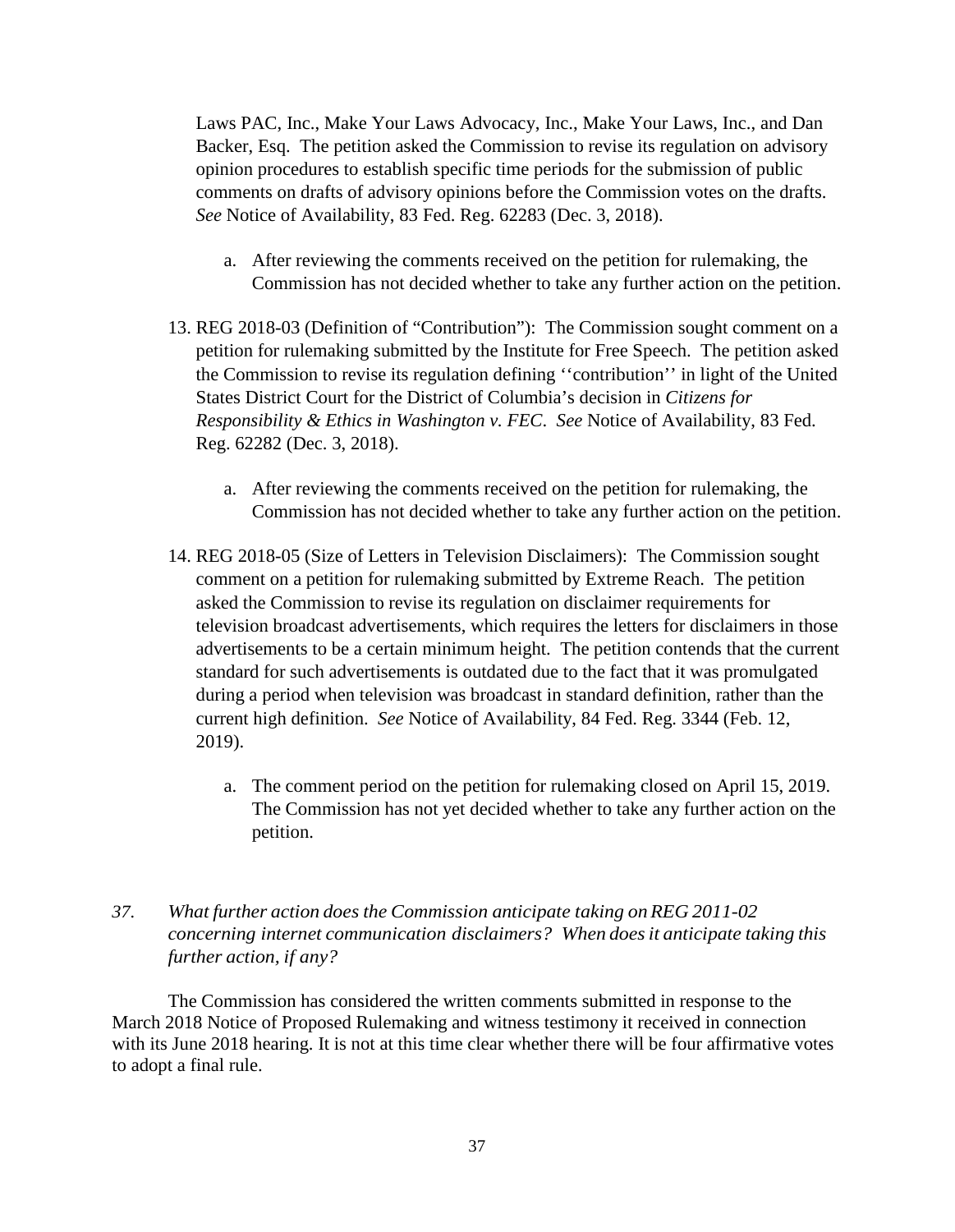## *38. How many litigation cases hasthe Commission appealed in the past 10 years after an adverse courtruling?*

Under section  $307(a)(6)$  of FECA, the Commission has the power to "appeal any civil" action in the name of the Commission to enforce the provisions [of FECA] through its general counsel."[39](#page-37-0) Exercising this power to appeal requires the affirmative vote of four members of the Commission.[40](#page-37-1) In the past 10 years, the Commission has not garnered four affirmative votes in favor of appealing any of the approximately 13 adverse or partially adverse district court judgments that it has formally considered for appeal.

## *39. For the past decade, how many requests for advisory opinions lacked four affirmative votesto provide an answer? Please provide the numbers and advisory opinion citations by year.*

Since January 1, 2009 through April 11, 2019, the Commission has been unable to approve a response by four or more affirmative votes to 31 requests for advisory opinions, as follows:

### **2009 (5)**

2009-03 (IntercontinentalExchange, Inc.) 2009-11 (Senator John Kerry and the John Kerry for Senate Committee) 2009-17 (Romney for President, Inc.) 2009-25 (Jennifer Brunner Committee) 2009-28 (Democracy Engine Inc. PAC)

## **2010 (1)**

2010-20 (National Defense PAC)

## **2011 (4)**

2010-25 (RG Entertainment, Ltd.) 2011-09 (Facebook) 2011-16 (Dimension4, Inc. PAC) 2011-23 (American Crossroads)

## **2012 (6)**

2012-01 (Stop This Insanity, Inc. Employee Leadership Fund) 2012-08 (Repledge) 2012-20 (Markwayne Mullin) 2012-24 (Dean Peterson) 2012-29 (Hawaiian Airlines, Inc.) 2012-37 (Yamaha Motor Corporation, U.S.A.)

<span id="page-37-0"></span>39 FECA, § 307(a)(6), *codified at* 52 U.S.C. § 30107(a)(6).

<span id="page-37-1"></span><sup>40</sup> FECA, § 306(c), *codified at* 52 U.S.C. § 30106(c).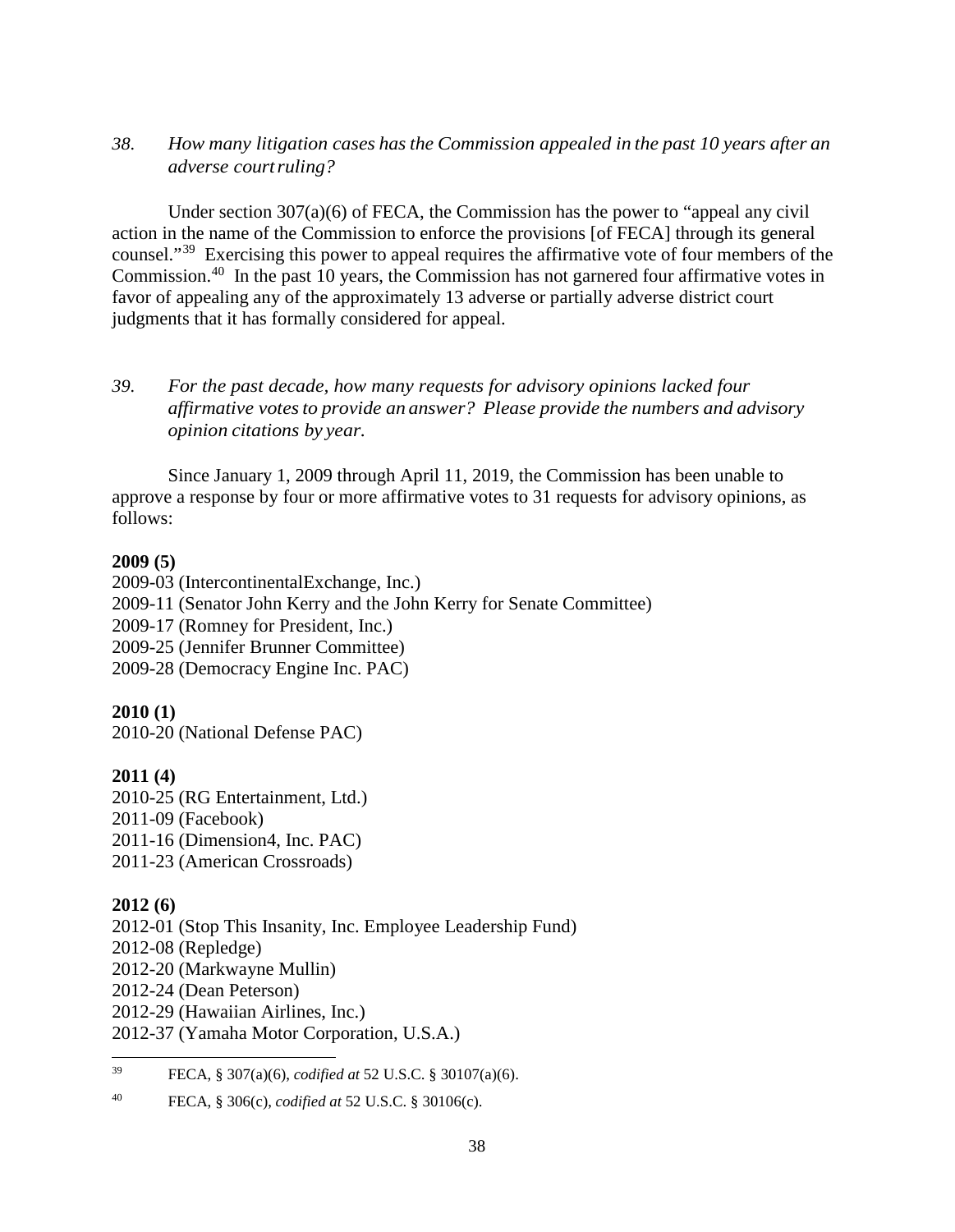### **2013 (5)**

2012-25 (American Future Fund/American Future Fund Political Action/McIntosh)

2013-14 (Martin Long)

2013-15 (Conservative Action Fund)

2013-17 (Tea Party Leadership Fund)

2013-19 (Yamaha Motor Corporation, U.S.A.)

## **2014 (1)**

2013-18 (Revolution Messaging, LLC)

## **2015 (1)**

2015-3 (Democracy Rules, Inc.)

## **2016 (4)**

2016-04 (Grand Trunk Western Railroad – Illinois Central Railroad PAC) 2016-12 (Citizen Super PAC) 2016-13 (Martins for Congress II) 2016-20 (Christoph Mlinarchik) **2017 (1)** 2016-23 (Socialist Workers Party)

### **2018 (2)**

2018-04 (Conservative Primary LLC) 2018-08 (Rep. Darrell Issa)

## **2019 (1)**

2019-06 (Leigh Brown) April 11, 2019

In 32 other AOs, the Commission answered some questions raised by the advisory opinion requests, but lacked four votes to answers other questions.

### **2009 (3)**

2009-04 (Al Franken for U.S. Senate/Democratic Senatorial Campaign Committee) 2009-13 (The Black Rock Group) 2009-14 (Mercedes-Benz USA LLC/Sterling Truck Group)

### **2010 (6)**

2010-02 (West Virginia Republican Party, Inc.) 2010-07 (Yes on FAIR) 2010-18 (Minnesota Democratic-Farmer-Labor Party) 2010-19 (Google, Inc.) 2010-24 (Republican Party of San Diego County) 2010-30 (Citizens United)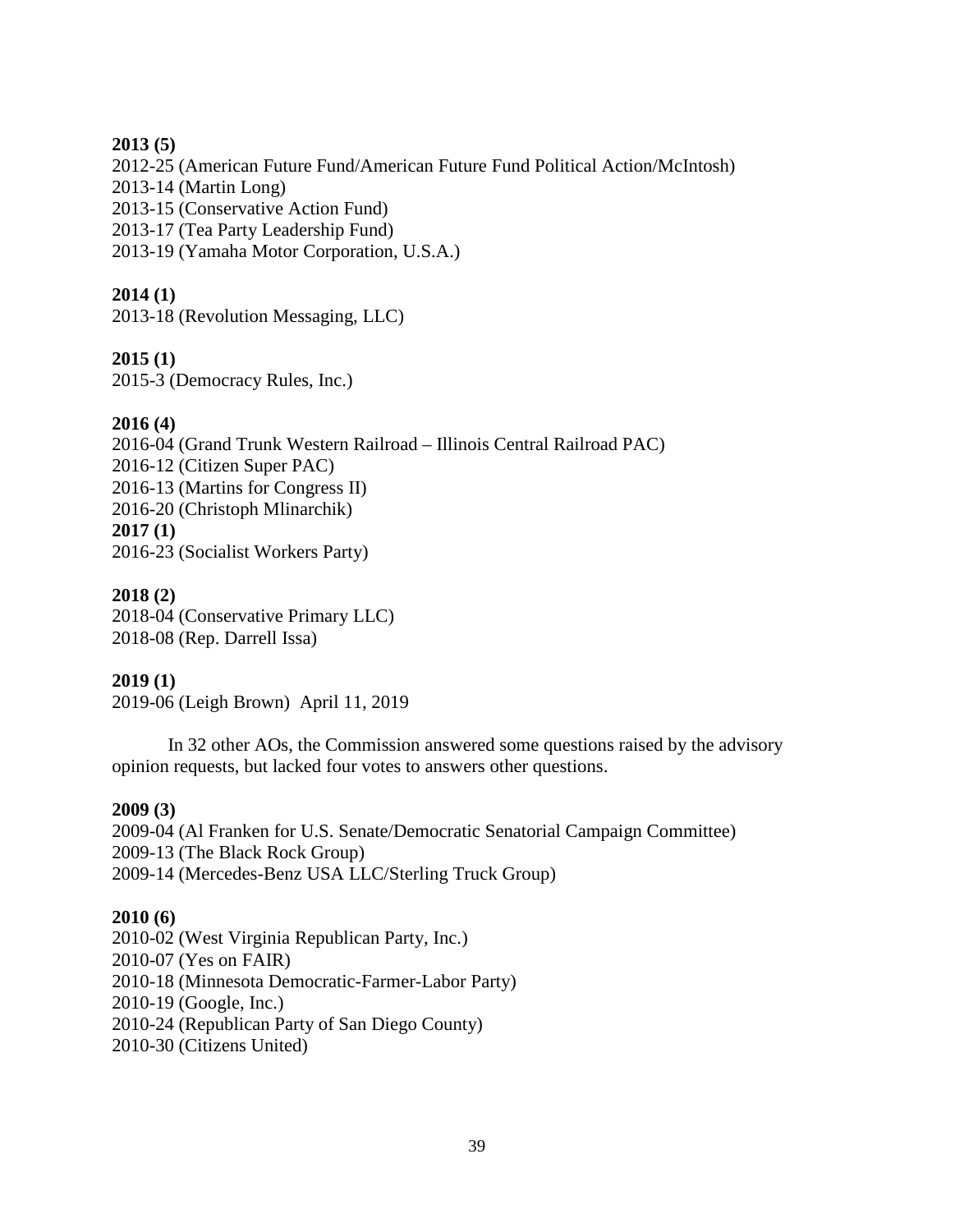## **2011 (2)**

2011-02 (Sen. Scott Brown/Scott Brown for U.S. Senate Committee)

2011-14 (Utah Bankers Association/Utah Bankers Association Action PAC)

# **2012 (7)**

2011-24 (StandLouder.com) 2012-06 (RickPerry.org, Inc.) 2012-07 (Feinstein for Senate) 2012-10 (Greenberg Quinlan Rosner Research, Inc.) 2012-11 (Free Speech) 2012-19 (American Future Fund) 2012-27 (National Defense Committee)

# **2013 (1)**

2013-04 (Democratic Governors Association/Jobs & Opportunity)

# **2014 (2)**

2014-02 (Make Your Laws PAC, Inc.) 2014-06 (Rep. Paul Ryan/Ryan for Congress, Inc./Prosperity Action, Inc.)

# **2015 (3)**

2015-06 (Rep. Maxine Waters) 2015-09 (Senate Majority PAC/House Majority PAC) 2015-11 (FYP, LLC)

# **2016 (4)**

2015-16 (Niger Innis for Congress) 2016-02 (Enable Midstream Services, LLC) 2016-06 (Internet Association/IAPAC) 2016-10 (Parker)

# **2017 (4)**

2016-21 (Great America PAC) 2017-05 (Great America PAC/The Committee to Defend the President) 2017-06 (Stein/Gottlieb) 2017-12 (Take Back Action Fund)

# *40. Do you view advisory opinions as binding on analogously-situated parties?*

The FECA provides that "any person involved in any specific transaction or activity which is indistinguishable in all its material aspects from the transaction or activity with respect to which an advisory opinion was rendered" may rely on that advisory opinion.<sup>[41](#page-39-0)</sup>

<span id="page-39-0"></span> <sup>41</sup> *See* 52 U.S.C. § 30108(c)(1)(B).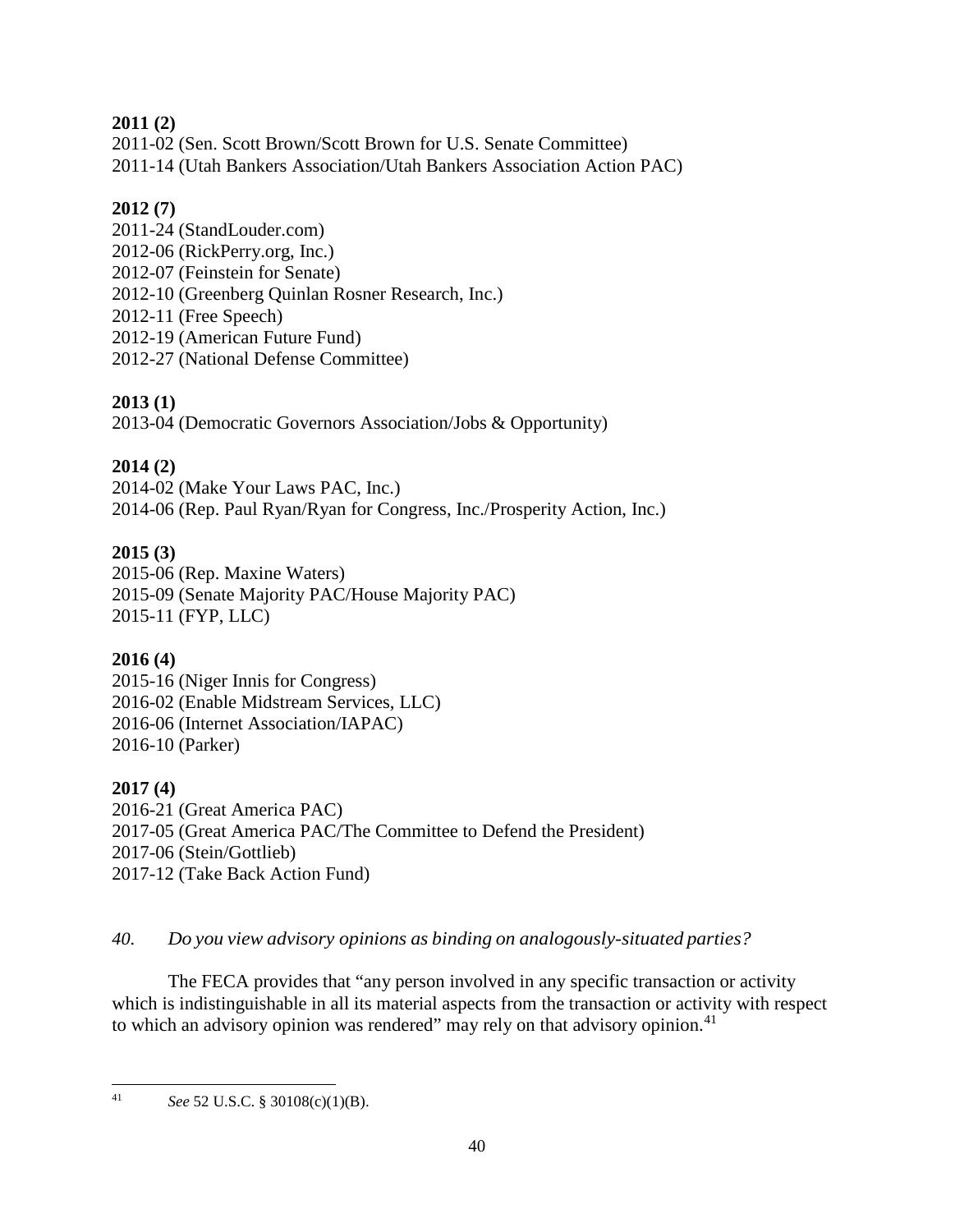*41. In the Minutes of an Open Meeting from Sept. 15, 2016, then-Chair Petersen stated that, without objection, the General Counsel's Office was "directed to prioritize cases involving allegations of foreign influence." What is the status of this direction to the Office of General Counsel? How many cases have been prioritized and what is their disposition?*

As of September 15, 2016, the Commission had 14 enforcement matters in house that included alleged violations of the foreign national prohibition. Of those 14, 12 have been closed and only two remain open.

Of the 12 matters that have been closed:

- --Two matters were resolved through conciliation agreements containing civil penalties totaling \$969,000.[42](#page-40-0)
- --Two matters were closed after the Commission found no reason to believe any of the respondents had violated the law.[43](#page-40-1)
- --Three matters were, with respect to the majority of respondents, dismissed by majority vote of the Commission; other respondents were the subject of "no reason to believe" findings.<sup>[44](#page-40-2)</sup>
- --One matter was dismissed after being further prioritized for early dismissal under the Commission's Enforcement Priority System.[45](#page-40-3)
- --Four matters were closed after split votes.<sup>[46](#page-40-4)</sup>

The two remaining matters that were opened prior to September 15, 2016 and remain active and assigned to OGC Enforcement Division attorneys.

Subsequent to September 15, 2016, and as of April 1, 2019, the Commission received an additional 40 enforcement matters that include alleged violations of the foreign national prohibition. Of those 40, eight have been closed and 32 remain open.

Of the eight additional matters that have been closed:

<span id="page-40-0"></span> <sup>42</sup> *See* FEC Report to the Committees on Appropriations on Enforcing the Foreign National Prohibition, 8-9 and n. 36 (Sept. 18, 2018), *copy enclosed and available at* [https://www.fec.gov/resources/cms-](https://www.fec.gov/resources/cms-content/documents/Foreign_National_Report_To_Congress.pdf)

[content/documents/Foreign\\_National\\_Report\\_To\\_Congress.pdf](https://www.fec.gov/resources/cms-content/documents/Foreign_National_Report_To_Congress.pdf) ("Appropriations Report") (discussion of MUR 7035 (Australian Labor Party, *et al.*)); *see also* answer to question 42, *supra* (discussion of MUR 7122 (Right to Rise USA)).

<span id="page-40-1"></span><sup>43</sup> *See* MUR 6959 (DNC and Nava), [https://www.fec.gov/data/legal/matter-under-review/6959/;](https://www.fec.gov/data/legal/matter-under-review/6959/) MUR 7059 (Human Rights for Vietnam PAC, *et al*.),<https://www.fec.gov/data/legal/matter-under-review/7059/>

<span id="page-40-2"></span><sup>44</sup> *See* Appropriations Report at 8 and n. 35 (discussion of MUR 7081 (Floridians for a Strong Middle Class) and 9 and n.39 (discussion of MURs 6962 and 6982 (Project Veritas, *et al*.))

<span id="page-40-3"></span><sup>45</sup> *See* Appropriations Report at 9 and n. 38 (discussion of MUR 6944 (Farias))

<span id="page-40-4"></span><sup>46</sup> *See* Appropriations Report at 9 (discussion of MUR 6976 (City Council Committee for Johnny W. Streets, Jr.) and 11 and n.46 (discussion of MURs 7094, 7096 and 7098 (Donald J. Trump for President, *et al.*))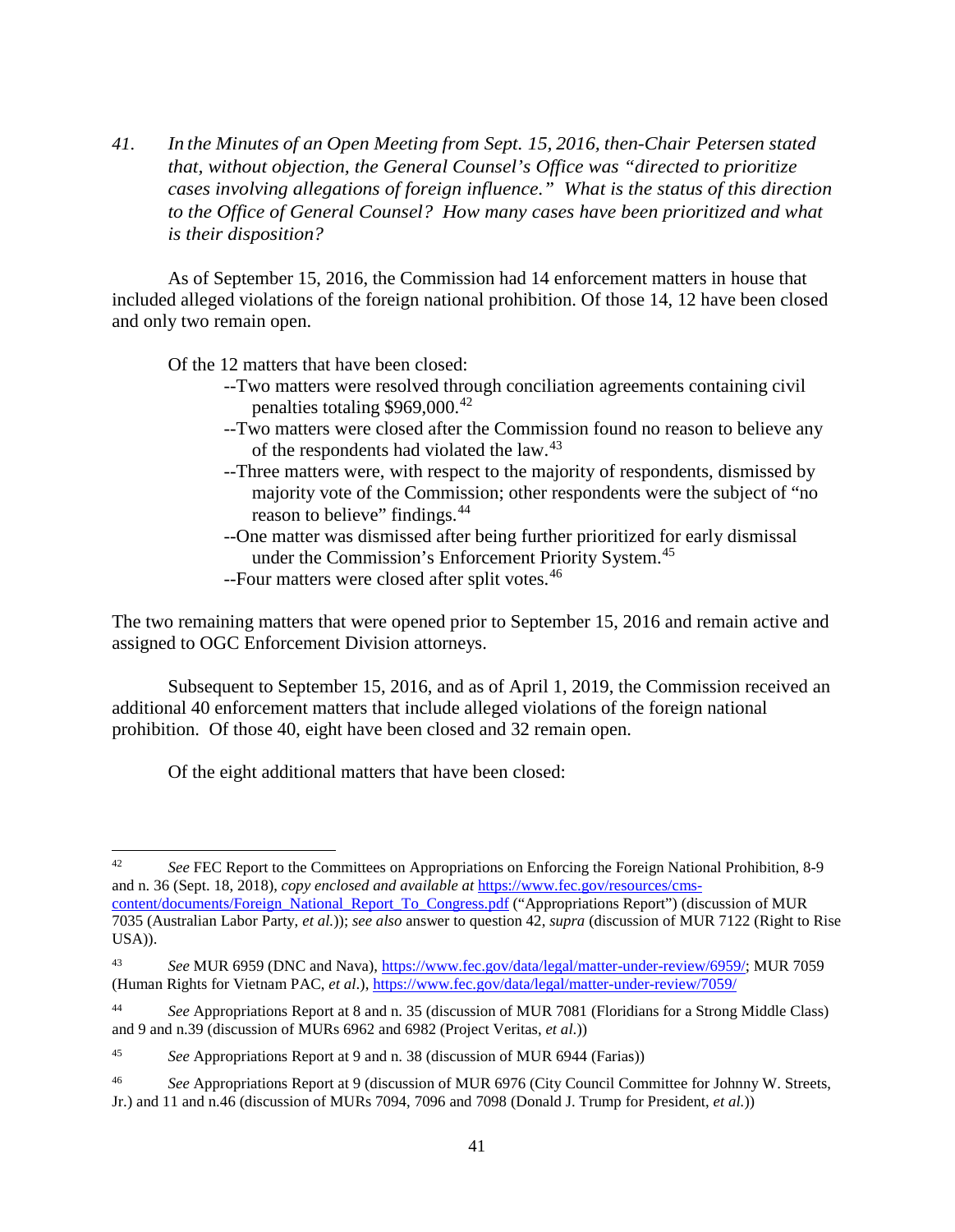- --Two matters were closed after the Commission found no reason to believe any of the respondents had violated the law.[47](#page-41-0)
- --One matter was transferred from OGC to the Alternative Dispute Resolution Office; the Commission subsequently dismissed the matter by a majority vote.[48](#page-41-1)
- --Three matters were dismissed by a majority vote.<sup>[49](#page-41-2)</sup>
- --One matter was closed after a split vote.<sup>[50](#page-41-3)</sup>

Of the remaining 32 matters, 24 are active and assigned to OGC Enforcement attorneys, while eight are inactive. Seven of the eight inactive matters were received in 2019, and as of April 1 are in the Commission's case intake procedure.

In response to the Commission's direction to prioritize foreign national prohibition matters, the Office of General Counsel has taken a number of steps that have made possible the results discussed above. Along with cases that are statute-of-limitations imperiled when OGC receives them, foreign national prohibition cases are assigned to OGC staff attorneys before any other class of cases. OGC has also modified its Status of Enforcement reports to the Commission so that the Commission is provided with complete data on every foreign national prohibition case on a quarterly basis. Further, OGC has revised its procedures so that it may more efficiently track the progress of all foreign national prohibition matters through the enforcement process. OGC has also modified its case management software to make it easier to run reports for the Commission concerning all foreign national prohibition matters. Finally, for foreign national prohibition matters that are not resolved by tally votes, the Commission has prioritized the placement of these matters on Executive Session agendas for faster Commission consideration.

## *42. Besides efforts to encourage voluntary compliance with the law and deadlocks on enforcements matters, what action hasthe Commission taken to addressthe threat of foreign interference in American elections?*

On September 18, 2018, the FEC provided a comprehensive Report to the Committees on Appropriations on Enforcing the Foreign National Prohibition. This Report provides a discussion of the legal background on FECA's foreign national prohibition and answers three points raised posed by the Appropriations Committees, which are:

- (1) The Commission's Role in Enforcing the Foreign National Prohibition;
- (2) How the Commission Identifies Foreign National Contributions or Donations; and
- (3) The Commission's Plans for Enforcing the Foreign National Prohibition.

<span id="page-41-0"></span> <sup>47</sup> *See* Appropriations Report at 8 and n. 33 (discussion of MUR 7141 (Beverly Hills Residents and Businesses to Preserve Our City)); *see also* MUR 7144 (Jacobs, *et al.*)[, https://www.fec.gov/data/legal/matter-under](https://www.fec.gov/data/legal/matter-under-review/7144/)[review/7144/](https://www.fec.gov/data/legal/matter-under-review/7144/)

<span id="page-41-1"></span><sup>48</sup> *See* Appropriations Report at 10 and n.43 (discussion of ADR 822 (Arteaga)).

<span id="page-41-2"></span><sup>49</sup> *See* answer to question 42, *supra* (discussion of MURs 7430, 7444 and 7445 (Unknown Respondents))

<span id="page-41-3"></span><sup>50</sup> *See* Appropriations Report at 7 and n. 30 (discussion of MUR 7205 (Jill Stein for President, *et al.*))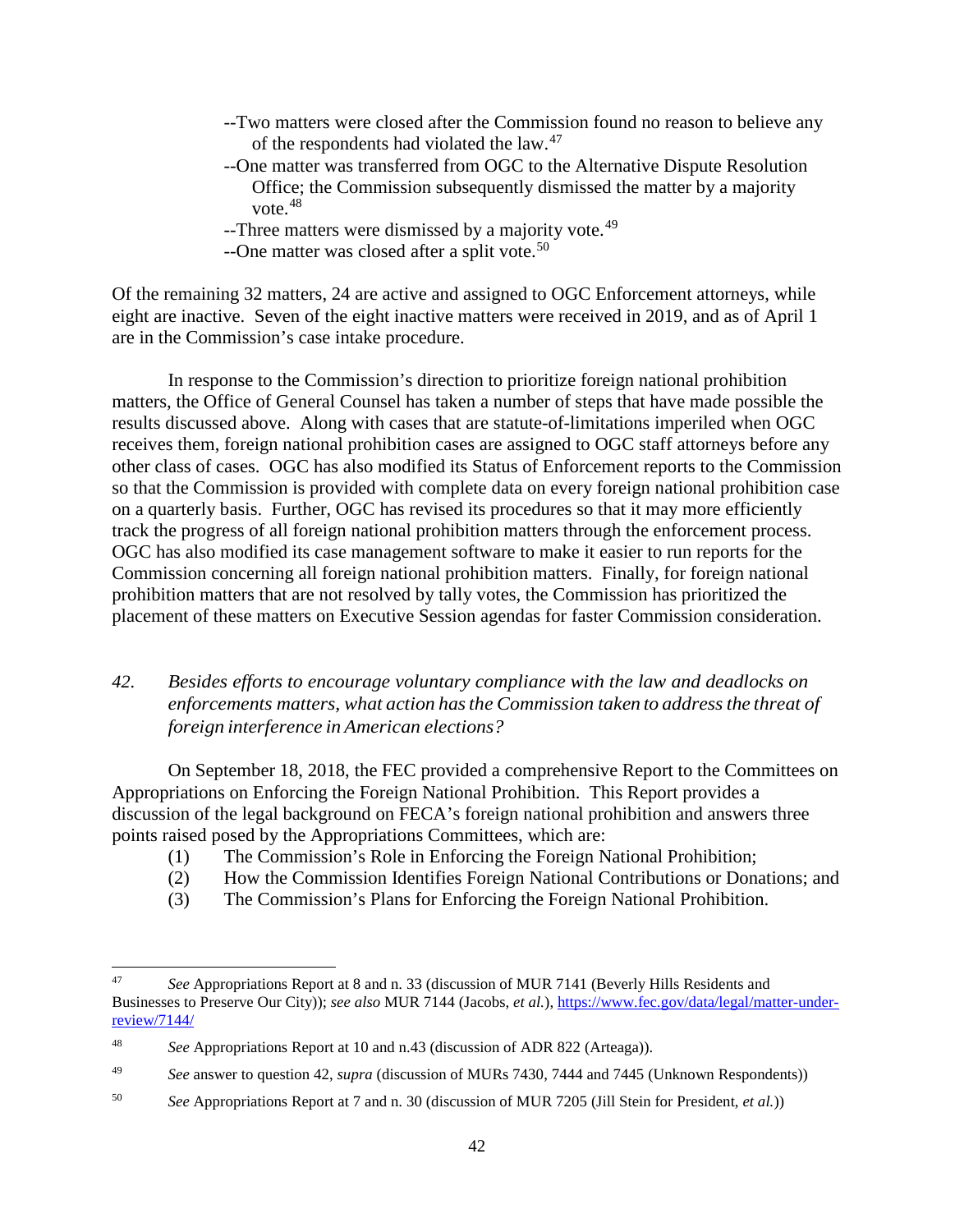The Report discusses 23 enforcement and compliance cases recently resolved by the Commission, involving over \$400,000 in civil penalties.<sup>[51](#page-42-0)</sup> A copy of the Report is attached.<sup>[52](#page-42-1)</sup>

Since then, the Commission has closed two cases involving the foreign national prohibition. One involved a solicitation of a foreign national contribution. Right to Rise USA, an independent expenditure-only committee (commonly known as a "super PAC") that supported Governor John E. "Jeb" Bush's 2016 presidential campaign signed a conciliation agreement agreeing that it violated the foreign national prohibition when its agent, Neil Bush, solicited a foreign national for a political contribution, and when it accepted the funds. It agreed to cease and desist from violating the foreign national prohibition and paid a \$390,000 civil penalty. In a separate conciliation agreement, the contributors agreed that they violated the foreign national prohibition in making or substantially assisting in the making of the contributions to Right to Rise USA. They also agreed to cease and desist from violating the foreign national prohibition and paid a \$550,000 civil penalty.[53](#page-42-2)

Another MUR involved allegations of foreign national contributions of \$30 to state and local candidates in Texas. Consistent with the advice of the General Counsel, the Commission voted unanimously to exercise its prosecutorial discretion to dismiss the complaints, given the small amounts at issue and the difficulties posed by a potential investigation to identify unknown respondents.[54](#page-42-3)

## *43. What have been the effects of Directive 70 on the audit process?*

The effects of Directive 70 are:

• The number of reports produced by the Audit Division for each audit has increased from two to four. Prior to Directive 70, the audit process included two audit reports -- the Interim Audit Report (or Preliminary Audit Report for Title 26 audits) and the Final Audit Report. Under Directive 70 and other policies and directives, the audit process now includes four audit reports – the Interim Audit Report (or Preliminary Audit Report for Title 26 audits), the Draft Final Audit Report which is reviewed by the Commission with a memorandum from the auditors recommending findings (Audit Division

 <sup>51</sup> *See* FEC Report to the Committees on Appropriations on Enforcing the Foreign National Prohibition, 4-11 (Sept. 18, 2018), *copy enclosed and available at* [https://www.fec.gov/resources/cms](https://www.fec.gov/resources/cms-content/documents/Foreign_National_Report_To_Congress.pdf)[content/documents/Foreign\\_National\\_Report\\_To\\_Congress.pdf.](https://www.fec.gov/resources/cms-content/documents/Foreign_National_Report_To_Congress.pdf)

<span id="page-42-0"></span><sup>52</sup> Additionally, then-Vice Chair Ellen Weintraub wrote separately to express her own views on this topic. *See* Letter from Ellen L. Weintraub to Appropriations Committees (Sept. 28, 2018); *available at:* [https://www.fec.gov/resources/cms-content/documents/2018-09-28-ELW-Approps-Committees-reply.pdf.](https://www.fec.gov/resources/cms-content/documents/2018-09-28-ELW-Approps-Committees-reply.pdf) 

<span id="page-42-1"></span><sup>53</sup> *See* MUR 7122 (Right to Rise USA) https://www.fec.gov/data/legal/matter-under-review/7122/.

<span id="page-42-3"></span><span id="page-42-2"></span><sup>54</sup> *See* MUR 7430, 7444 & 7445 (Unknown Respondent), https://www.fec.gov/data/legal/matterunder-review/7430/.<sup>55</sup> The Commission unanimously voted on June 26, 2018 to terminate the audit of all 2014 party committees and one authorized committee and to enter the committees into the Alternative Dispute Resolution process immediately.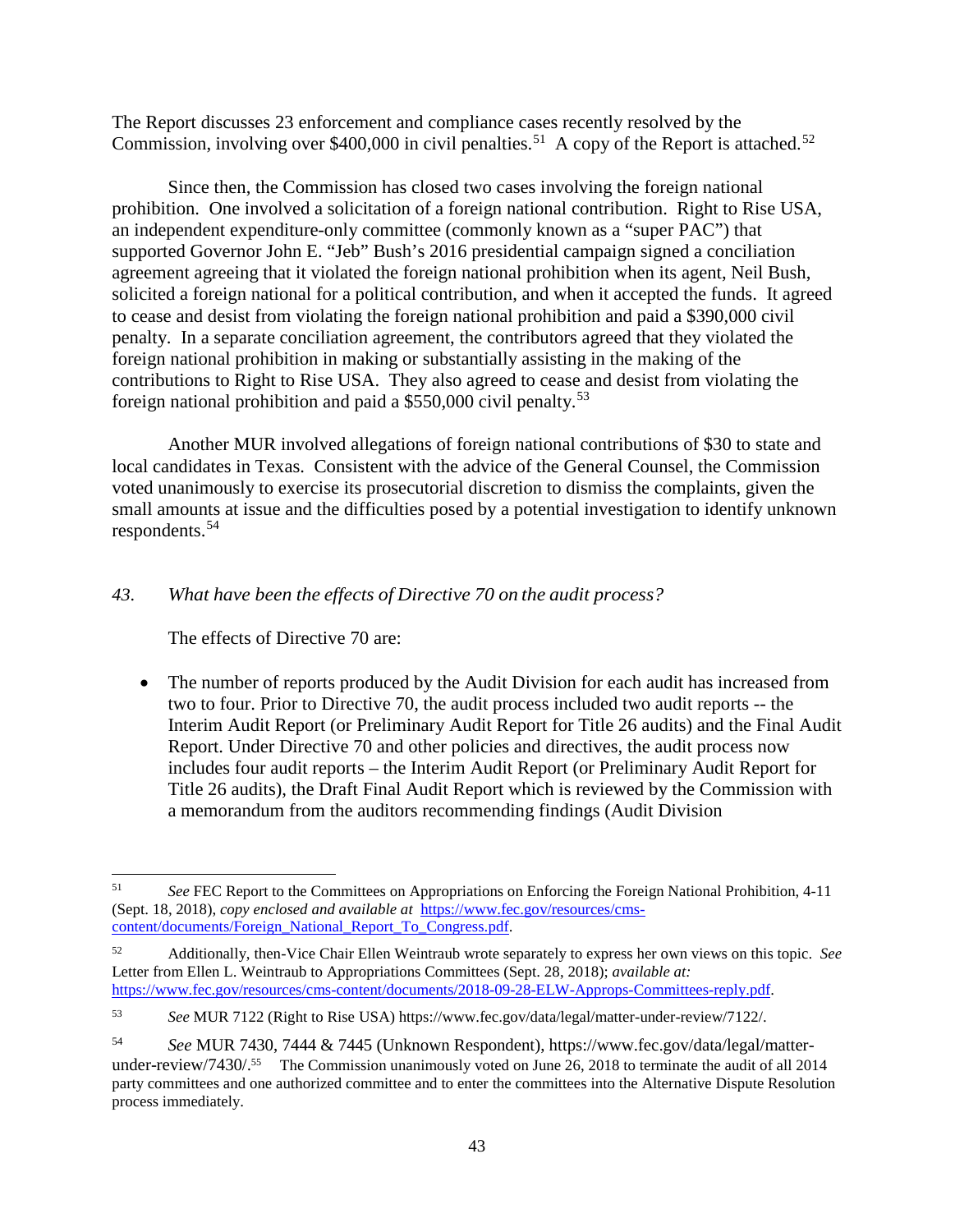Recommendation Memorandum), the Proposed Final Audit Report, and the Final Audit Report of the Commission.

- The number of opportunities for committees to respond to a finding has increased from two to five. Prior to Directive 70, Committees could respond to findings after the exit conference and/or after issuance of the Interim Audit Report. Title 26 committees could also request an Administrative Review Hearing for repayment determinations after issuance of the Final Audit Report. With the adoption of Directive 70, committees can now respond to findings after the Exit Conference, after the issuance of the Interim Audit Report and the Draft Final Audit Report. Additionally, committees have the opportunity to interact with the Commission directly through a Request for Legal Consideration and an Audit Hearing, if the committee's request is granted by the Commission. Title 26 committees can also request an Administrative Review Hearing for repayment determinations after issuance of the Final Audit Report of the Commission.
- Legal issues may be broken down into severable sub-findings.
- Commissioners review the audit report language before it changes from an Audit Division report (Interim Audit Report and Draft Final Audit Report) to a Commission report (Final Audit Report of the Commission).
- The number of audit reports and memoranda reviewed by the Office of General Counsel has increased from two to three in certain audits.
- Audit reports and associated documents (legal analysis, committee responses, etc.) are placed on the FEC website. Placing these documents on the web provides more transparency to the public.
- Findings proposed by the auditors that do not garner four votes to either approve or disapprove remain in the audit report, however, the proposed finding is re-categorized as an "Additional Issue" and no further action can be taken on the matter.
- The Commission can add findings to an audit report upon four affirmative votes.
- For reasons stated above, among others, the length of time the agency spends auditing each committee has increased.

## *44. Have any Commissioners put forward proposals to change any aspect of Directive 70 on processingaudits?*

In recent years, Commissioners have discussed various proposals to modify Directive 70 with the Audit Division and Office of General Counsel staff. In August and September 2017, Audit Division and OGC management met with several Commission offices to discuss how to improve the timeliness of audits. Discussions involved both making changes to Directive 70 and internal division changes. As a result of these meetings, the Audit Division implemented stricter milestones, and time-saving mechanisms, including procedures for acquiring committee records more efficiently and the development of standardized templates.

During 2018, additional informal meetings were held with the Audit Division and OGC to consider changes to the report writing process. Additionally, in August 2018, the Assistant Staff Director of Audit circulated a memo to the Commission outlining procedural changes to further improve audit turnaround times.